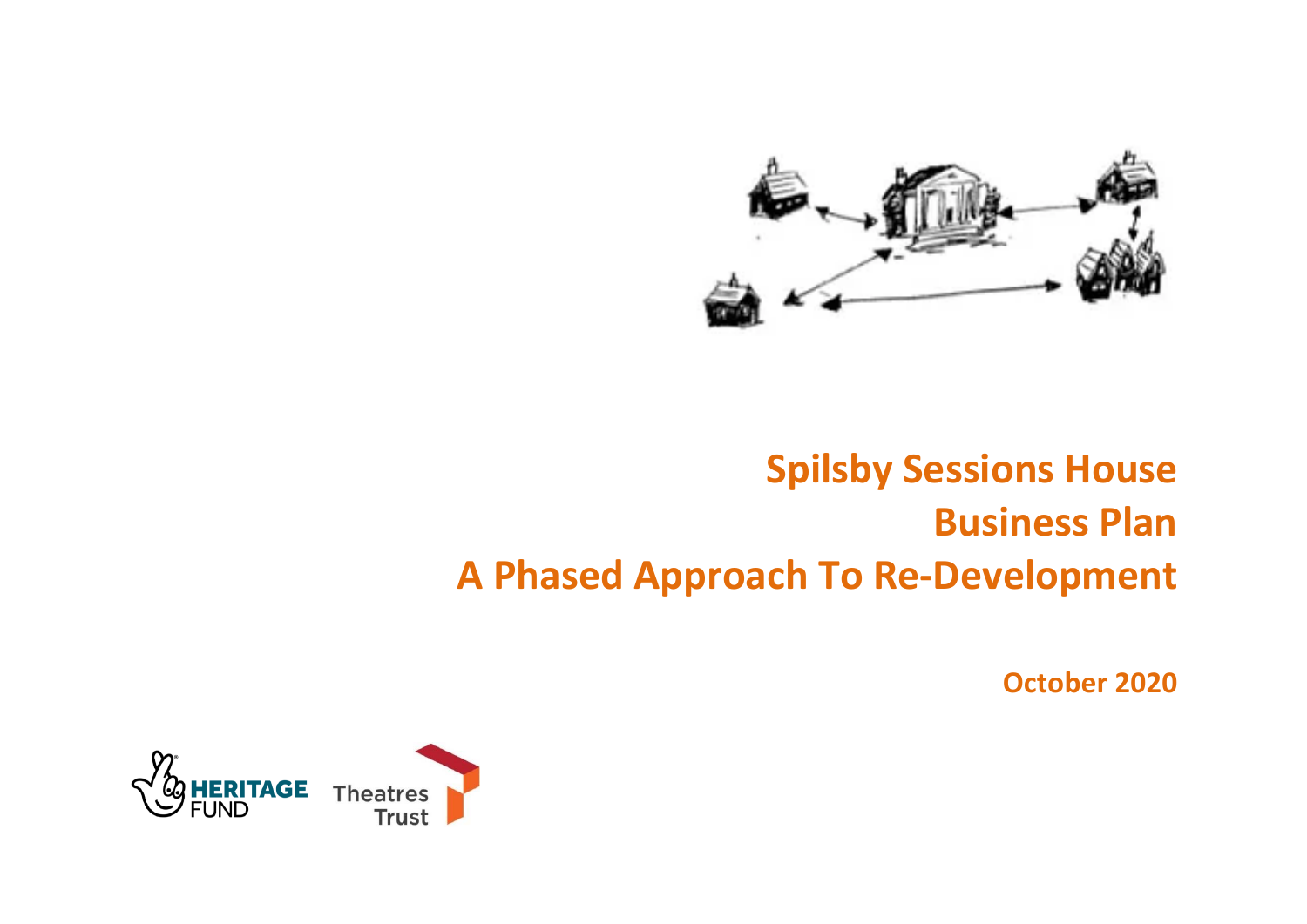# **CONTENTS**

| 1              |                                                 |  |
|----------------|-------------------------------------------------|--|
| $\overline{2}$ |                                                 |  |
| 3              |                                                 |  |
| 4              |                                                 |  |
| 5.             |                                                 |  |
| 6              |                                                 |  |
| $\overline{7}$ | <b>GOVERNANCE AND OPERATIONAL MANAGEMENT 32</b> |  |
| 8              |                                                 |  |
| 9              |                                                 |  |
| 10             |                                                 |  |
|                |                                                 |  |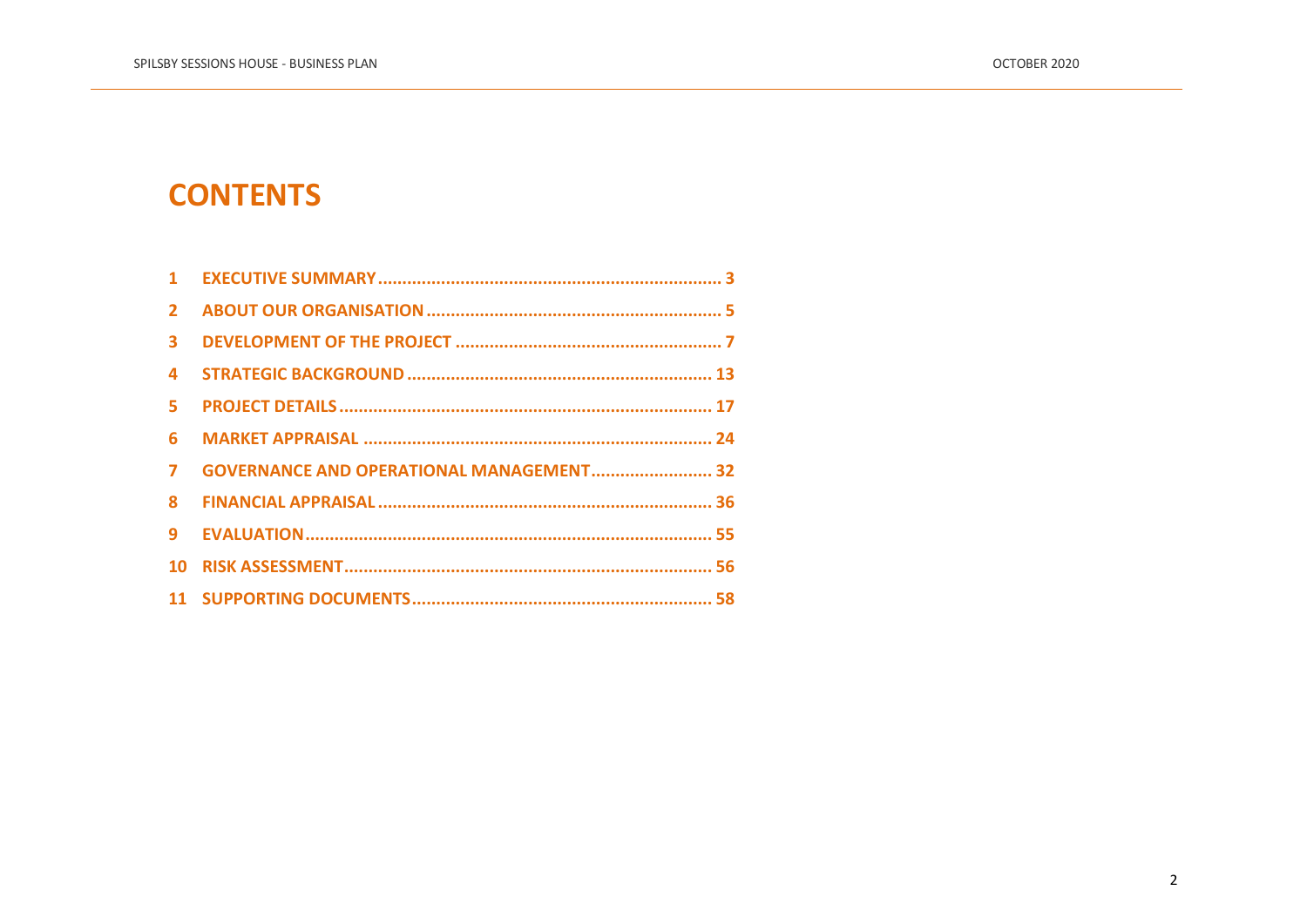# <span id="page-2-0"></span>**1 EXECUTIVE SUMMARY**

This is the Business Plan for the Grade II listed Spilsby Sessions House [SSH]. The Business Plan is based on a major programme of conservation and repair works that will be undertaken to SSH that will prevent further deterioration to the extent that it is no longer on The Theatres Trust's At Risk Register. The goal is to restore a Lincolnshire landmark of local and national significance to bring people together in a celebration of arts, heritage and community.

The Vision for SSH is to be a 'first-class heritage and cultural centre, bringing quality experiences to inspire, engage and to play an active role in the life of its community'. It will do this by providing a broad programme of live performances and cinema as well as community activities, a café and rentable workspaces. The Business Plan provides an insight into the future staffing structure and the income streams that will be pursued as during the the building's phased reopening based upon a financially sustainable operational business model

The Business Plan responds to the project's phased approach as recommended by NLHF, with the capital works delivered in three distinct elements so as to spread the capital cost and to build-up the organisation's operational capacity. The Phase One construction work would enable temporary or 'meanwhile' use of the old courtroom space and some smaller rooms. It would make the building waterproof with repairs to the full roof, guttering and 1st floor windows.

Key activities in Phase 1 include; heritage research and interpretation, collating information about the lives and history of Spilsby and its Sessions House, maintaining community arts activities and existing audience/community groups loyalty and, creating an arts/community programme based around heritage activities in order to engage new audiences.

The Market Appraisal identified that within the main audience segments there is a significant market for activities which are fun, family friendly and educational, ranging from drop-in sessions to longer, more structured activity classes. Recognising that Spilsby is one of the best performing small town economies in East Lindsey, SSH can play a key role in making Spilsby a more attractive place where people want to live and work.

The separate phases require different elements of funding. Phase one is almost entirely project based whereas Phase 2 moves to a much more fulltime venue operational model. The Funding Strategy acknowledges that in the current fundraising landscape (i.e. consequences of Covid-19 crisis), the targets for the SSH project will be challenging. Capital funding will be predominantly sought from NLHF and Trusts & Foundations.

Spilsby Sessions House Ltd is a Limited Company with an application for charitable status pending with the Charity Commission. Strategic direction of the project will be undertaken in Phase 1 by a Strategic Project Board made up of SSH Trustees who will approve designs and any changes to plans, and will monitor expenditure and progress of the project.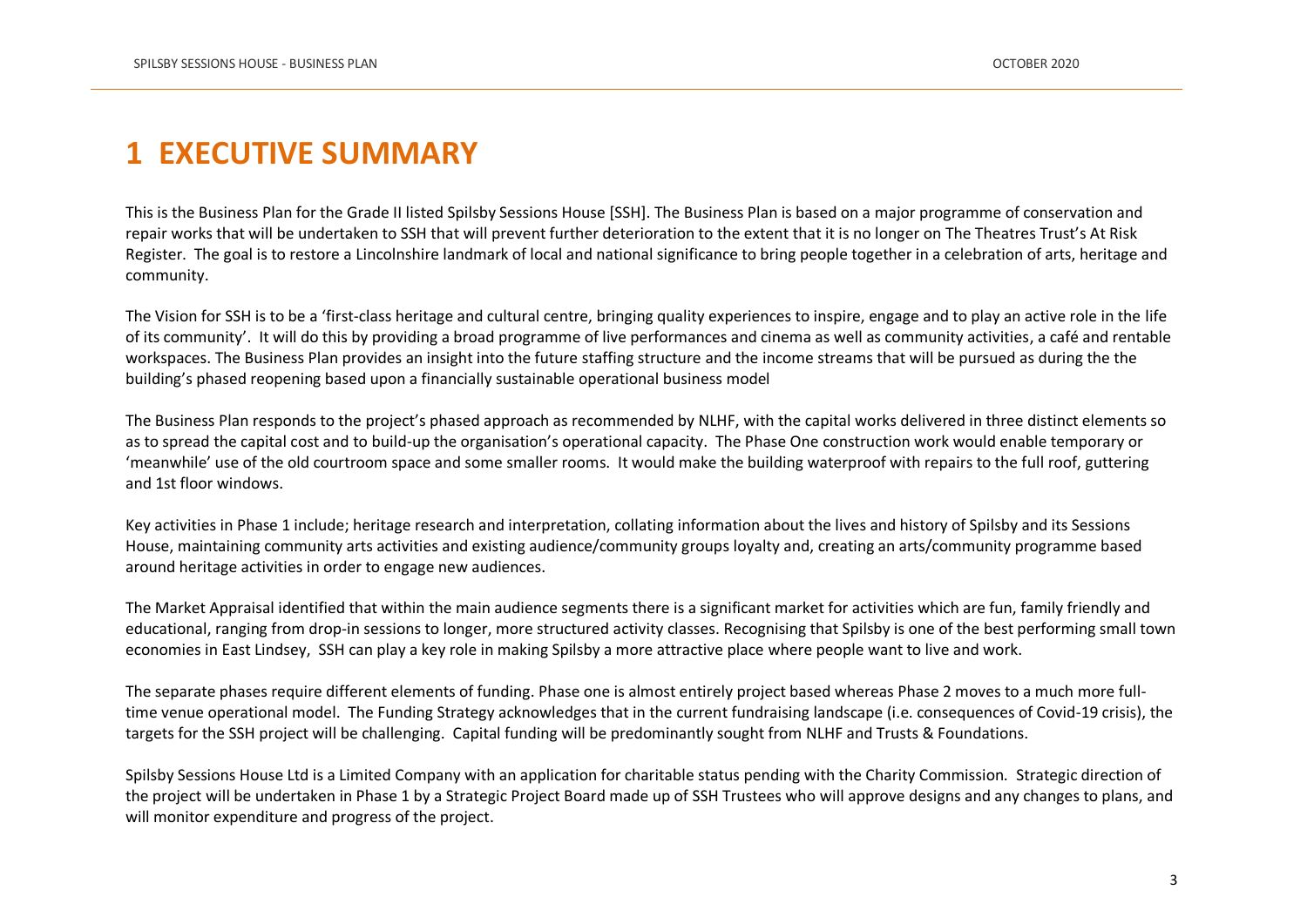SSH takes a strategic approach to Monitoring and Evaluation. As a complex organisation in a rapidly changing context it recognises that it is vital that it understands how well it is performing. It will undertake monitoring and evaluation through three aims; Evidence based and timely decision making, Learning and development to assess how well SSH is doing and what it can do better and, Accountability to demonstrate to all stakeholders how effective Sessions House is being operated and managed

Risks for SSH include deterioration of the building before the project delivery starts, design and construction costs over-runs and the possibility of the NLHF bid not being successful. The risks will be mitigated by rigorous planning and costing of the development and the appointment of an expert professional team to oversee implementation of the works, maintaining effective and dynamic partnerships with key partners and gaining support from NLHF and the Project Board on a long-term, financial basis.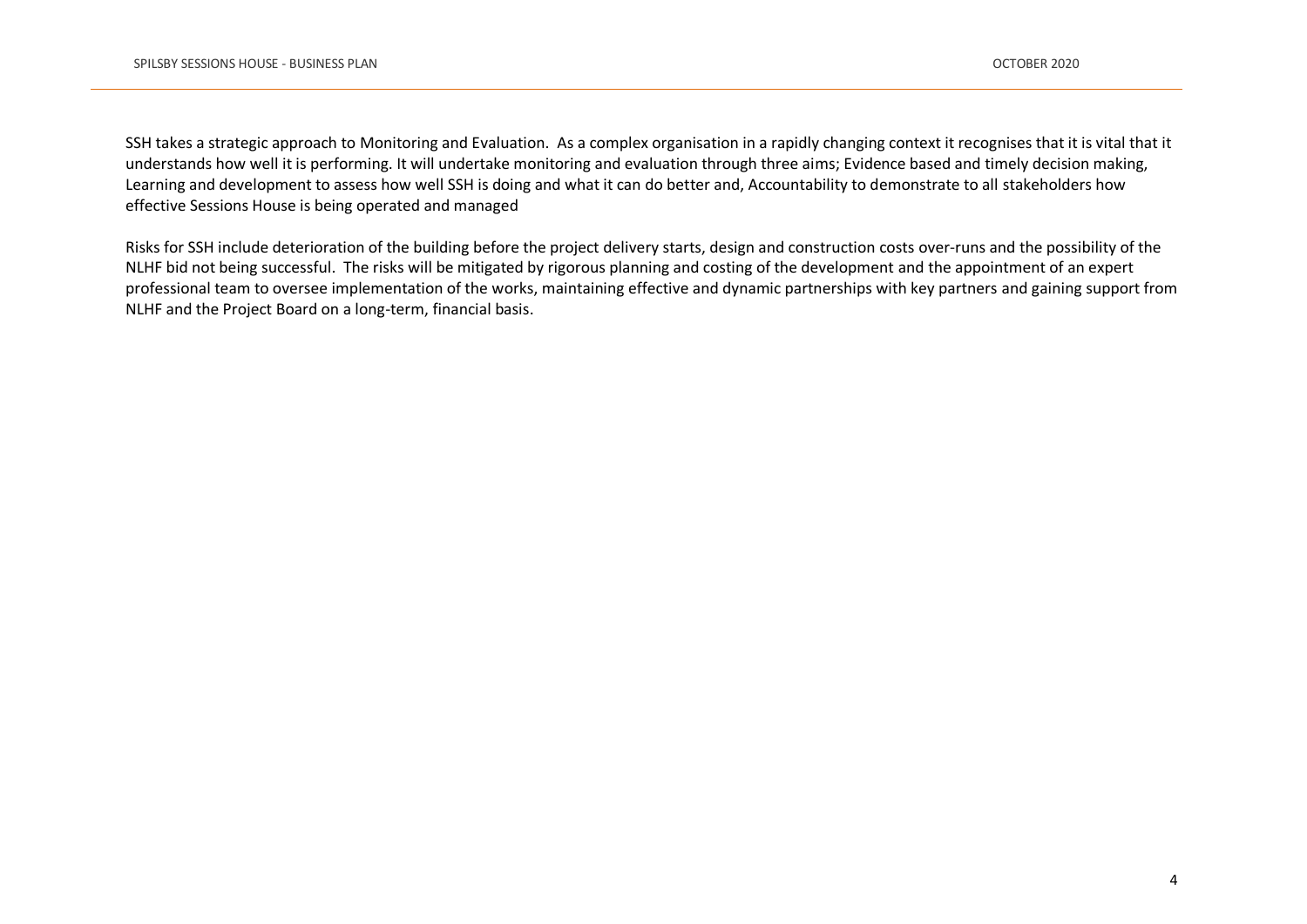# <span id="page-4-0"></span>**2 ABOUT OUR ORGANISATION**

#### The Organisation

Spilsby Sessions House Ltd (SSH) is the organisation now managing the restoration Spilsby's Grade II listed former courthouse and police station and the transformation of the building into thriving cultural centre for the benefit of the public. SSH has a charity application pending and it is intended that The Sessions House CIC, the organisation that has taken the first steps towards initiating a restoration project, will become a subsidiary of the charity.

A Board made up of four trustees, will undertake governance and strategic direction of the project. The SSH Board will approve designs and any changes to plans, will approve and monitor expenditure and progress of the project. It will meet on a monthly basis during the capital works phase, and four times a year thereafter. It will meet more frequently if circumstances require.

SSH has emerged from a community that is passionate about preserving one of Lincolnshire's most iconic historic buildings and maintaining its use as a cultural venue. In 1984 the building became Spilsby Theatre. This use continued up until 2015 when the auditorium was closed due to structural issues in the roof, leaving only the bar and one other room operational.

Following the auditorium closure, a group of local people created The Sessions House CIC (TSH). TSH enabled Spilsby Theatre to be listed on the Theatres Trust, Theatre Buildings at risk register and encouraged owners to take action to prevent the collapse of the main auditorium ceiling. Volunteers raised initial starter funds by staging a theatre production and attended conferences and workshops (BRICK, The Heritage Trust Network, Theatres Trust) growing knowledge and appreciation for the complexities of heritage restoration.

In December 2017 the whole site had to close for reasons of safety. The community burst into action and by February 2018 one space was able to be reopened following remedial safety work. A regular volunteer run programme of events was then established in the thirty five seat venue and this was maintained up until the Covid-19 outbreak. TSH successfully galvanised public support and raised the funds needed to undertake initial project work.

In April 2019 SSH was formed by three initial trustees experienced in organisational development, heritage management and fundraising. SSH has reviewed all previous viability study work and overseen the phasing study. SSH, as a charity, will progress the project and ensure all aspects provide public benefit.

#### Vision and Mission

Restoring a Lincolnshire landmark of local and national significance to bring people together in a celebration of arts, heritage and community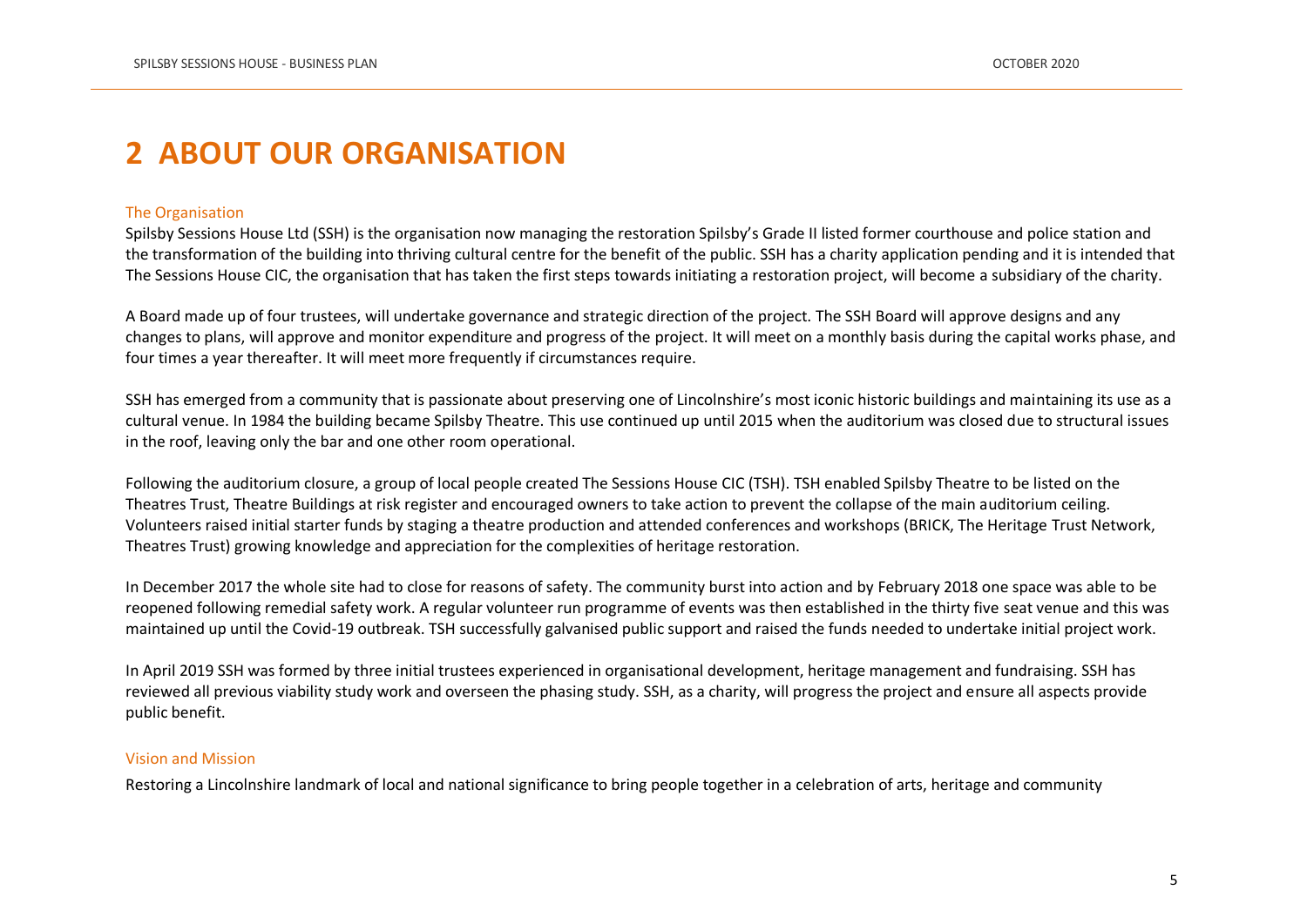#### Our Vision

To be a first-class heritage and cultural centre, bringing quality experiences to inspire, engage and to play an active role in the life of its community. We will:

- $\triangleright$  Contribute significantly to the local economy, and to well-being and quality of life
- P Provide a venue which is welcoming, inspirational, inclusive and innovative, within an organisation which will be a regional centre of excellence for engagement with the arts, learning and heritage
- Always look to the future and aim to be a self-sustaining with ambitious yet achievable plans

#### Our Mission

To inspire people to engage with both heritage and the arts. We will:

- **All make a positive difference to people's lives**
- inspire and challenge people to explore their world and look at things differently
- $\triangleright$  raise aspirations and helps build a strong and cohesive community
- Be a powerful learning resource for people of all ages, needs and backgrounds
- $\triangleright$  Be a compelling driver for rural regeneration contributing to the local economy

SSH will do this by:

- $\blacktriangleright$  Providing exciting and inclusive activities and programmes
- Facilitating access to a heritage property and space that holds stories of the role of Spilsby in the history of the UK
- Establishing a creative hub in East Lindsey, connecting regional arts organisations and practitioners; producing high quality work and build capacity in the sector
- **Producing high quality artistic work that communicates the stories of local heritage in exciting ways**
- Reaching out to rural communities across the district to create a sense of ownership, belonging and pride
- $\blacktriangleright$  Creating inspirational creative learning opportunities for everyone.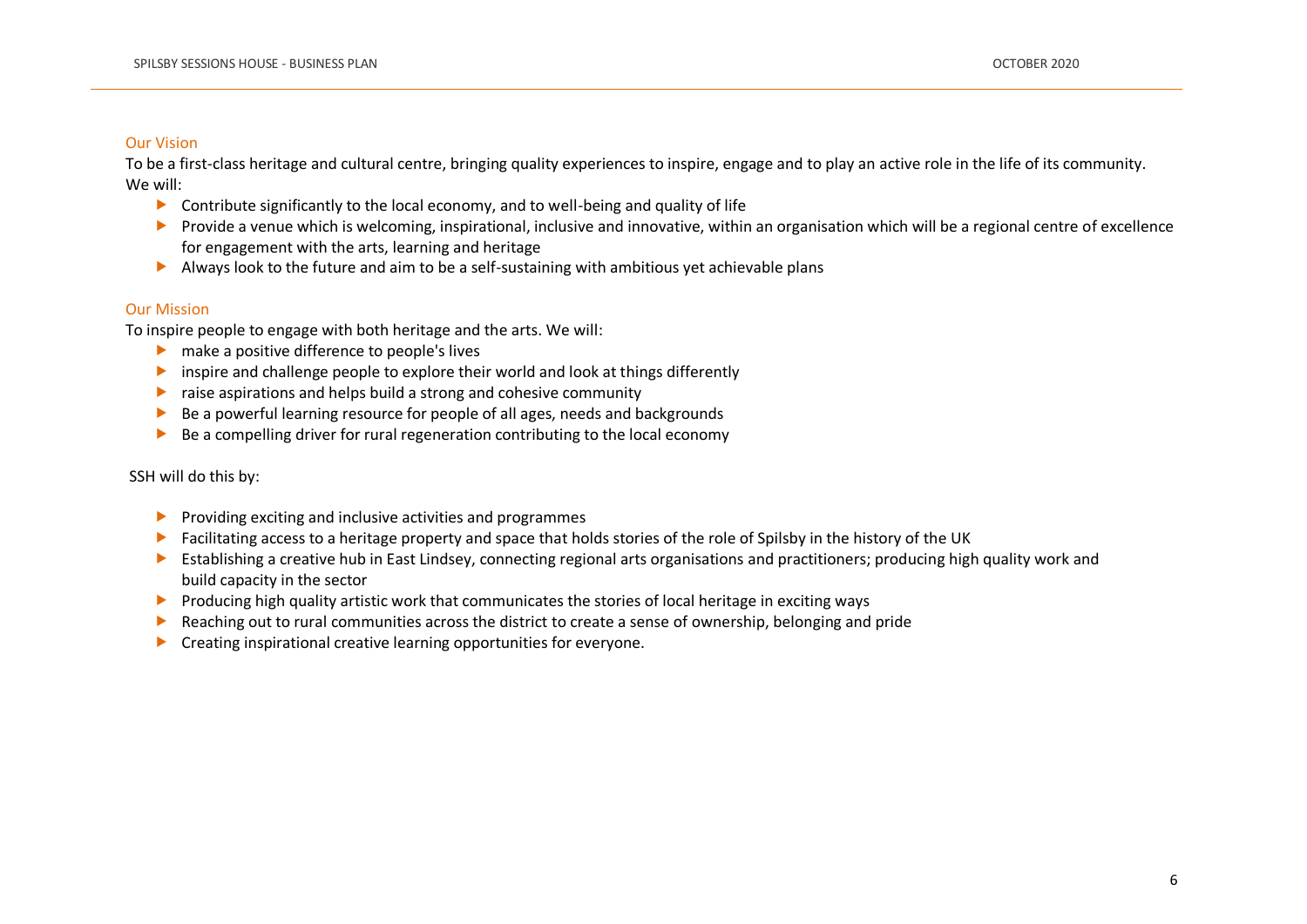## <span id="page-6-0"></span>**3 DEVELOPMENT OF THE PROJECT**

This Business Plan presents the building as a functional enterprise. It outlines how it will run through a self generating income model, and make the facility financially sustainable. This is set within the context of a challenging period for rural communities in England where services are being reduced or cut back. SSH is the only dedicated arts and community venue in the Lincolnshire town of Spilsby. The proposed SSH Business Plan forms part of a National Heritage Lottery Fund Heritage programme application.

#### **THE BUILDING**

The grade II listed Sessions House was originally built together with a House of Correction between 1824 -1827. The prison building, which was removed in the 1870s, was much more substantial than the Courthouse and associated spaces that survive.

Although the prison buildings are lost, much of the courthouse complex survives intact. The courtroom retains many original fittings including its stone floor and public galleries. The judge's dais appears to be an 1870s replacement, but has the same configuration as the original. The wing to the east is 1820s and contains the judge's retiring room intact with finishes and fittings. The 1870s alterations to form a police station and Magistrates' court created a very different collection of buildings, but these are of interest in their own right. The 1984 adaption to use the building as a theatre made minimal alterations to the building and its features and character with police station and court remaining largely unchanged.

The building has great significance, for its place in prison history, for the study of architecture and construction, for its importance in the history of the area, and for its distinctiveness and character. The building is part of a portfolio of projects and properties owned and managed by The Dandelion Trust (Registered charity No. 328159). The charity is now seeking to scale down its operations and dispose of assets. The Dandelion Trust has been unable to meet the costs of maintaining and renovating the building. As a result, the auditorium roof has become unsafe and the ceiling is in danger of collapse. Only a small number of rooms on the West side of the building are currently able to be used due the deterioration and poor condition of the structure.

In summer 2018 TSH completed a Viability Study for the theatre. The preferred option from the study is for the Sessions House to become a centre for the whole community, providing a broad programme of live performances and cinema as well as community activities and including rentable workspaces. The Viability Study was jointly funded by the Architectural Heritage Fund [AHF] and the Heritage Lottery Fund (now National Lottery Heritage Fund, [NLHF]). It is estimated that the capital works project will cost £3.4m.

Following this work and subsequent discussions with the NLHF and AHF, a further package of supporting work was recommended to be undertaken before embarking on a capital works project. The work is aimed at improving skills, knowledge and capacity to lay the foundations for taking the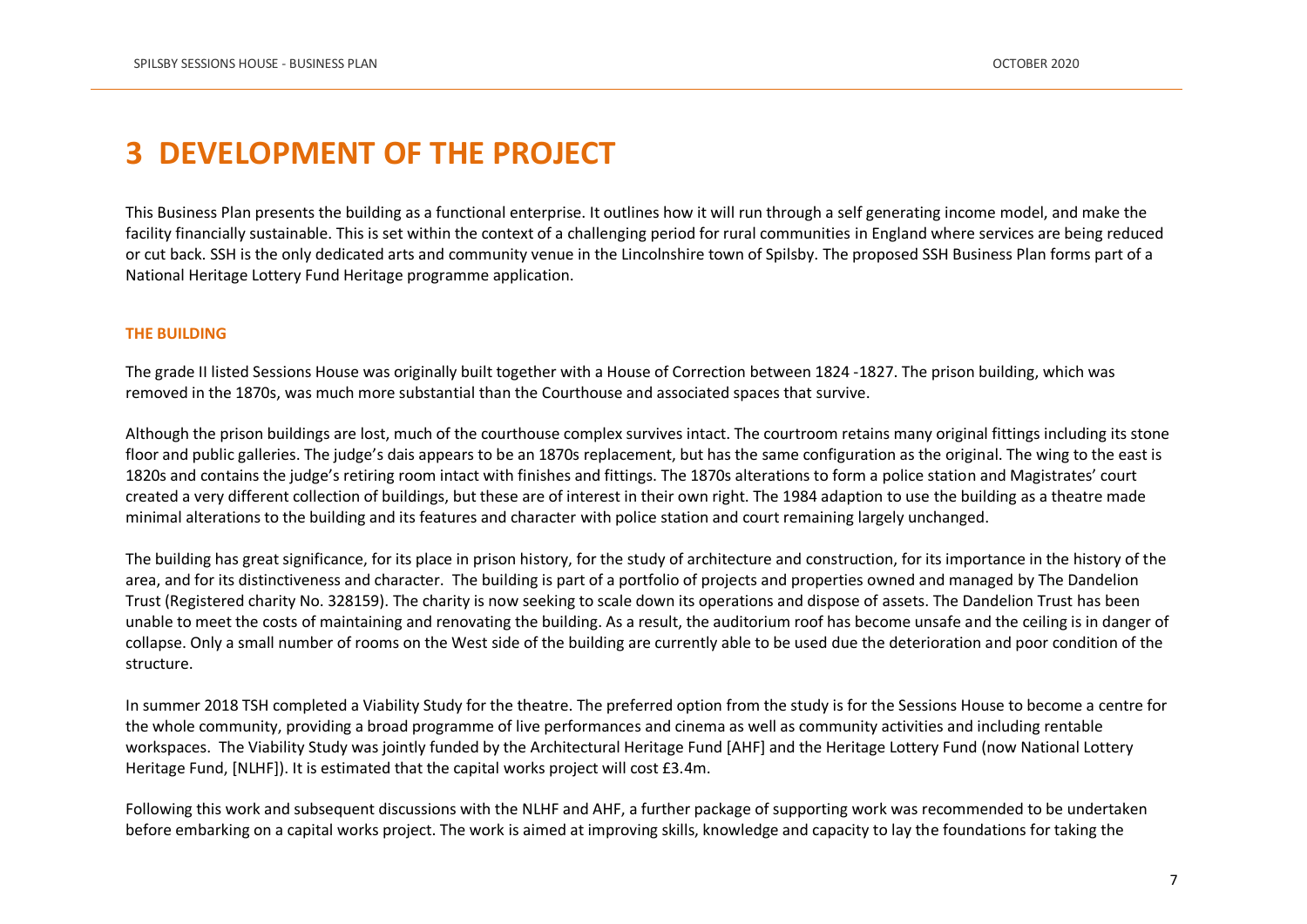project to development stage and will include an Architectural phasing plan, some high level assessment of economic impact, a fundraising strategy and VAT advice. It will also include scoping a heritage activity plan and visits to other similar projects.

In May 2019 The Sessions House was successful in its bid to the Theatres Trust Theatres at Risk Capacity Building Programme to part-fund this additional work. In November 2019 it was announced that the group had been successful in its NLHF bid to fund the remainder of this work. Work has since commenced.

#### **THE JOURNEY HERE**

#### Table 1: The Journey Here

| <b>STAGE</b>                                                                  | <b>DESCRIPTION</b>                                                                                                                                                                                                                                                                                                                                                                                                                                                                                                                                                                       |
|-------------------------------------------------------------------------------|------------------------------------------------------------------------------------------------------------------------------------------------------------------------------------------------------------------------------------------------------------------------------------------------------------------------------------------------------------------------------------------------------------------------------------------------------------------------------------------------------------------------------------------------------------------------------------------|
| <b>Developing</b><br>Governance                                               | Spilsby Theatre closed in 2015 due to the condition of the building. Aware of the buildings deterioration members of the<br>local community began campaigning to draw attention to the issues in 2014. The organisation Incorporated as a Community<br>Interest Company (CIC) in December 2016. A new organisation, Spilsby Sessions House Ltd (charity registration pending),<br>has now been established to lead the heritage restoration project and operate the envisaged community arts facility. It is<br>intended that the CIC will become the trading subsidiary of the charity. |
| <b>Building Ownership</b>                                                     | Spilsby Theatre has been owned by the Dandelion Trust (DT) since 1988, however the charity, which has been downsizing,<br>did not have the capacity to maintain the building along with other heritage assets. SSH is in the process of establishing a<br>conditional purchase agreement with DT to purchase the property once funding has been obtained.                                                                                                                                                                                                                                |
| Project Initiation,<br><b>Information</b><br><b>Gathering and</b><br>Analysis | Initial ideas for regenerating the building emerged by taking advice from organisations such as the Theatres Trust (TT),<br>National Lottery Heritage Fund (NLHF), the Architectural Heritage Fund (AHF) and the Heritage Trust Network(HTN). In<br>addition, conferences and workshops were attended to develop knowledge and understanding of how to approach and<br>fund the project.                                                                                                                                                                                                 |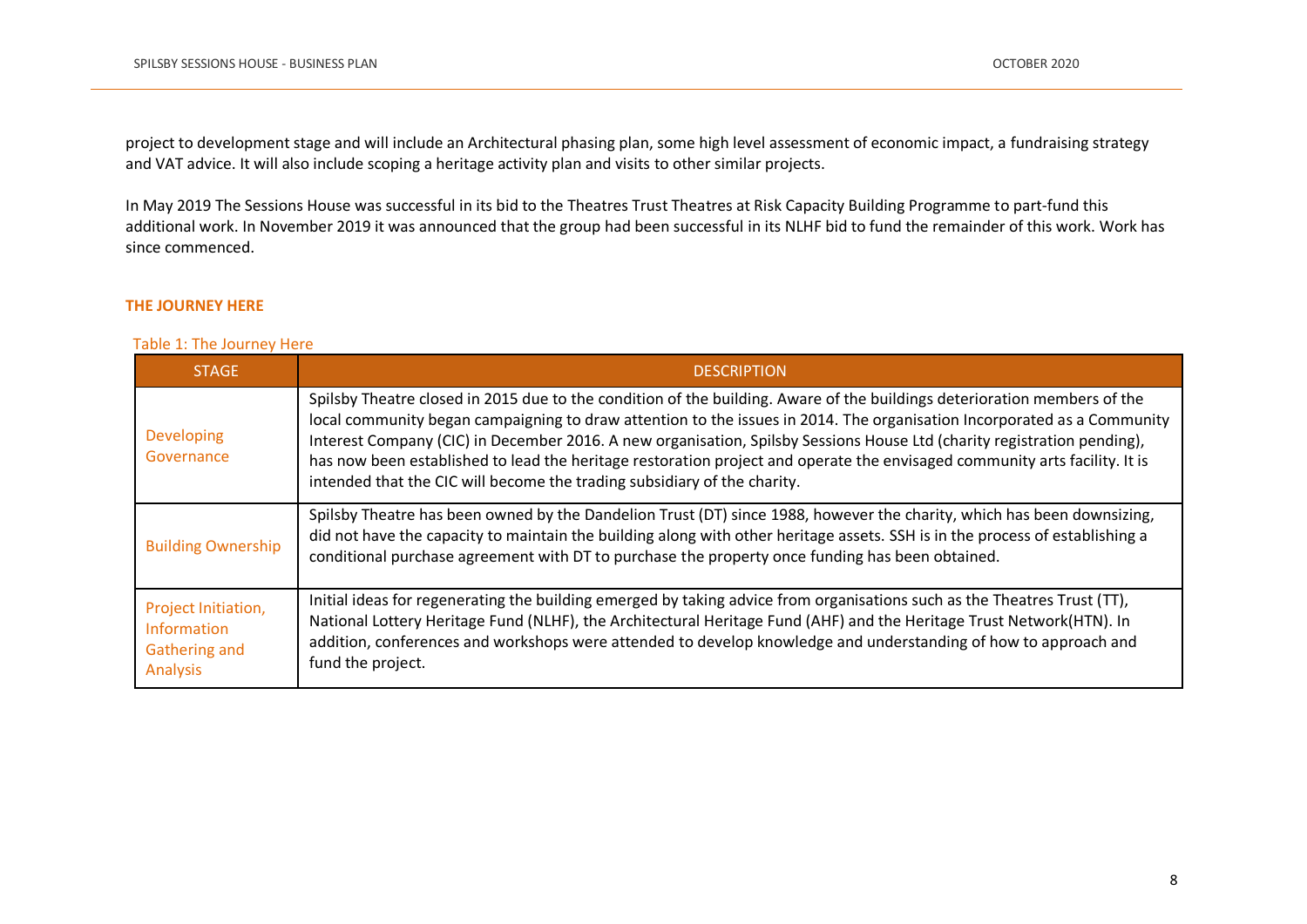| Community and<br><b>Arts Development</b><br>work and project PR               | From the outset, there has been clear community need and desire for the building to continue as an arts facility. Local<br>community volunteers re-opened one small room on the site "the Sessions House lounge" as a temporary venue in 2017.<br>Until lockdown in 2020 a programme of events (approx. 150 per year) including youth theatre, music, comedy, dance and<br>small theatre productions took place maintaining community engagement with the long term project.<br>A project website www.thesessionshouse.org.uk, social media (1000+ followers) and a membership scheme have all been<br>developed to encourage community support. The project has also gained significant press coverage including BBC TV, BBC<br>Radio Lincolnshire and local newspapers.<br>Spilsby's Sessions House has played a instrumental role in developing 'Spilsby Light Night' for the town, working with<br>producers, the Different Light Collective, to bring a high quality outdoor arts event to Spilsby that attracted audiences of<br>1,500+. 2019 and 2020 Light Nights were funded primarily by Arts Council England, with additional support from East |
|-------------------------------------------------------------------------------|------------------------------------------------------------------------------------------------------------------------------------------------------------------------------------------------------------------------------------------------------------------------------------------------------------------------------------------------------------------------------------------------------------------------------------------------------------------------------------------------------------------------------------------------------------------------------------------------------------------------------------------------------------------------------------------------------------------------------------------------------------------------------------------------------------------------------------------------------------------------------------------------------------------------------------------------------------------------------------------------------------------------------------------------------------------------------------------------------------------------------------------------------------|
|                                                                               | Lindsey District Council.                                                                                                                                                                                                                                                                                                                                                                                                                                                                                                                                                                                                                                                                                                                                                                                                                                                                                                                                                                                                                                                                                                                                  |
| <b>Funding</b>                                                                | Initial funding was was successfully obtained from the Heritage Lottery Fund and the Architectural Heritage Fund to<br>undertake a viability study, full architectural report and consultation work.                                                                                                                                                                                                                                                                                                                                                                                                                                                                                                                                                                                                                                                                                                                                                                                                                                                                                                                                                       |
| <b>Engagement and</b><br>consultation                                         | Consultation has involved engagement with potential user groups and also with residents of Spilsby and surrounding<br>villages Consultation methods have included;<br>Open meetings Stakeholder interviews<br>$\bullet$<br><b>Public Consultation Survey</b><br>$\bullet$<br>Friends membership consultation<br>$\bullet$<br>Stakeholder consultation                                                                                                                                                                                                                                                                                                                                                                                                                                                                                                                                                                                                                                                                                                                                                                                                      |
| <b>Case studies</b>                                                           | Desktop research venue visits and analysis of other similar services and facilities to explore a variety of operating models<br>and identify challenges to overcome and factors for success.                                                                                                                                                                                                                                                                                                                                                                                                                                                                                                                                                                                                                                                                                                                                                                                                                                                                                                                                                               |
| Viability study and<br>options appraisal -<br>technical and<br>organisational | The assignment involved drawing together the findings of the research and preparing a viability study with options working<br>alongside the architect led design team.<br>The preferred option "A Community Arts Centre with Cinema Screenings and Workspace Rentals" was identified as a<br>preferred option having considered high level business planning, architectural considerations and costings.                                                                                                                                                                                                                                                                                                                                                                                                                                                                                                                                                                                                                                                                                                                                                   |
| 2019/20                                                                       | Following the viability study NLHF were consulted and the need to undertake a phasing study was identified and in addition<br>a heritage activities plan, fundraising strategy, high level economic impact assessment and VAT advice. The group secured<br>funding support from NLHF and TT to undertake the work.                                                                                                                                                                                                                                                                                                                                                                                                                                                                                                                                                                                                                                                                                                                                                                                                                                         |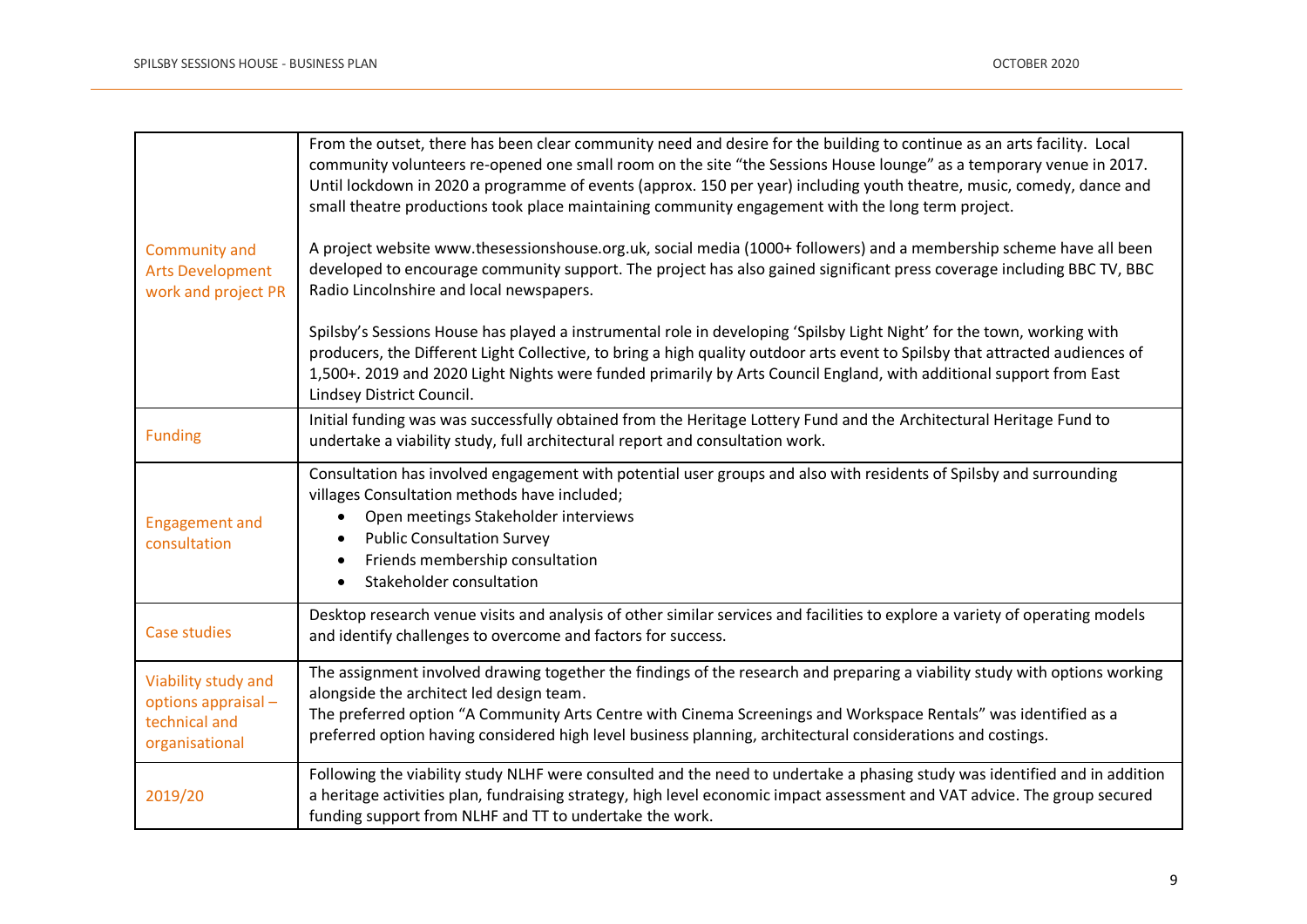#### **WHY THE PROJECT IS IMPORTANT**

The project is important because it will secure a sustainable future for Spilsby's Grade II listed Sessions House, a building that has been on the Theatres Trust 'Theatre Buildings at Risk Register' since 2015Theatre, which is of national significance as a former sessions house and gaol.

Currently asserted by The Theatres Trust that; "If no action is taken to prevent further deterioration of the building in the next three years the theatre could be permanently lost as a community resource". A major programme of conservation and repair works that will be undertaken to the Sessions House through this project will prevent further deterioration to the extent that it is no longer on Theatres Trust's At Risk Register.

The project will also enable a range of new community uses to be made of the building as community arts centre with creative workspaces, and will engage new audiences with the history and heritage of Spilsby by offering a new learning, volunteering and activities programme for people of all ages. The project is therefore essential not only to secure the long term stewardship and future of the Sessions House building, but also to return it to its historic place at the heart of community and civic life in Spilsby. The project will also enable it to make a positive contribution to the town's tourism offer, thus benefiting the local economy.

#### Public Benefits

The Sessions House project will offer the following public benefits:

- The public will be able to access their historic Sessions House, enabling the building to be at the heart of community life in Spilsby.
- $\triangleright$  The fascinating history of the building and of Spilsby's wider heritage, will become accessible to all through the creation of an exciting interpretation scheme.
- Learners of all ages will benefit from creation of dedicated spaces for learning. As well as providing a space for this project's learning activities.
- ▶ The protection and conservation of a nationally-significant heritage asset. This will secure the building's long-term future for current and future generations.
- More ways for local communities to participate in their heritage during the construction phase through a programme of outreach and other activities, including a schools' programme, volunteering, and skills development opportunities.
- More ways for local communities to participate in their heritage once the Sessions House re-opens to the public, including through more volunteering and learning opportunities, and by holding more activities and events, including outside of normal opening hours.
- Availability of the building for use by individuals and community groups outside of normal opening hours, thus enabling this important historic space to be used by more people at more times.
- More ways into their heritage for currently under-represented and excluded audiences, such as young people.
- Greater opportunities to participate in activities, which in turn can have a positive impact on the health and well-being of local communities.
- ▶ Creation of up to 50 new volunteering opportunities.

Stakeholder Consultation and Engagement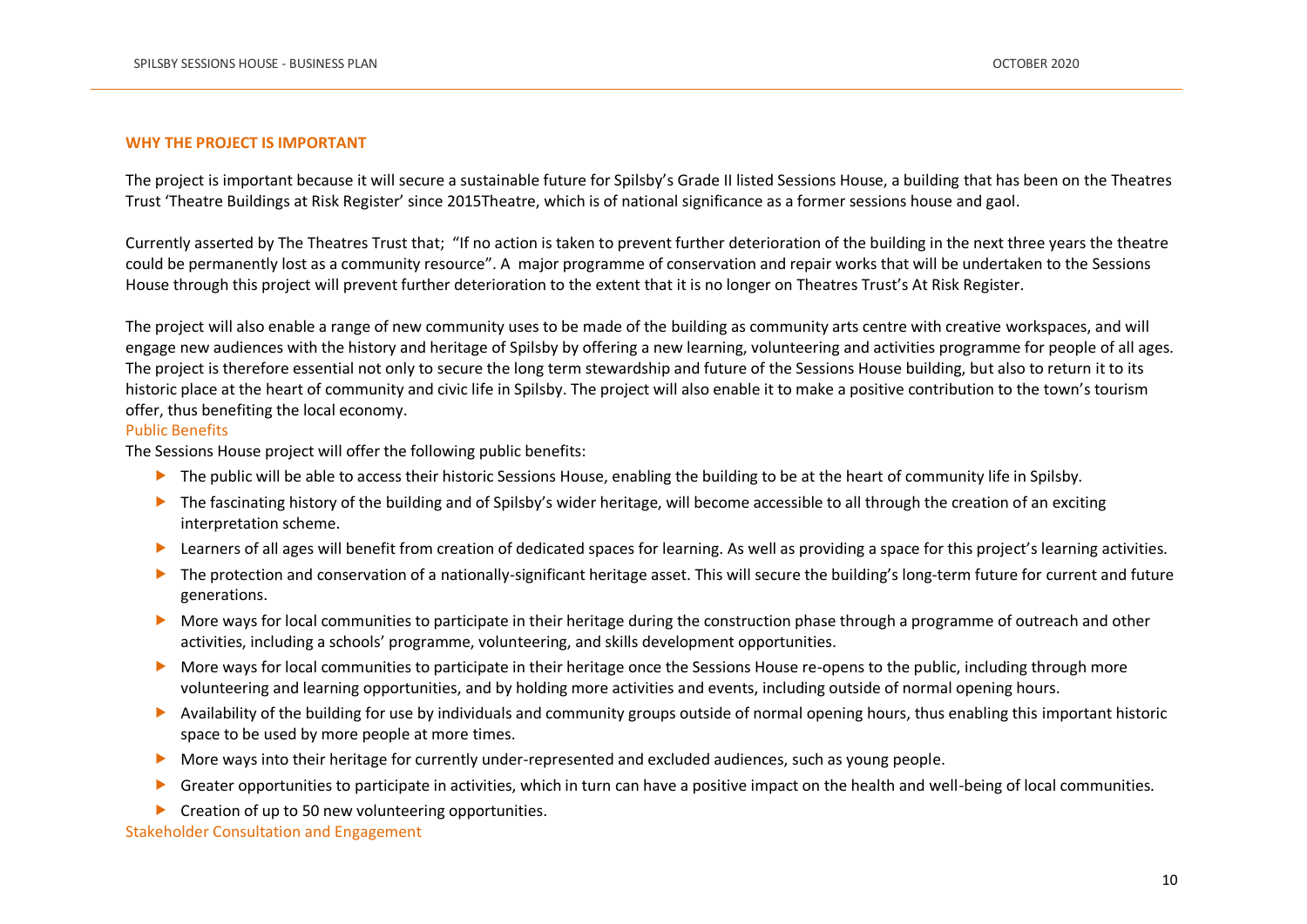There has been extensive consultation undertaken at all stages of the project's development with a wide range of stakeholders, including consultees attending events, heritage and arts sector organisations, special interest groups and organisations, Theatres Trust, Architectural Heritage Fund, East Lindsey District Council, Spilsby Town Council.

There has also been wide-ranging consultation with other local and regional heritage, cultural and and tourism professionals and/or visits. Overall, there is great enthusiasm for the project, with the overwhelming majority strongly in favour of SSH being open again to the public.

Key points from the consultation include:

- ▶ Consultation with East Lindsey District Council and Spilsby Town Council is enabling the project to be a significant part regional and town plans, specifically ELDC's Vital & Viable market towns strategy
- Consultations with regional arts sector organisations have included professional touring theatre companies, the Different Light Collective (Spilsby Light Night) and the regions only Arts Council NPO, Magna Vitae (SO Festival), who are working with the district council on the early stages of a cultural strategy.
- $\blacktriangleright$  There is strong support for conserving as much of the building as possible and telling the story of its whole history
- The justice theme is extremely popular and many people want to learn more about the personal stories and daily lives of the prisoners
- Interactive interpretation, such as dressing up and first or third person interpretation, and guided tours, would be popular
- **There is very strong support for making the Courtroom space available for multiple functions and for community use**
- Local groups are interested in putting on activities at the Sessions House
- There are opportunities to develop research projects which can inform interpretation such as oral history and building recording
- **Local schools are keen to work with the project. There is an opportunity to develop learning projects, including outreach, which meet the** schools' requirements within the National Curriculum
- ▶ There are many examples of good practice in the region from which the Sessions House project can learn, including models for volunteer management, heritage interpretation, arts promotion, independent cinema, income generation and running community engagement projects
- ▶ There has been consultation with the East Lindsey District Council Heritage Office and with Historic England

#### Development of Project Operating Model

As outlined previously, significant work has been undertaken during Preliminary Viability Process to progress this fundamental component of the project. The key issues that have been addressed/resolved are:

 Establishing an appropriate governing structure. SSH Ltd (a Charitable Company Limited by Guarantee) has now taken over the the capital project and has an application pending for registered charity status.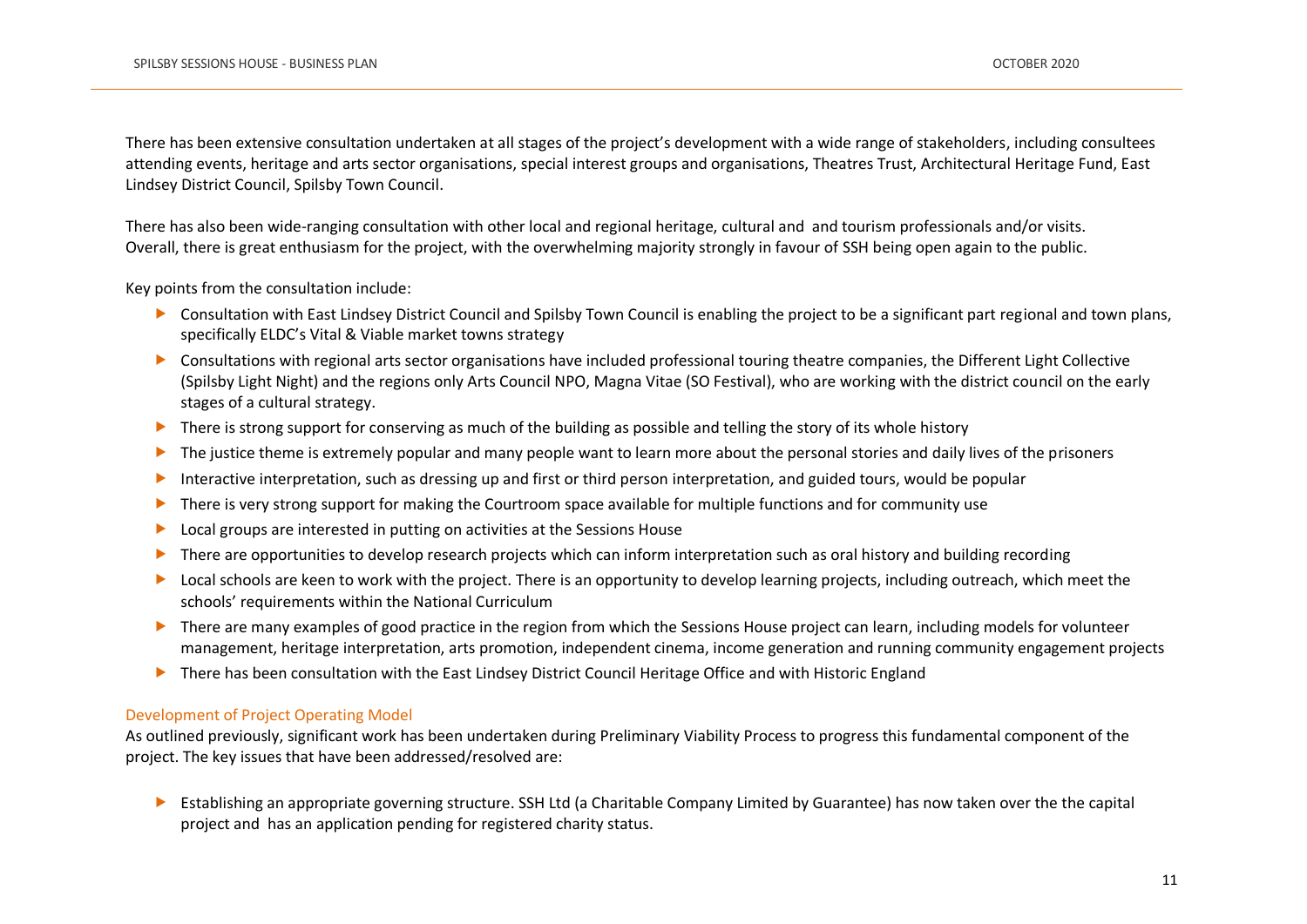Ensuring the financial and organisational sustainability of the Sessions House Project so that it can meet NLHF Approved Purposes for 20 years following project completion should its Phase One application be successful.

#### **STATEMENTS OF SUPPORT**

Statements of support have been received from a wide-ranging group of people and organisations, including schools, partner organisations, stakeholders and local politicians. A summary of these are included as SSH supporting information 9.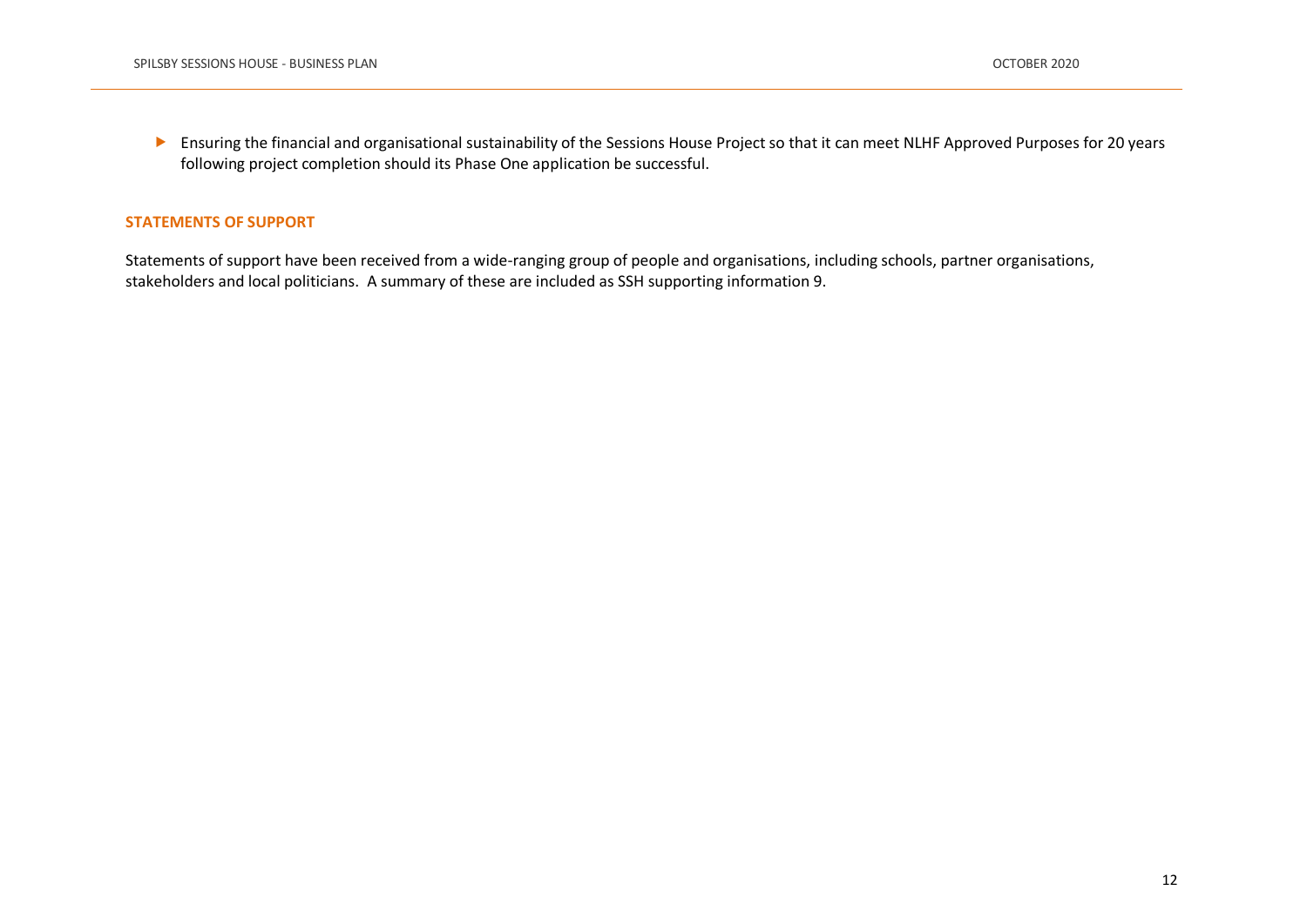# <span id="page-12-0"></span>**4 STRATEGIC BACKGROUND**

#### **SITUATIONAL ANALYSIS**

As well as being driven by change in response to the special place there is in today's society around arts, heritage and community engagement outlined above, SSH is also responding to key external factors (local and national) as outlined in the PESTLE table below.

#### Table 2: PESTLE Analysis

| <b>Political</b> | • Deepening cuts in public funding budgets<br>• Longer term Covid restrictions on social gatherings will have impact on indoor venues and events<br>• Greater Lincolnshire Local Enterprise Partnership recognition of the importance of tourism to the area<br>• ELDC's strategy for market towns in the local economy and attracting visitors to the area                                                                                                                                                                                                                                                                                                                                                                                                                |
|------------------|----------------------------------------------------------------------------------------------------------------------------------------------------------------------------------------------------------------------------------------------------------------------------------------------------------------------------------------------------------------------------------------------------------------------------------------------------------------------------------------------------------------------------------------------------------------------------------------------------------------------------------------------------------------------------------------------------------------------------------------------------------------------------|
| <b>Economic</b>  | • Ongoing pressures on public sector funding in a time of austerity with particular challenges being faced by local authorities<br>• Threat to core Government funding or reduced lottery income impacting upon decisions of ACE and NLHF<br>• Covid Restrictions on travel and international tourism may mean more people staying local<br>• Opportunities to explore the growing visitor economy of Spilsby and East Lindsey – identifying regional developments that<br>the venue can capitalise on<br>• The need to focus on philanthropy as a strong income stream for SSH<br>• The need to focus on self-generating viable commercial revenue streams for SSH<br>• Ongoing competition for grant funding amongst arts and cultural organisations and other charities |
| <b>Social</b>    | • Being aware of the changing demographics locally<br>• Being part of activities and programmes connected to Youth and Rural isolation issues<br>• Working with community groups and organisations to better reflect the history and stories of Spilsby and the Sessions<br>House<br>• Increasing 'competition' for volunteers                                                                                                                                                                                                                                                                                                                                                                                                                                             |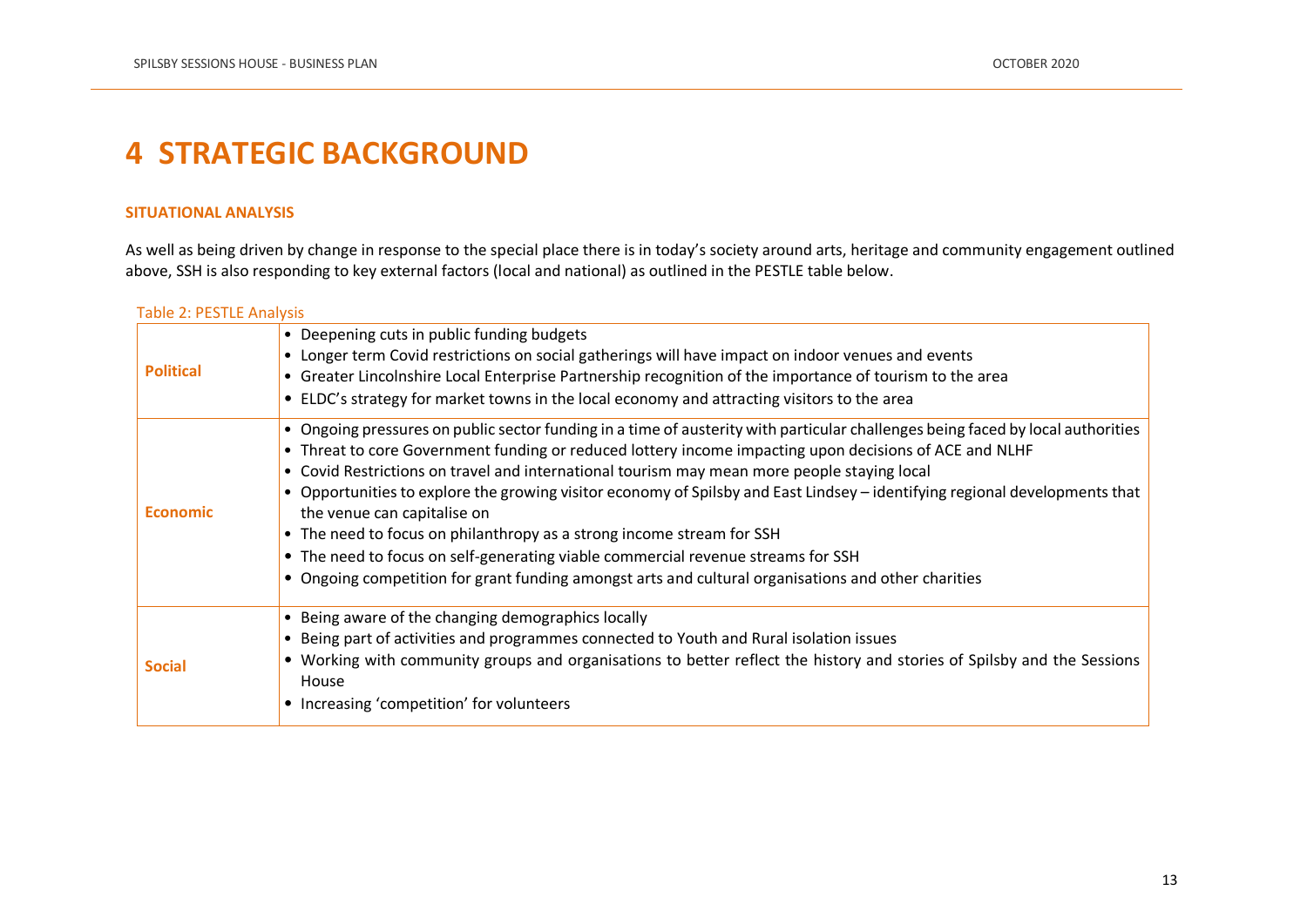|                      | • Building a digital offer that is appropriate for a Digital Age                                                          |
|----------------------|---------------------------------------------------------------------------------------------------------------------------|
|                      | • Deciding how best to keep up with the fast-moving change in digital and other technologies that is appropriate to SSH's |
|                      | vision and values                                                                                                         |
| <b>Technological</b> | • Using technology to engage with audiences in different ways and in different places                                     |
|                      | • Building technology and digital into everything SSH does including content, collections and co-curation                 |
|                      | • Identifying and working with the right partners in digital and technology fields                                        |
|                      | • Ensuring compliance with relevant Health and Safety matters both for visitors and staff                                 |
| <b>Legal</b>         | • Holding Membership of relevant organisations for notification and advice on legal developments and changes              |
|                      | • Continuing to review all SSH policies on a rolling programme                                                            |
|                      | • Increasing energy costs                                                                                                 |
| <b>Environmental</b> | • Consider the environmental impact of all SSH activity, including technical infrastructure                               |
|                      | • Keep up to date with environmental legislation and recommendations related to cultural venues                           |

### SWOT Analysis

The following SWOT analysis provides an organisational assessment of focussing on the internal context of SSH assesses the project organisation in terms of its strengths and weaknesses, opportunities and threats it may face.

### Table 3: SWOT Analysis

| <b>STRENGTHS</b>                                             | <b>WEAKNESSES</b>                                                  |  |
|--------------------------------------------------------------|--------------------------------------------------------------------|--|
| Sessions House is highly regarded within the community       | Sparsely distributed population with 80% living in rural areas     |  |
| Building enjoys a prominent heritage                         | Little formal engagement with schools                              |  |
| Central town centre location with good road links            | Distance from major centres of population means there is no        |  |
|                                                              | ready-made market                                                  |  |
| Multi-functional state of the art facility to attract public | Capacity to generate self-sustaining income streams                |  |
| <b>Committed Board</b>                                       | Lack of cultural events and infrastructure compared to other areas |  |
|                                                              | which have built reputations as short break destinations           |  |
| Town Centre location                                         | Limited in-house experience of managing a venue                    |  |
| Potential audience geographical reach                        | The resourcing model is highly dependant on volunteers.            |  |
| Strong local support from the community                      | State of building                                                  |  |
| High quality facilities following redevelopment              | Limited staffing resource                                          |  |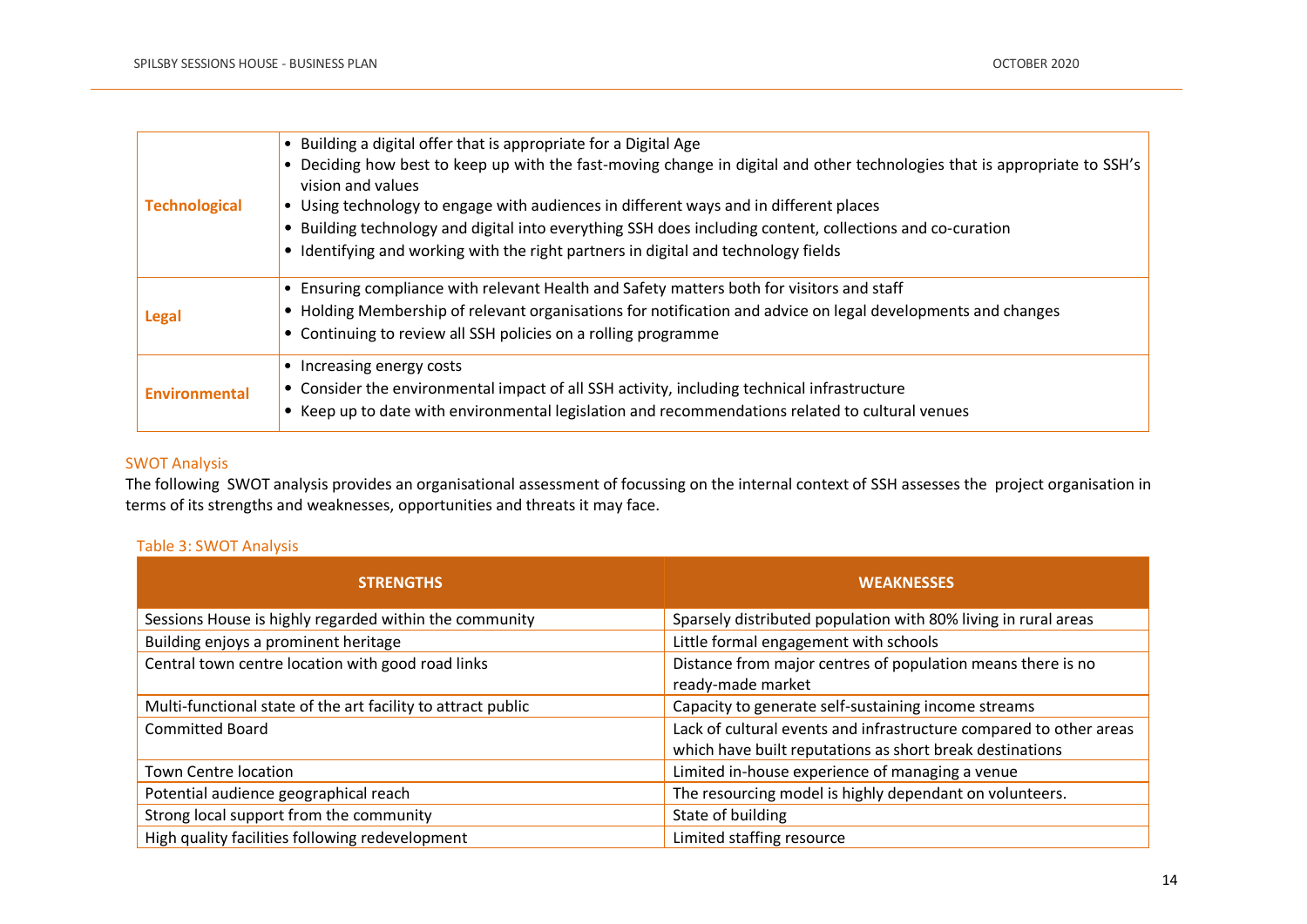| Public demand for artistic provision                                                                                                       | County demographics and geography, and rural location mean<br>difficult transportation links   |
|--------------------------------------------------------------------------------------------------------------------------------------------|------------------------------------------------------------------------------------------------|
| <b>OPPORTUNITIES</b>                                                                                                                       | <b>THREATS</b>                                                                                 |
| Tourism is growing – there has been an 18% increase in visitors and 21%<br>increase in spend between 2009 and 2018.                        | Threat to core Government funding or reduced lottery income<br>impacting upon decisions of HLF |
| A range of emerging strategic initiatives to support Spilsby's visitor<br>economy: Town Deal; ELDC 'Vital & Viable' market towns programme | Unable to access funding from grant giving trusts & foundations                                |
| Building skills and capacity amongst regional cultural workforce                                                                           | Deterioration of Building                                                                      |
| Creative hub for research and development, rehearsal and<br>presentation of arts projects                                                  | Without investment building not fit for purpose                                                |
| Establishing Spilsby as a place for the production of high quality artistic<br>work and heritage/arts events                               | ACE do not see SSH as a priority for funding                                                   |
| To become a visitor attraction for Spilsby                                                                                                 | Lack of investment will lead to further decline                                                |
| Redevelopment will create employment opportunities                                                                                         | Covid or austerity measures reduce public spend and enthusiasm<br>for live entertainment       |
| Work with partner organisations such as local education providers and So<br>Festival                                                       |                                                                                                |
| Increasing self-generated income streams to support sustainability                                                                         |                                                                                                |

#### **REGIONAL AND NATIONAL STRATEGIES**

There are a number of programmes, initiatives and potential funding streams which are relevant to arts, culture and heritage which this Strategy must both align with and access as a delivery mechanism. The most significant are:

**►** Local Industrial Strategy – Greater Lincolnshire Local Enterprise Partnership (LEP) has recognised the importance of tourism to the area through inclusion in the Local Industrial Strategy and setting up a Visitor Economy Board, on which East Lindsey District Council sits. The LEP's agenda focuses on sustainability, accessibility and skills with cross-cutting priorities around improving productivity and wage growth. A major focus for the Visitor Economy Board is the potential Tourism Zone funded under the Tourism Sector Deal agreed with the government by VisitBritain. While the details of Tourism Zones are yet to be announced (at the time of writing) they will be expected to address market failure and increase productivity and they will require strong local partnerships delivering place-based activity to strengthen the tourism sector.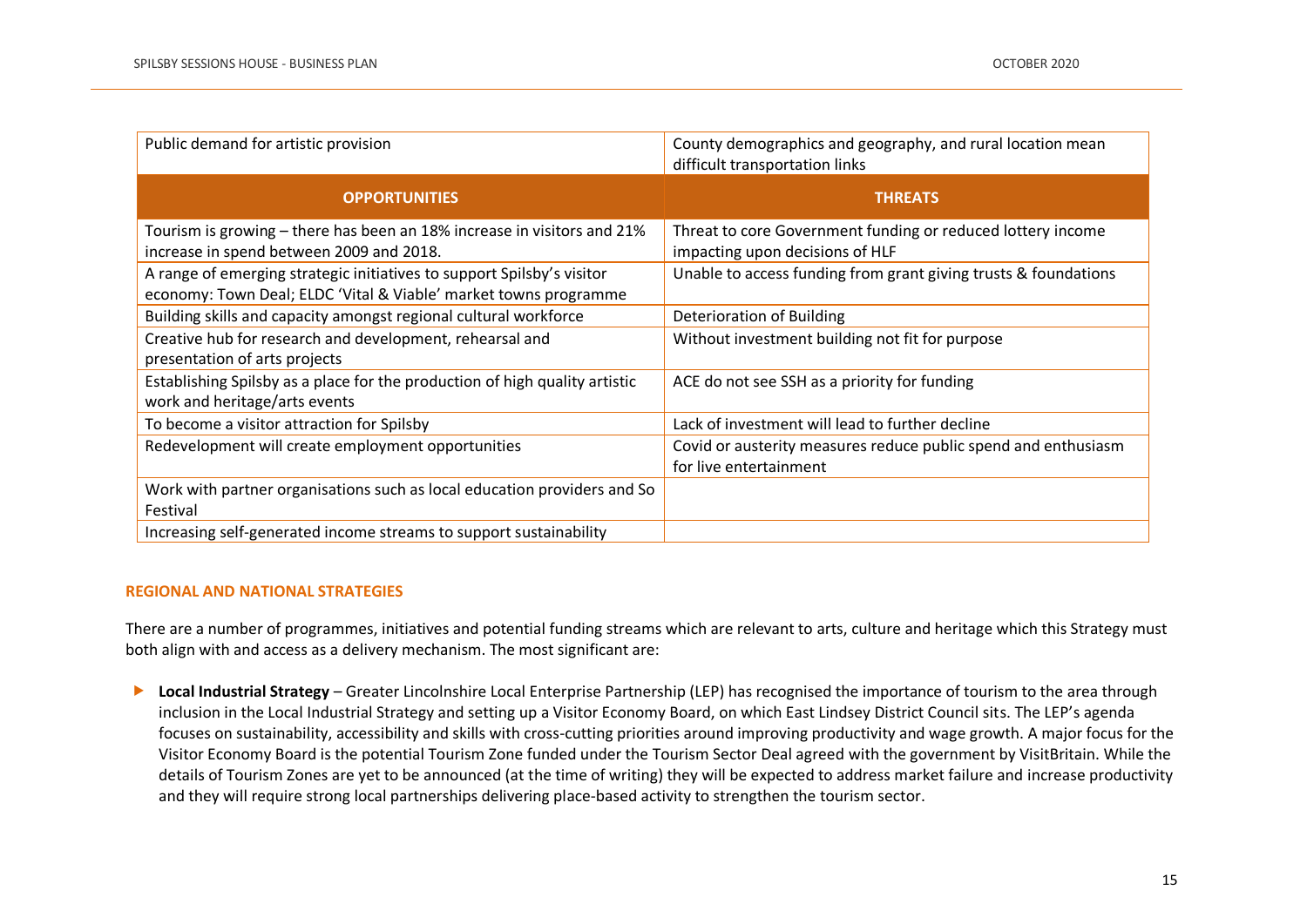- **▶ Vital & Viable initiative focusing on Louth, Spilsby, Alford and Horncastle** Initiated by ELDC and supported by the Institute of Place Management working with individual towns and communities, this approach identifies the priorities for place development in each market town. Early ideas include public realm and streetscape improvements, support for events and cultural activity, supporting retail and addressing vacant properties – all areas that will strengthen cultural and heritage tourism.
- ▶ Arts, culture and rural communities How the Arts Council works in rural England sets out how ACE will approach the specific needs and aspirations of rural communities in order to deliver its strategy. ACE recognises the strength of arts and culture in England's rural areas and in rural communities and the value that the arts and culture bring for diversifying rural economies, supporting tourism, and bringing communities together.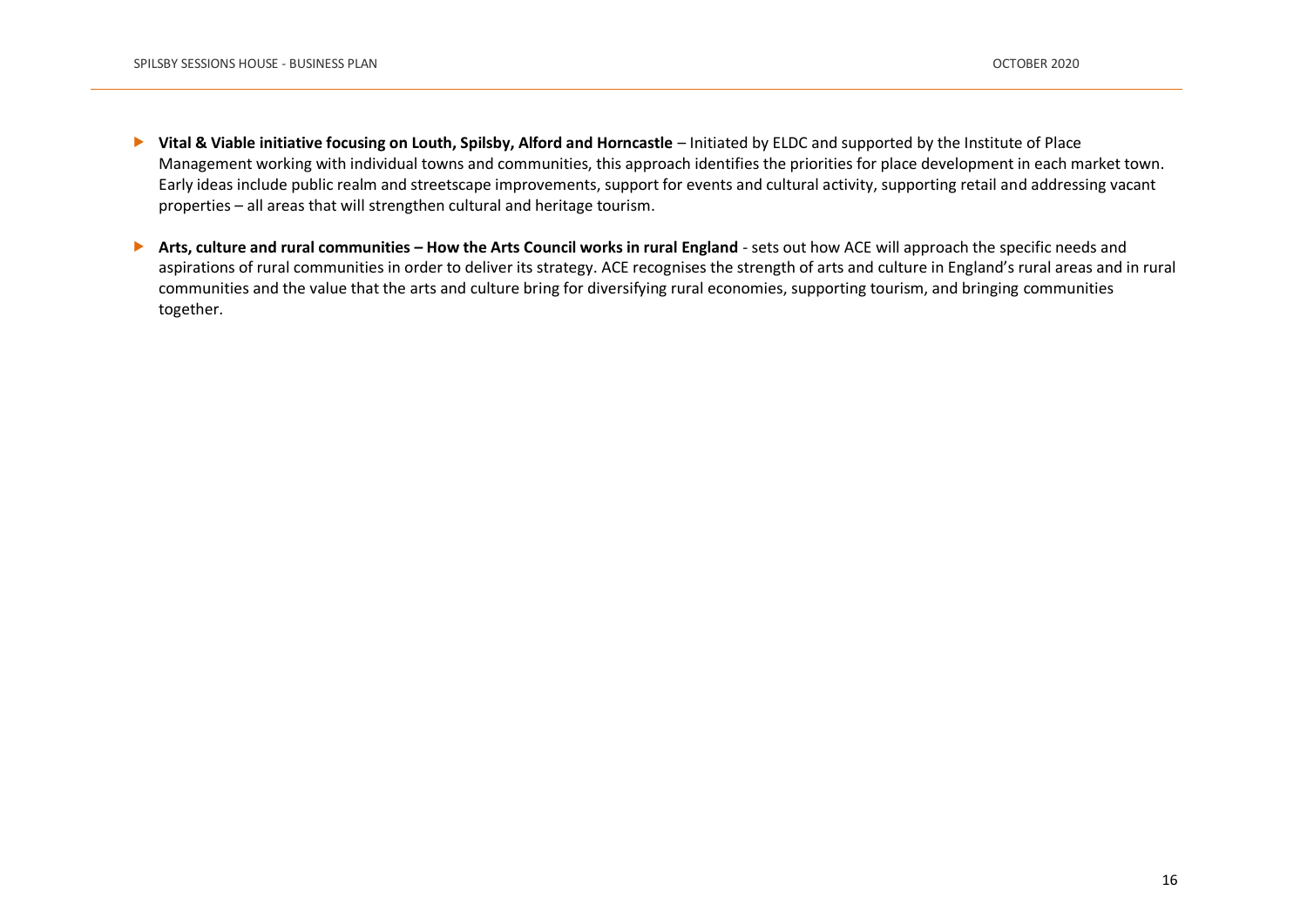# <span id="page-16-0"></span>**5 PROJECT DETAILS**

#### **A PHASED APPROACH**

Based upon NLHF feedback recommending that the project is staged to spread the capital cost and build the organisation's capacity, SSH has determined that this was only achievable if taken in a phased approach and for the works to be delivered in three distinct elements, prioritising the Restoration and Business Plan needs first. The Phases are as follows:



#### **CAPITAL WORKS**

The capital works and their rationale and are described in detail in the Design Report which is a background document to the NLHF bid. They will support NLHF objectives by better conserving the heritage and presenting and interpreting it so that people will understand and enjoy it more. In summary the capital items are as follows: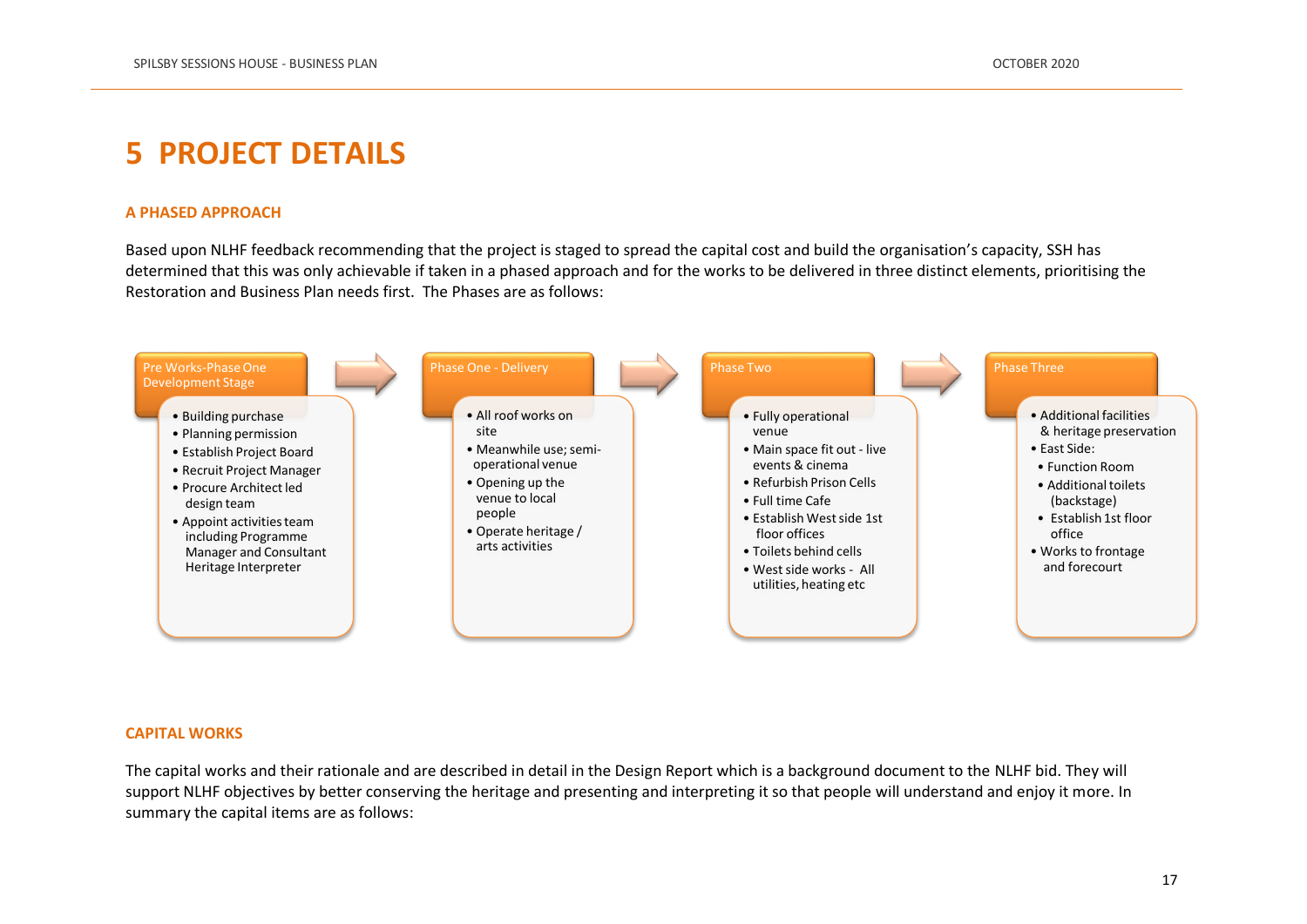A breakdown of the cost estimate for the Pre Works (£283.6k) and Phase I (£732.25k) including provision for contingencies, project management and an allowance for inflation is in supporting document 1.

Initial estimates of the cost of Phase II and III are estimated at £1.76m and £706k respectively. There is no guarantee of further NLHF finding towards these Phases. Subsequent Bids to the NLHF and other external funders to enable these later phases will be prepared following substantial completion of Phase I.

#### **PHASE 1**

#### Activity Proposition

In phase one construction work would enable temporary or 'meanwhile' use of the old courtroom space and some smaller rooms. It would make the building waterproof with repairs to the full roof, guttering and 1st floor windows.

Key aims for Phase 1 are to: Generate income for the estimated period of 12 months between completion of phase one construction work and commencing phase two works; Maintain community arts activities and existing audience/ community group loyalty and; Create a scheduled arts/community programme based around giving priority of space/time to delivery of heritage activities that will engage new audiences.

SSH would be used as a creative hub for research and development, rehearsal and presentation of the arts project. Heritage interpretation and engagement will become a permanent part of the work of SSH, enriching the ways in which people connect to and become inspired by the building's history. The programme will make use of the basement prison cells studios, and spill into all SSH public spaces when appropriate. Sessions House will develop an imaginative, interactive, creative programme of layered activity that will entice audiences and visitors to take notice of, experience and connect with the Sessions House's many stories.

It will offer exciting, interactive, educational heritage experiences that celebrate and recognise what makes Spilsby special. It will use the arts to bring heritage stories to life and heritage knowledge to inspire and create new cultural experiences. SSH wants to ensure its collections will be relevant to its community, with no barriers to participation by trying ways of working including using new technology innovatively both in the programming and in the marketing.

It aims to increase the pride and sense of identity felt by its community by linking people with their local heritage and stories. Underpinning this approach is the idea of using heritage to create unexpected, playful public encounters; a methodology that captures the strengths of SSH creative aspirations.

It will work with a professional heritage researcher/interpreter to collate information about the lives and history of Spilsby and its Sessions House. Community volunteers would also be engaged in the research process. There is a broad history to draw from including: The early settlement of Spilsby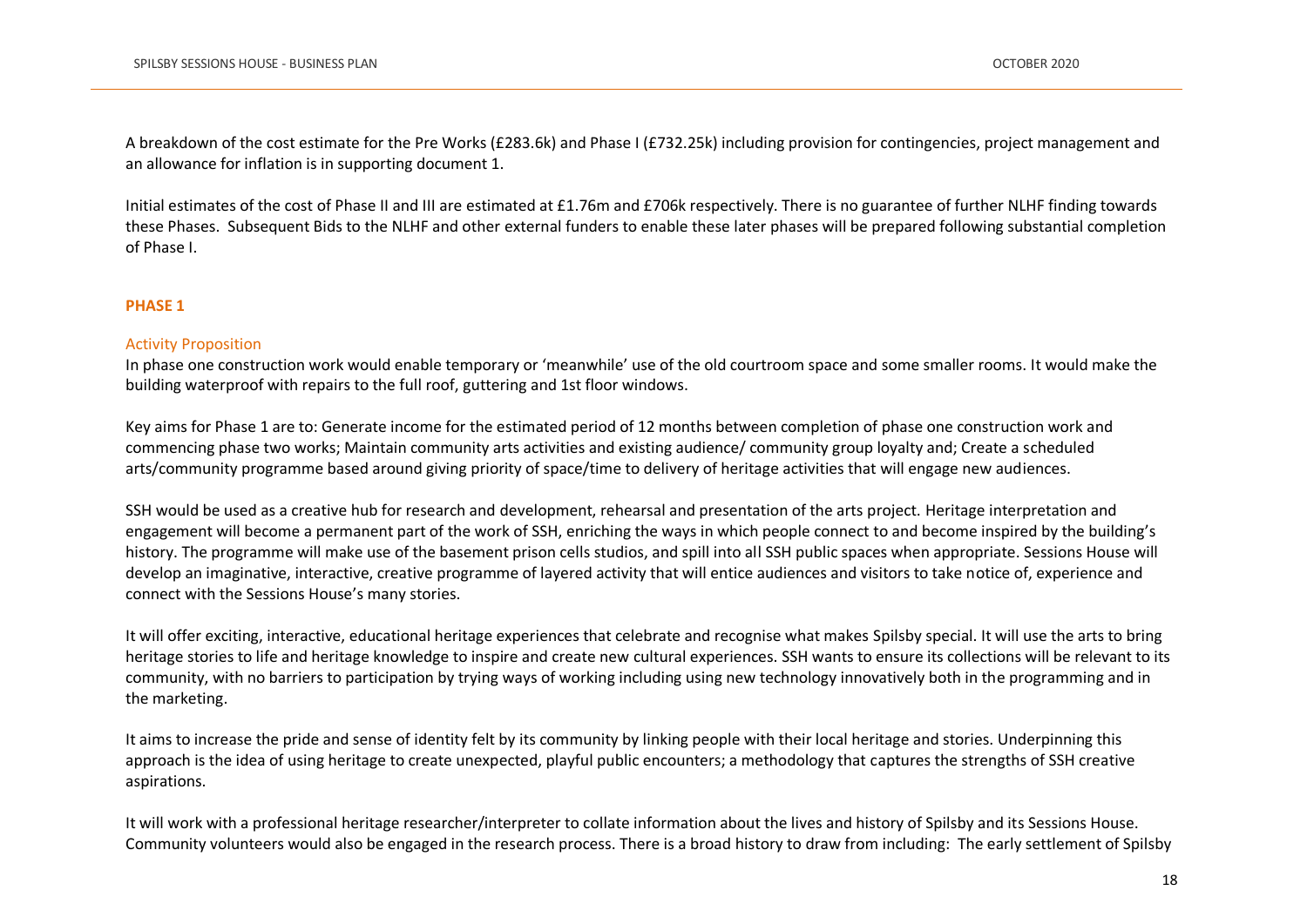and surrounds; Viking occupation; Farming history; 19th Century convicts sentenced in Spilsby transported in prison ships to the new world; Spilsby, the birthplace of Sir John Franklin,19th Century explorer who led the fated expedition to discover the North-West passage in the ships Erebus and Terror.

Heritage research and information would provide the content of an ambitious combined arts project that would bring stories to life and communicate in exciting, engaging ways. The Activity Plan is supporting document 2.

### Scope of Activities

#### Table 4: Phase 1 Scope of Activities

| <b>THEME</b>    | <b>ACTIVITY</b>                               | <b>OBJECTIVES</b>                          | <b>COMMENCE BY</b><br><b>WHEN</b> | <b>WHO WILL ACTION</b><br><b>PARTNERS</b> |
|-----------------|-----------------------------------------------|--------------------------------------------|-----------------------------------|-------------------------------------------|
|                 | Research and collate information about the    | Identify the content and focus of heritage | End of Phase 1                    | Heritage                                  |
|                 | lives and history of Spilsby and the Sessions | activities and create a Digital archive    | Development Stage                 | Interpretation                            |
| <b>Heritage</b> | House                                         | Create robust Activity Plan                |                                   | Consultant                                |
|                 | Recruitment and training of a skilled         | Create training plan                       | End of Phase 1                    | Programme                                 |
|                 | knowledgeable volunteer team                  | Recruit Volunteer Team who can             | Development Stage                 | Manager                                   |
|                 |                                               | undertake events management/customer       |                                   |                                           |
|                 |                                               | service roles                              |                                   |                                           |
|                 | 'Building Care - Call to Action' volunteers   | Clear up and waste removal from building   | End of Phase 1                    | Programme                                 |
|                 | for clearance and maintenance of heritage     | Encourage sense of 'community              | Development Stage                 | Manager /                                 |
|                 | site                                          | ownership'                                 |                                   | Volunteers                                |
|                 |                                               | Build pop-up bar                           |                                   |                                           |
|                 | Informative public tours of site and          | Guided public tours of the site providing  | Phase 1                           | Programme                                 |
|                 | guidebook providing insight into building's   | insight into building's heritage and the   | Development Stage                 | Manager / Heritage                        |
|                 | heritage and restoration project              | restoration project                        |                                   | Interpretation                            |
|                 |                                               | Commission high quality heritage           |                                   | Consultant /                              |
|                 |                                               | guidebook                                  |                                   | Volunteers                                |
|                 | Deliver a young peoples programme based       | Enabling young people to connect with      | Phase 1 Delivery                  | Youth Programme                           |
|                 | on researched heritage of small-scale         | their local heritage                       | <b>Stage</b>                      | Coordinator/                              |
|                 | participatory visual arts/digital/ theatre    | Encourage sense of 'community              |                                   | Programme                                 |
|                 | projects                                      | ownership'                                 |                                   | Manager/Heritage                          |
|                 |                                               | Develop content for future project         |                                   | Interpretation                            |
|                 |                                               |                                            |                                   | Consultant /                              |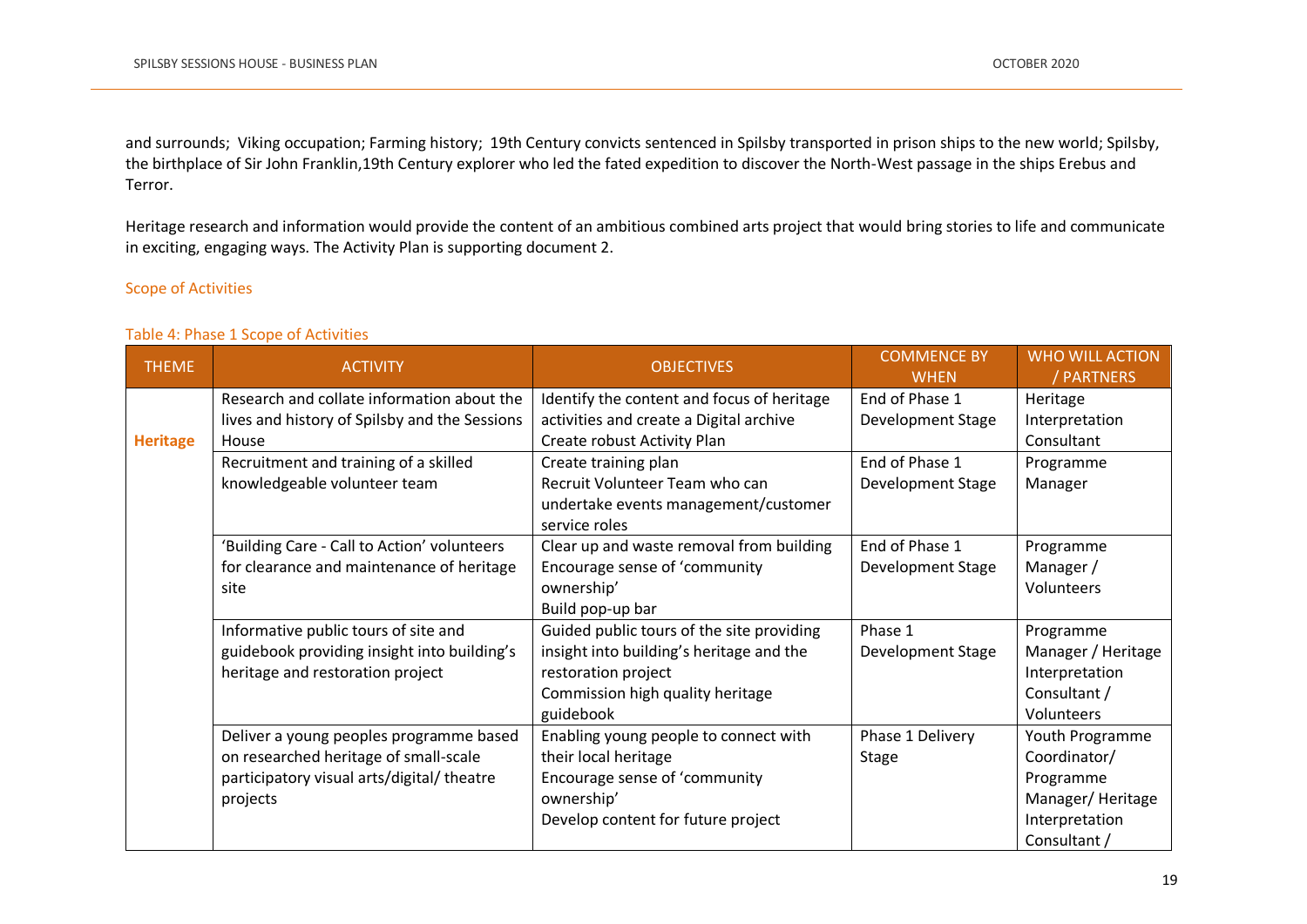|             |                                           |                                             |                  | Schools                    |
|-------------|-------------------------------------------|---------------------------------------------|------------------|----------------------------|
|             | Multi-disciplinary digital interactive    | Creative immersive and interactive walk-    | Phase 1 Delivery | Programme                  |
|             | exhibition of sound and digital arts      | through experience using all available      | <b>Stage</b>     | Manager/Heritage           |
|             | projected onto walls, floors and ceilings | spaces in the the building to communicate   |                  | Interpretation &           |
|             |                                           | SSH heritage                                |                  | <b>Activity Consultant</b> |
|             | Performance of combined arts community    | Celebratory event showcasing heritage of    | Phase 1 Delivery | Programme                  |
|             | focussed participatory theatrical         | SSH and surrounds                           | <b>Stage</b>     | Manager / SO               |
|             | production                                | Establish SSH as vibrant arts/heritage      |                  | Festival                   |
|             |                                           | community hub                               |                  |                            |
|             |                                           | Increase public engagement and augment      |                  |                            |
|             |                                           | visitor footfall                            |                  |                            |
|             | Regular small-scale community led Arts /  | Continuing ongoing engagement with SSH      | Phase 1 Delivery | Arts Programme             |
|             | Social events                             | Friends & supporters                        | <b>Stage</b>     | Co-ordinator /             |
|             |                                           | Generate income                             |                  | <b>Friends of Sessions</b> |
|             |                                           |                                             |                  | House                      |
| <b>Arts</b> | Special small-scale live arts concerts by | Enhance reputation of SSH as Spilsby's arts | Phase 1 Delivery | Arts Programme             |
|             | touring artists and companies             | hub                                         | <b>Stage</b>     | Co-ordinator               |
|             |                                           | Engage new audiences                        |                  |                            |
|             |                                           | Generate ticket and ancillary income        |                  |                            |
|             | Main space and/or bar private hires       | Generate venue hire and ancillary income    | Phase 1 Delivery | Programme                  |
|             |                                           | streams promoting useable spaces for        | <b>Stage</b>     | Manager                    |
|             |                                           | community use                               |                  |                            |

#### **PHASE 2**

The culmination of Phase 2 will be to deliver a fully operational venue with the main accommodation being employed as an arts performance space offering a year-round programme of live events, cinema screenings, a café open to the public daily, heritage programme and creative rentable workspaces on the west side of the building. The Cells will be refurbished as spaces as dedicated permanent heritage exhibition space. A kitchen will be installed for use by the new café. The Barn at the rear of building (former police garage) will have new electricals installed to become a messy space workshop with storage.

This core proposition would be delivered through a year-round programme of events with a mix of professional self-promoted events, external events and physical activity classes.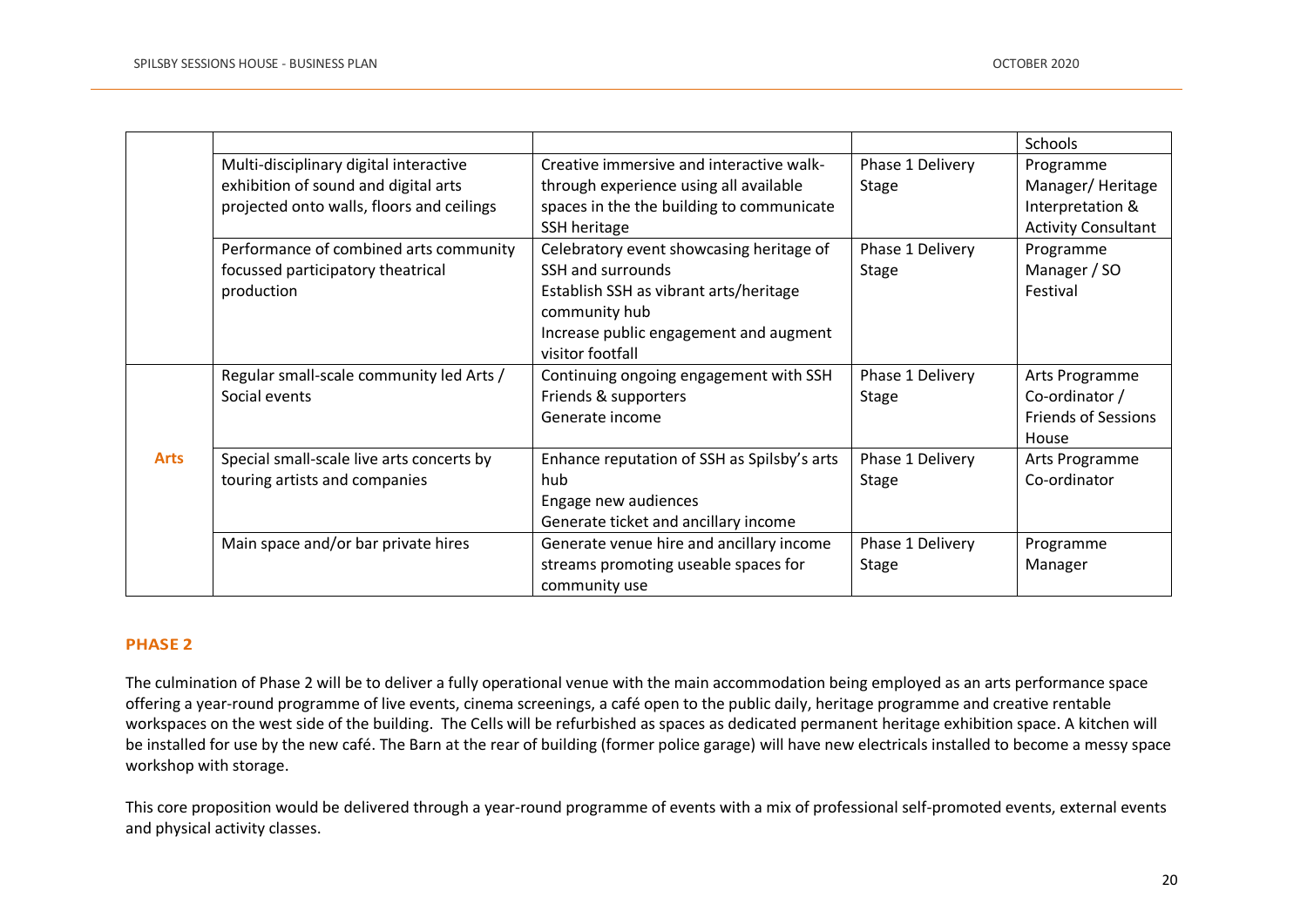### Table 5: Phase 2 Scope of Activities

| <b>THEME</b>    | <b>ACTIVITY</b>                                                                                                                                                                                                           | <b>OBJECTIVES</b>                                                                                                                                                                                                                                                                                                                 | <b>COMMENCE BY</b>               | WHO WILL ACTION /                                                             |
|-----------------|---------------------------------------------------------------------------------------------------------------------------------------------------------------------------------------------------------------------------|-----------------------------------------------------------------------------------------------------------------------------------------------------------------------------------------------------------------------------------------------------------------------------------------------------------------------------------|----------------------------------|-------------------------------------------------------------------------------|
|                 |                                                                                                                                                                                                                           |                                                                                                                                                                                                                                                                                                                                   | <b>WHEN</b>                      | <b>PARTNERS</b>                                                               |
| <b>Heritage</b> | Continued research/planning curation of<br>artefacts                                                                                                                                                                      | Identify the content and focus of heritage<br>activities<br>Curation of artefacts - Gaol, Courtroom,<br>Theatre<br>Create robust Activity Plan                                                                                                                                                                                    | Phase 2<br>Development Stage     | Heritage<br>Interpretation<br>Consultant / Project<br>Manager /<br>Volunteers |
|                 | <b>Venue Launch Celebrations</b>                                                                                                                                                                                          | Showcase high quality cultural offer<br>Demonstrate building's new versatility<br>Engage with community organisations and<br>stakeholders from the outset to encourage<br>sense of community ownership<br>Promote venue programme and attract<br>audiences<br>Maximise PR profile<br>Commence full annual programme and<br>cinema | Phase 2 Delivery<br><b>Stage</b> | Centre Manager/<br>Community<br>Programme<br>Coordinator                      |
|                 | Permanent Exhibition in the three<br>renovated Prison Cells                                                                                                                                                               | Curation and display of artefacts of<br>significance that hold the stories of Spilsby<br>and its Sessions House. Digital display of the<br>building project. Oral histories, stories and<br>experiences of the local community relayed<br>using audio guides                                                                      | Phase 2 Delivery<br><b>Stage</b> | Heritage<br>Interpretation<br>Consultant / Project<br>Manager /<br>Volunteers |
| <b>Arts</b>     | All Rise Tour<br>A touring version of 12 shows across 6<br>locations in outdoor structure/tented venue<br>of performance created in Phase 1.<br>funded by Arts Council England as part of<br>Capital Project contribution | Maintain activity and generate income<br>during closure of building for construction<br>work<br>Showcase the ability of SSH, as unique arts-<br>heritage-community organisation, to create<br>exciting, inspirational, work that engages a<br>broad audience.<br>Consolidate relationship with ACE                                | Phase 2<br>Development Stage     | Project Manager /<br>Outdoor arts<br>companies/SO<br>Festival/ACE             |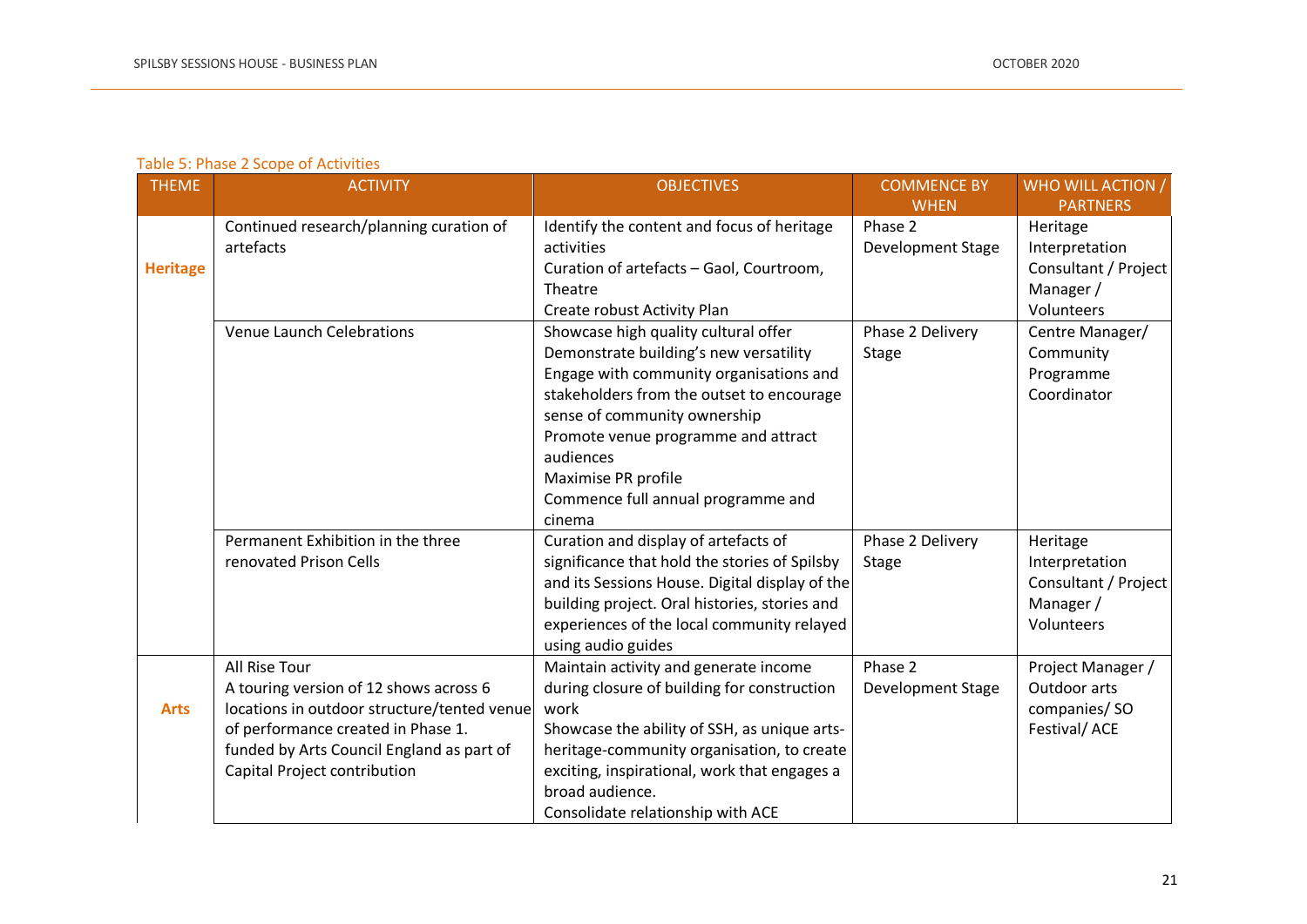|                        |                                                                                                                                                   | Maximise the public benefit of phase 1<br>funding by creating a follow up/reuse<br>project                                                                                                                                                                                                                                                                                                                                                                                                                                                                                                                                                                                                                                                                  |                                                                                  |
|------------------------|---------------------------------------------------------------------------------------------------------------------------------------------------|-------------------------------------------------------------------------------------------------------------------------------------------------------------------------------------------------------------------------------------------------------------------------------------------------------------------------------------------------------------------------------------------------------------------------------------------------------------------------------------------------------------------------------------------------------------------------------------------------------------------------------------------------------------------------------------------------------------------------------------------------------------|----------------------------------------------------------------------------------|
|                        | Year-round programme of arts events with<br>a mix of professional self-promoted events,<br>external hires & community projects                    | Live event programme focussed on comedy<br>and music entertainment, and small-scale<br>and children's theatre.<br>Daytime community arts activities would<br>target and engage those often excluded<br>from mainstream arts provision. It would<br>incorporate child-focussed participative<br>arts-based activities and family theatre<br>shows, principally in school holidays.<br>Venue hires to external users will provide a<br>valuable a revenue stream: classes in dance,<br>drama and music as well the delivery of<br>well-being classes, Pilates and martial arts.<br>Cinema screenings based on a mixed<br>programme including live arts broadcasts<br>such as NT Live and RSC Live, along with<br>'second runs', cultural classics and popular | Centre Manager /<br>Events Programmer /<br>Community<br>Programme<br>Coordinator |
| <b>Work-</b><br>spaces | Small workspace / office units on easy in<br>easy out short term leases.                                                                          | films<br>Occupation by a diverse range of creative<br>practitioners, possibly including Lincolnshire                                                                                                                                                                                                                                                                                                                                                                                                                                                                                                                                                                                                                                                        | Centre Manager                                                                   |
| Cafe                   | Café. Operated as a counter style, assisted<br>service café with a small kitchen to handle<br>pre-prepared, high quality locally sourced<br>food. | dance and theatre companies<br>Income generation from an attractive café<br>environment in a town with very limited<br>café choice.<br>Location neighbouring two schools should<br>appeal to parents on school run.<br>Attractive to families: promoting child<br>friendly environment through creating<br>daytime activities.                                                                                                                                                                                                                                                                                                                                                                                                                              | Centre Manager /<br>Café operator                                                |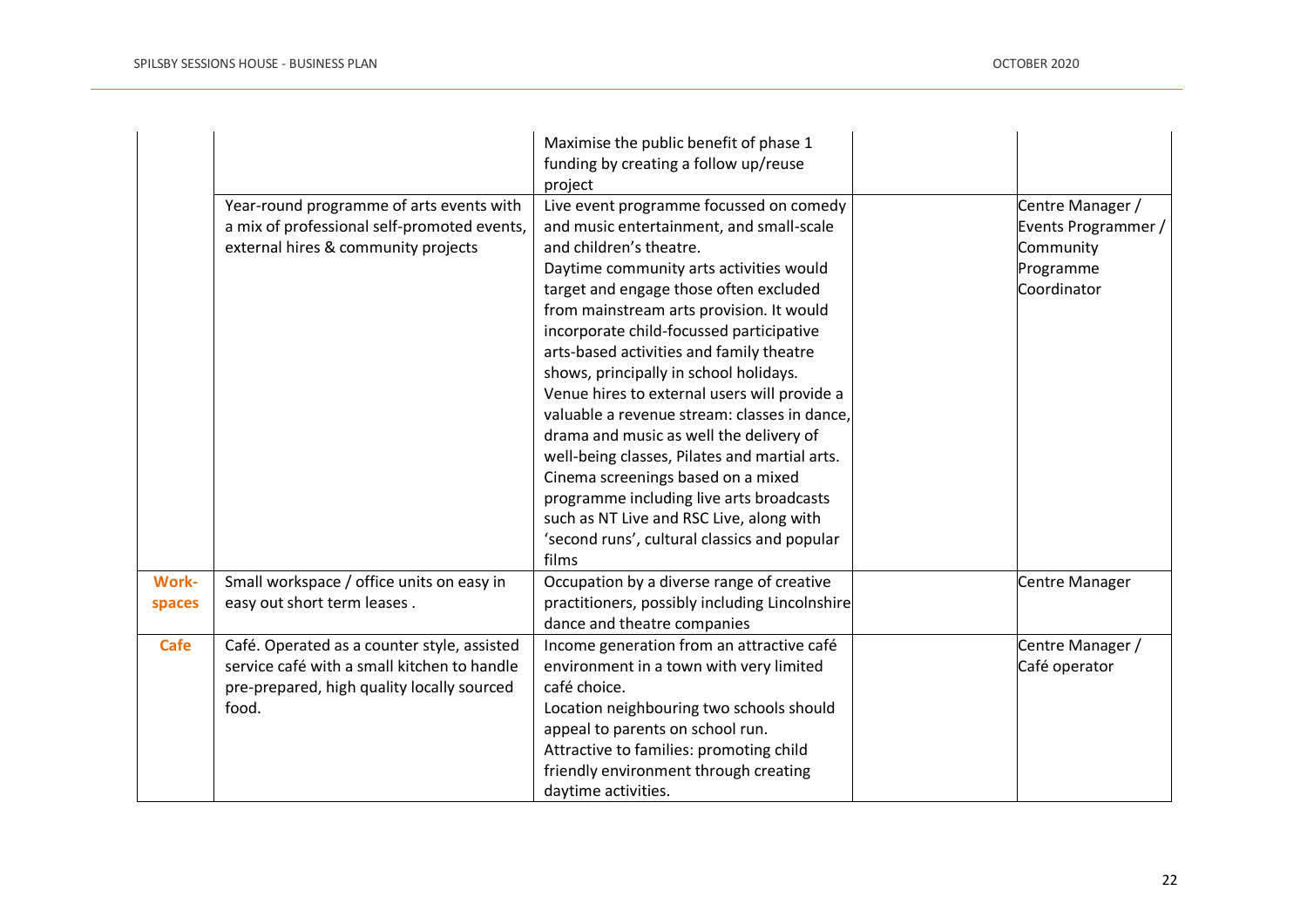|  | Preferred operational option for managing    |  |
|--|----------------------------------------------|--|
|  | the catering service is an external          |  |
|  | commercial caterer on a lease basis.         |  |
|  | Potential operator: Linkage College which    |  |
|  | currently operates four café enterprises in  |  |
|  | Lincolnshire, providing real work experience |  |
|  | for young people with learning disabilities. |  |

#### Phase 3

The final phase would focus on the heritage conservation of the building's iconic Greek Doric columned facade a key feature of this grade II listed building within Spilsby's conservation area and reinstatement works to the forecourt. The East side Function Room adjacent to the main space will be re-designed as a flexible use multi-use studio offering a hireable space for floor-based health and wellbeing classes, workshop projects and meetings by local community users. It would also be used as additional dressing room space when required. A large first floor workspace will also be created on the East side.

#### Table 6: Phase 3 Scope of Activities

| <b>THFMF</b>      | SERVICES AND ACTIVITIES                                                                                                                                                                                                                                                              |
|-------------------|--------------------------------------------------------------------------------------------------------------------------------------------------------------------------------------------------------------------------------------------------------------------------------------|
| <b>Heritage</b>   | The Front area design would ally both a car park and performance space. For the completion of this phase and<br>culmination of the building we would create a heritage/community project based around understanding the<br>architectural heritage of the building's iconic frontage. |
| <b>Arts</b>       | Fully operational year-round arts & events and cinema programme with addition of a new flexible multi-use<br>studio space                                                                                                                                                            |
| <b>Workspaces</b> | East side first floor loft space fitted out<br>accommodation for rehearsal rooms and other arts associated activities when not required for SSH's own use.                                                                                                                           |
| Café              | Fully operational café.                                                                                                                                                                                                                                                              |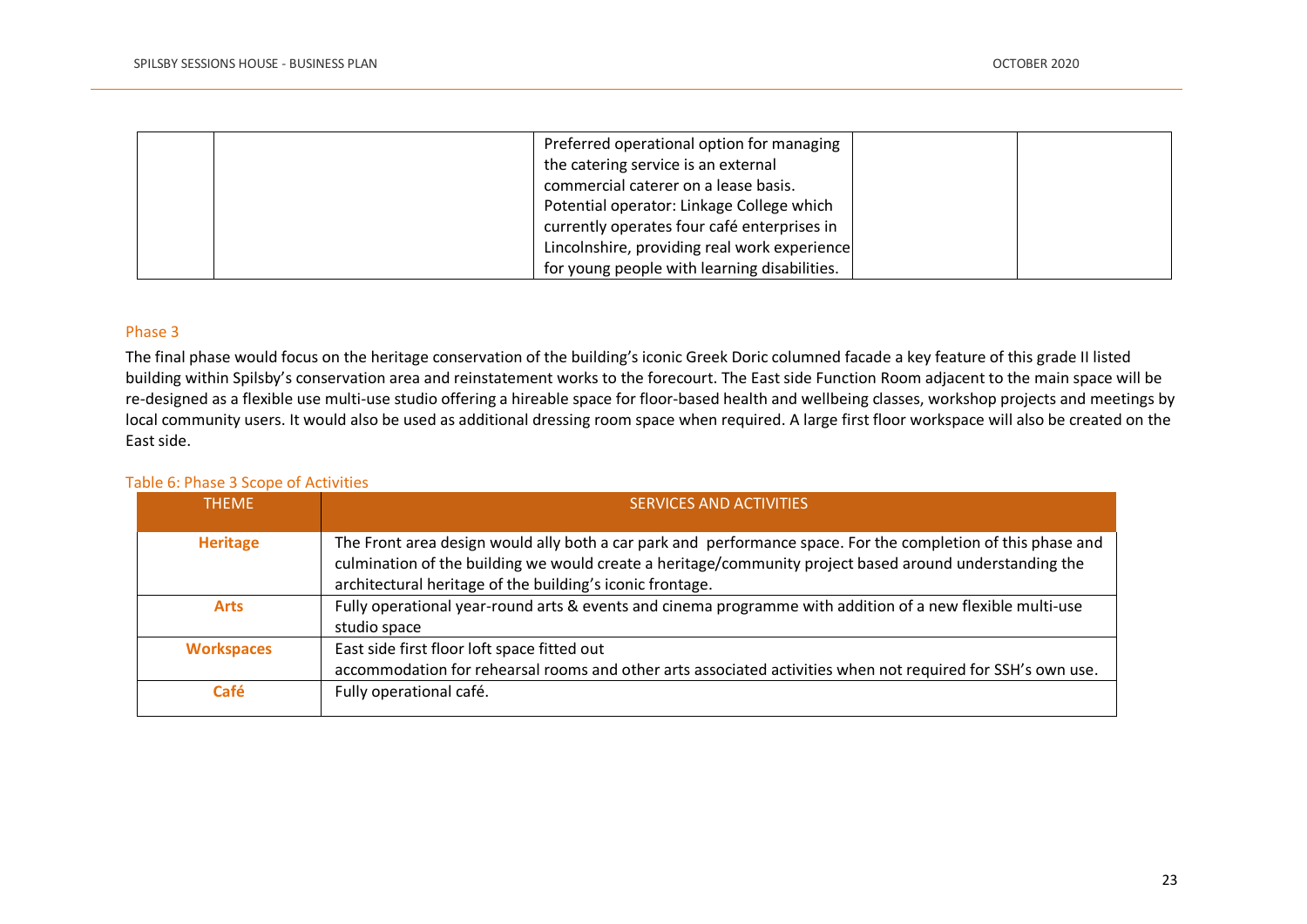# <span id="page-23-0"></span>**6 MARKET APPRAISAL**

There are a number of different markets that will be attracted to use SSH. These markets are examined in the following chapter.

#### Catchment Area

Spilsby is a small Lincolnshire Wolds market town located in the south eastern quarter of the District of East Lindsey. 12 miles from Skegness and 15 miles north of Boston, the town is on a crossroads for Lincolnshire's Coast, Wolds and Fens. The A16 through the western edge of Spilsby, close to its centre, is the main north: south route through the District, and crosses the main east to west route (A158) a mile north of the town. The population of East Lindsey are evenly split between Rural Inland and Coast but sparsely distributed, with 80% living in rural areas.

It provides a full range of services to the locals and to the surrounding villages. In addition to being an employment centre with a designated industrial estate, the town has a wide range of shops, a weekly market and other commercial activities. A co-educational secondary school and sixth form with a student roll of 450 pupils, three primary schools, and a specialist independent further education college are located in the Spilsby area.

The East Lindsey Economic Baseline 2016 report identifies Spilsby is one of the best performing small town economies in the District. However, there is a limited demand for retail premises in Spilsby compared to other towns in the district and the vacancy rate is high at 11%. The report indicates that East Lindsey has a sizeable proportion of small businesses, in particular those classified as Small Office/Home Office (SoHo), suggesting a high rate of home working. The rate of home working is highest for Rural Inland, where 7.8% of workers work at or mainly from home. Making these settlements more attractive places (or 'sustainable communities' where people want to live and work) is important for the Council in underpinning the local economy.

#### **Demographics**

Spilsby has a resident population of 8,715. The district's local plan anticipates a further 600 homes being built at the Spila Fields development to the near east of Spilsby over the next five years. A total population 670,517 live within a 1 hour drive-time. The following demographics describe the population within the local resident and wider target populations.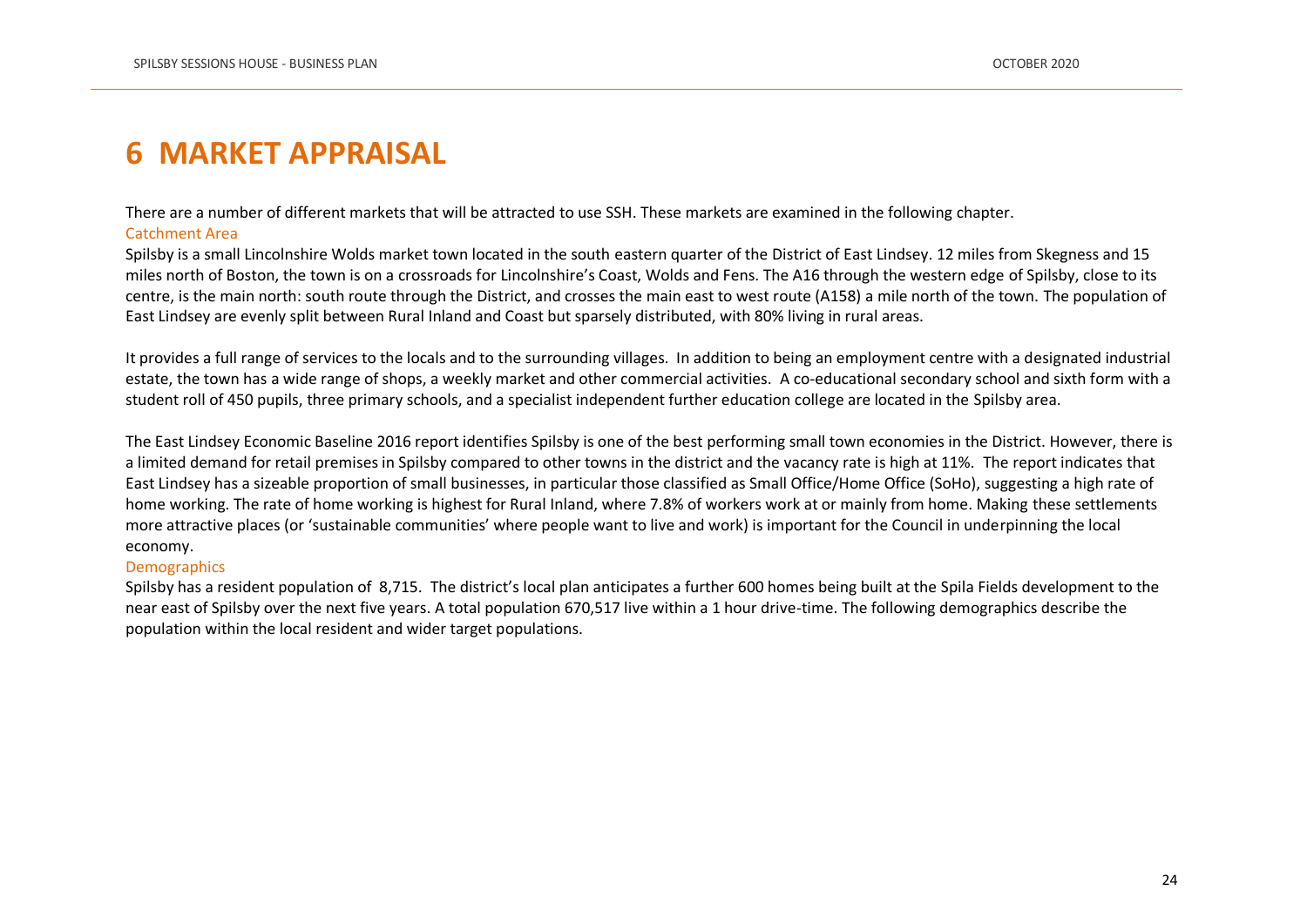#### Table 7: Population

| <b>POPULATION</b>          | <b>SPILSBY</b><br><b>PE23</b> | 1 HOUR<br><b>DRIVE TIME</b> |
|----------------------------|-------------------------------|-----------------------------|
| Population: All people     | 8,944                         | 703,689                     |
| <b>Population: Males</b>   | 4,235                         | 327,460                     |
| <b>Population: Females</b> | 4,480                         | 343,057                     |
| Age %                      |                               |                             |
| $0 - 15$                   | 15                            | 16                          |
| $15 - 24$                  | 10                            | 13                          |
| $25 - 44$                  | 20                            | 24                          |
| $45 - 64$                  | 30                            | 27                          |
| $65+$                      | 25                            | 20                          |

Age Profile: the dominant adult age group is 45 - 64.

- A/B/C1 households make up 44% of all households in the target area
- 47% of those who are economically active are in full/part time work or self-employed
- 59% of those who are economically inactive are retired
- 21% of those aged 16+ have achieved Level 4 qualifications and above

The most prominent socio-demographic household (Mosaic<sup>1</sup>) groups in the target catchment area are:

- ▶ Country Living: Well-off owners in rural locations enjoying the benefits of country life
- Rural Reality: Householders living in inexpensive homes in village communities
- $\triangleright$  Senior Security: Elderly people with assets who are enjoying a comfortable retirement

94% of the target population belong to one of these three groups, compared with 45% of the base population as a whole.

 $1$  Mosaic is a geo-demographic profiling tool which combines a wide range of information from over 400 sources to create a summary of the likely characteristics of each UK household. Households are assigned to a 'group', of which there are 15 in Mosaic, which describes their socio-economic and cultural behaviour.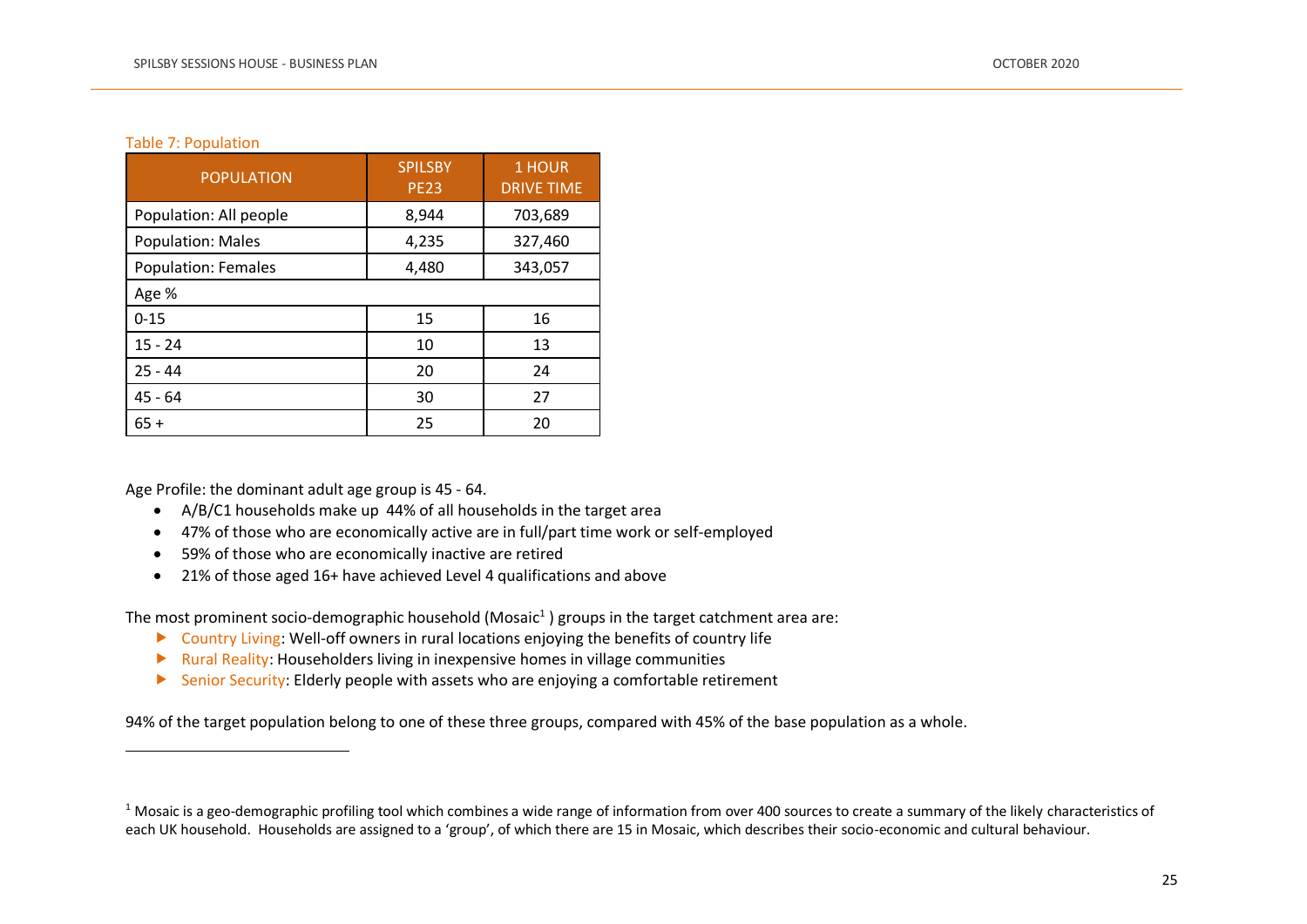#### Audience Profile

The SSH audience to is expected to be very local, this would be consistent with other comparator small scale community focussed venues elsewhere in the UK. However, as a rural location audience are more liable to travel distances to engage in cultural activities than their urban counterparts and the SSH core catchment area could be considered up to a 60 minute drive time radius.

In order to gain a deeper understanding of the potential regular audience that would be required to support a venue and the type of entertainment that would appeal to them, we need to consider the cultural profile and attendance at cultural events by Spilsby residents and the potential market living within a 60 minute drive time of SSH.

This data shows the population within the Spilsby target area (PE23), compared to the population of a base area (60-minute drive time from Spilsby).



#### Map of Target Area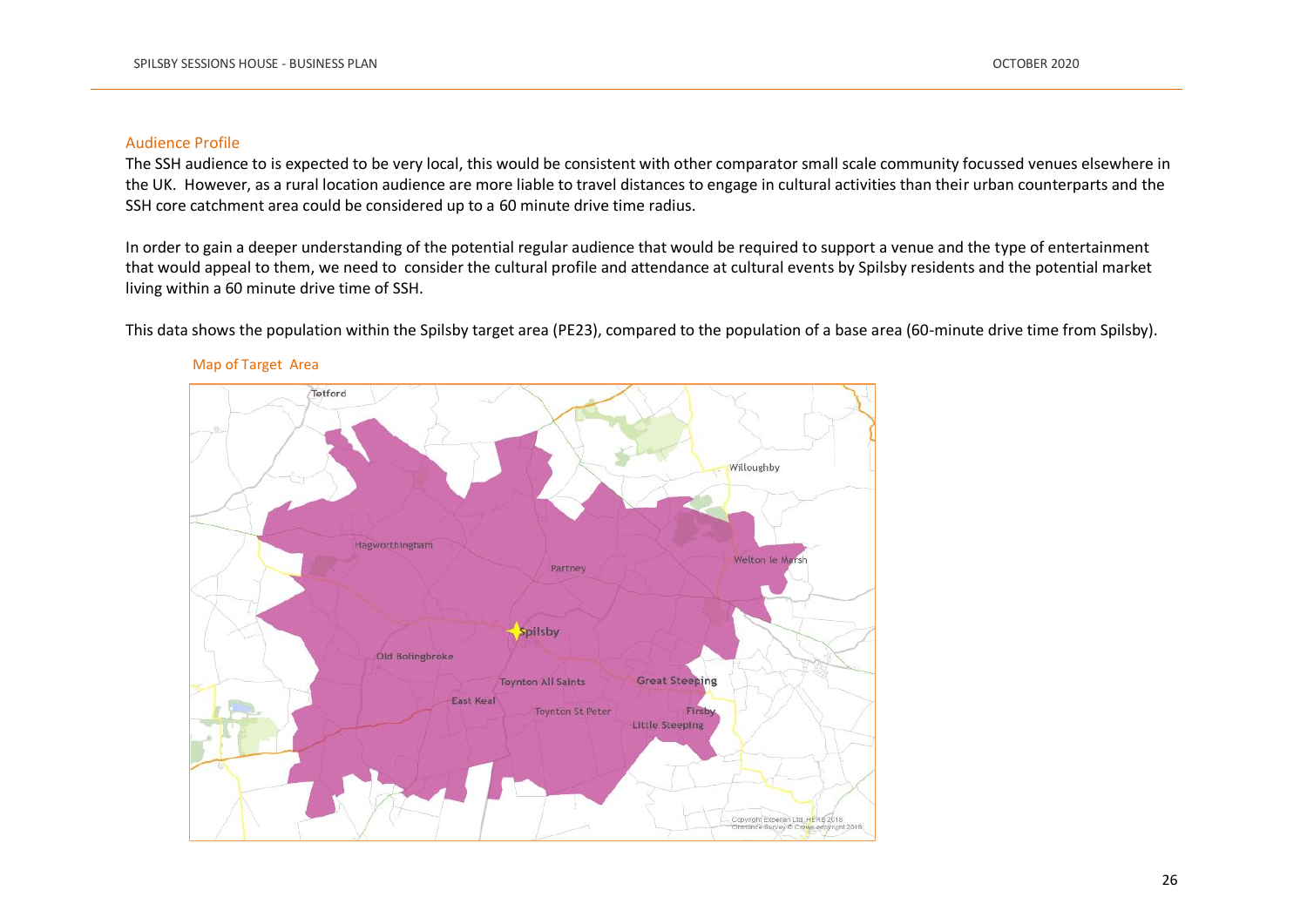ACE research has indicated that 56% of attendees are willing to travel up to one hour drive-time as the realistic norm in rural areas in England for venues when planning marketing: The extent of the target area is shown in the map alongside.

This appraisal uses the Audience Spectrum segmentation tool, developed by The Audience Agency on behalf of Arts Council England [\(www.audiencefinder.org/spectrum\)](http://www.audiencefinder.org/spectrum) for a personalised Audience Agency Area Profile Report (supporting document 6). The information used in the reports is derived from Experian population data, BMRB International's Target Group Index survey and the 2011 Census. The information identifies participation and engagement as well as behaviours, attitudes and preferences at arts, museums and heritage organisations.

Using Audience Spectrum profiling we can see the arts and entertainment attendance behaviours of residents living within both Spilsby and for the 1 hour drive time:

| <b>AUDIENCE SPECTRUM SEGMENT</b> |              | <b>SPILSBY</b> | <b>60 MINUTE DRIVE TIME</b><br><b>FROM PE23</b> |      |  |
|----------------------------------|--------------|----------------|-------------------------------------------------|------|--|
|                                  | <b>COUNT</b> | %              | <b>COUNT</b>                                    | $\%$ |  |
| <b>Metroculturals</b>            | 0            | 0%             | 163                                             | 0%   |  |
| <b>Commuterland Culturebuffs</b> | 56           | 1%             | 14,707                                          | 3%   |  |
| <b>Experience Seekers</b>        | 0            | 0%             | 18,634                                          | 3%   |  |
| <b>Dormitory Dependables</b>     | 1,037        | 14%            | 69,947                                          | 12%  |  |
| Trips & Treats                   | 990          | 13%            | 115,892                                         | 20%  |  |
| Home & Heritage                  | 2,702        | 36%            | 98,677                                          | 17%  |  |
| Up Our Street                    | 1,225        | 16%            | 103,382                                         | 18%  |  |
| <b>Facebook Families</b>         | 952          | 13%            | 90,585                                          | 16%  |  |
| Kaleidoscope Creativity          | 17           | 0%             | 19,032                                          | 3%   |  |
| Heydays                          | 579          | 8%             | 51,495                                          | 9%   |  |
| Unclassified                     |              |                |                                                 |      |  |
| Adults 15+ estimate 2017         | 7,558        |                | 582,514                                         |      |  |

#### Table 8: Audience Spectrum profile

The Audience Spectrum profiling indicates the predominance of three groups: Home & Heritage, Up Our Street, and Dormitory Dependables. 66% of the target population belong to one of these three segments, compared with 47% of the base population as a whole.

#### Up Our Street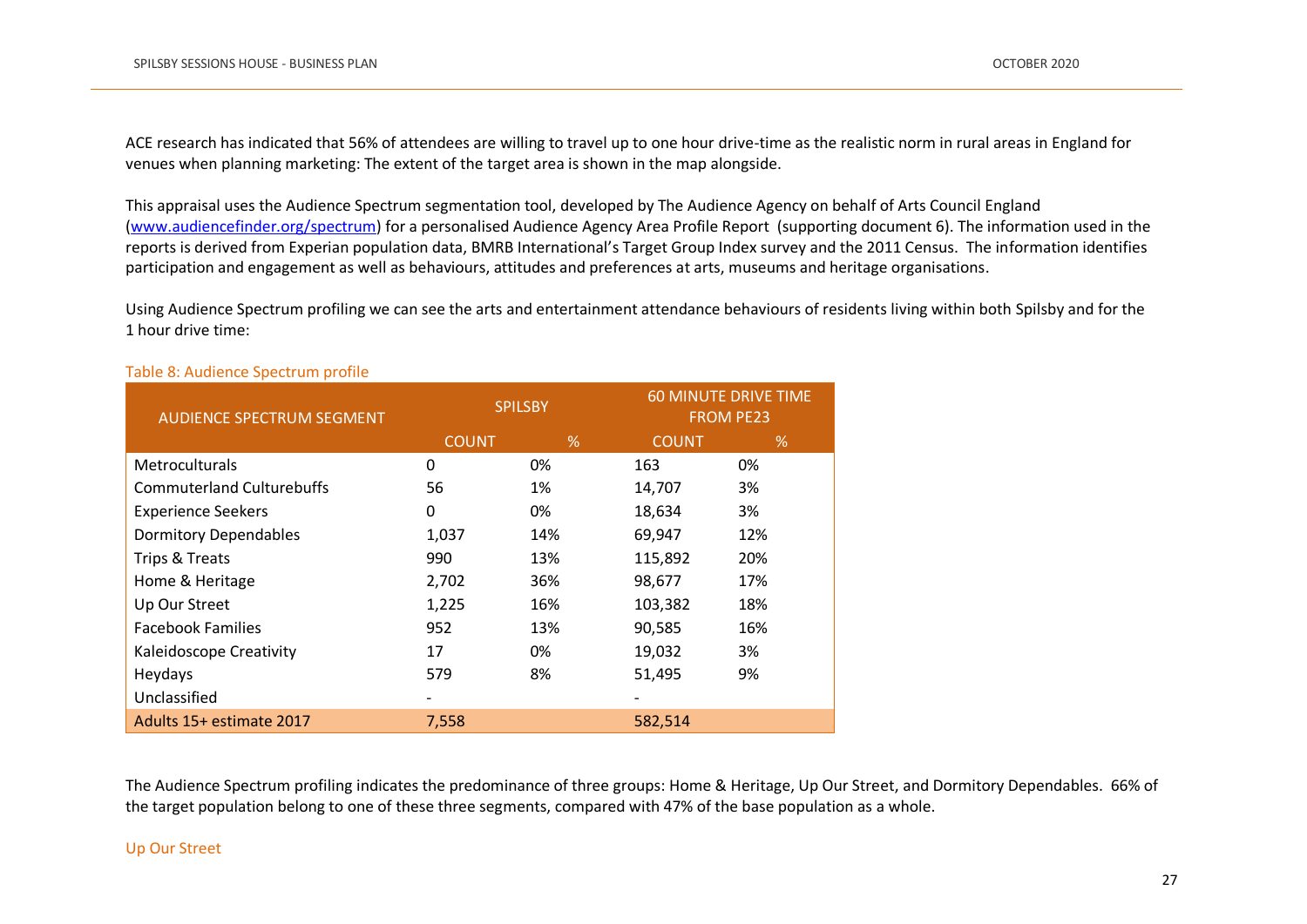- Reasonably comfortably off households, occasional audiences for popular arts and entertainment, museums and heritage sites Heading towards retirement and living on average or below average household incomes, access can be an issue this group engages with popular arts and entertainment. While neither frequent nor adventurous attenders, people in this group may be open to persuasion to attend locally based activity that's tried and tested, outdoor festivals, theatre and music or live streamed events.
- ► Broad range of interest in most types of music, though are not particularly keen on contemporary or classical events preferring rock or pop. Classical and contemporary events are much less likely to be taken up by this risk averse segment
- Significant proportion goes to musicals, pantomimes, craft exhibitions and carnivals. They enjoy pastimes that can be done alone or in the home and that allow them to practice and make use of their practical skills, such as textile crafts.

#### Dormitory Dependables

- ► Regular but not frequent cultural attenders living in city suburbs and small towns. Consists of thriving, well off mature couples or busy older families, they are a dependably regular if not frequently engaging group that makes up a significant proportion of arts audiences
- ► They do not think of themselves as particularly arty people and a broad range of arts offerings is not as extensive as it might be. This along with their busy lifestyles, may contribute to their infrequent engagement.
- ► When they do attend they have to make time and travel, so arts and culture may tend to be more of a special treat than part and parcel of their everyday social lives so enjoy being entertained and to socialise and relax with friends

#### Home & Heritage

- ► Conservative and mature households who have a love of the traditional Mostly located in dormitory villages, outer suburbs/edges of cities, small towns and rural areas 97% are aged 60+, half are in couples and half are widowed with no children at home.
- ► This is a not a highly engaged group, limited by physical access to an appropriate arts and cultural offer and the means to get there.
- ► They have clear preferences for familiar, mainstream programme offers and a leaning towards classical content across a range of art forms and are more likely than average to go to the theatre.

#### Cultural Engagement

Overall, the target population has similar levels of cultural engagement to the base population. Arts activities attendance amongst the target population in the past 12 months, presenting the highest levels of engagement are:

- ► Theatre: 36% attendance amongst the target population
- Popular/rock concert: 31% attendance amongst the target population
- ► Plays: 26% attendance amongst the target population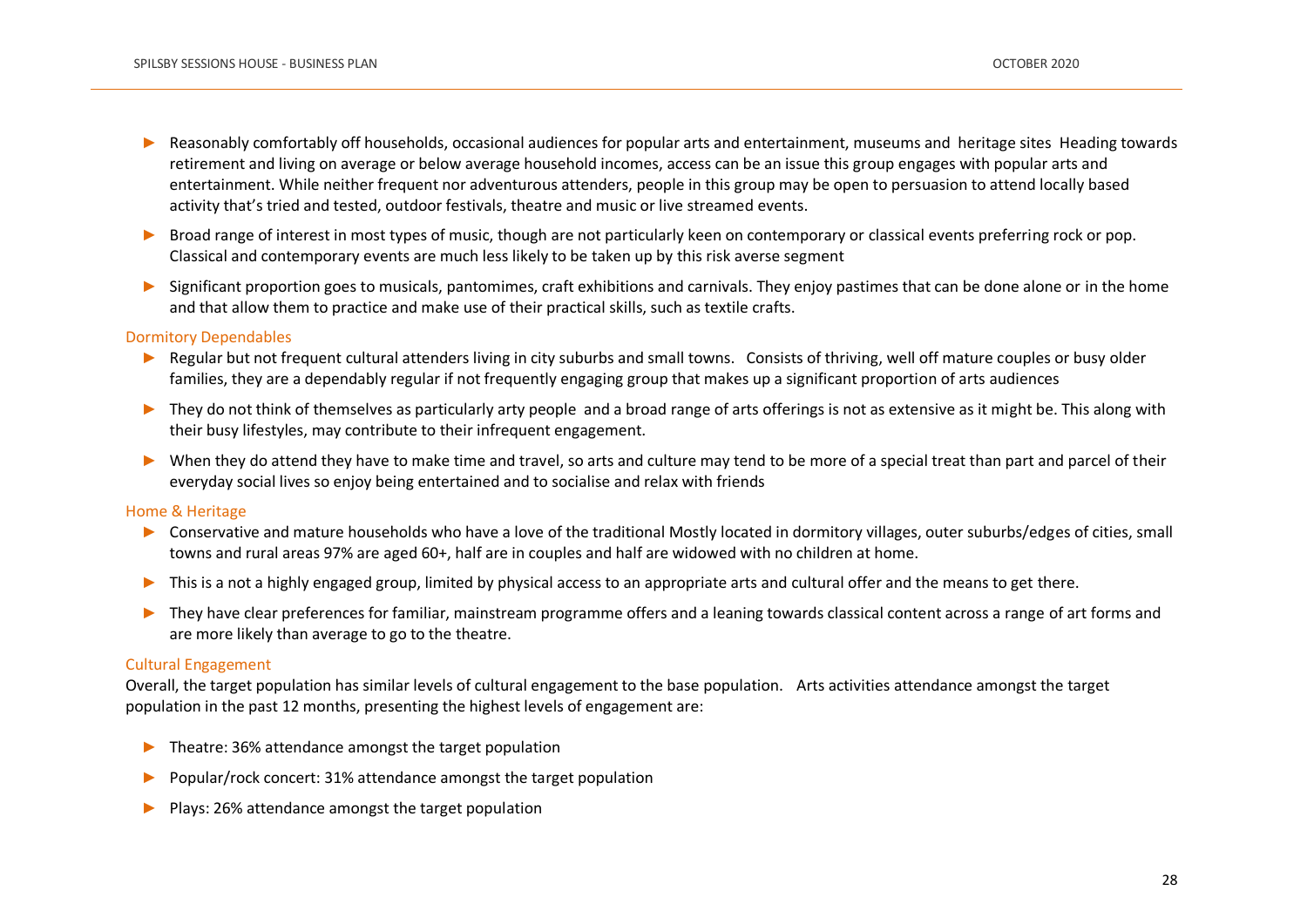► Museums and heritage attendance: In the last 12 months, the target population is more likely to have visited museums than stately homes/castles or archaeological sites.

#### Mosaic Group Profile

Mosaic combines a wide range of information from over 400 sources to create a summary of the likely characteristics of each UK household. Households are assigned to a 'group', of which there are 15 in Mosaic, which describes their socio-economic and cultural behaviour. The most prominent Mosaic groups in the Spilsby target catchment area are: C Country Living (well-off owners in rural locations enjoying the benefits of country life), D Rural Reality (householders living in inexpensive homes in village communities) and E Senior Security (elderly people with assets who are enjoying a comfortable retirement). 94% of the target population belong to one of these three groups, compared with 45% of the base population as a whole.

#### Cinema Audience Potential

Cinema visits: 69% of the target population visit the cinema compared to 73% of the base population. Cinemagoers attend on average 6 times per year, 38% attending with family.

| <b>CINEMA VISITS</b>         | <b>PE23</b>  |       | <b>60 MINUTE DRIVE TIME</b> |     |  |
|------------------------------|--------------|-------|-----------------------------|-----|--|
|                              | <b>COUNT</b> | %     | <b>COUNT</b>                | %   |  |
| Ever go to the cinema        | 5,217        | 69%   | 429.608                     | 73% |  |
| Go every two or three months | 698          | 9%    | 71.021                      | 12% |  |
| Go once or more a month      | 666          | 9%    | 68,761                      | 12% |  |
| Never go                     | 2.393<br>31% |       | 159,616                     | 27% |  |
| Adults 15+ estimate 2018     |              | 7,610 | 589,224                     |     |  |

#### Table 9: Cinema Visits

Spilsby has no cinema yet cinema operations within UK arts centres are often significant revenue generators and are recognised as a vital part of a venue's operational sustainability. Although young people have the greatest propensity to visit the cinema, it is the most egalitarian of art forms, appealing across all ages and socio-economic groups.

The Independent Cinema Office state that the average admissions per screen for Stand-alone and independent cinemas (who often perform significantly better than multiplexes) averages circa. 60,000 per screen.

#### Tourism

Findings from the (draft) 'Destination Strategy For East Lindsey District Council 2020 – 2025' demonstrate the importance of Tourism to East Lindsey. Some 9,000 jobs are supported by the 4.8 million visitors welcomed each year, spending around £700 million. East Lindsey attracts longer stays than many regions of England, but the average spend per trip and per night is significantly less. There are considered to be two distinct dimensions to the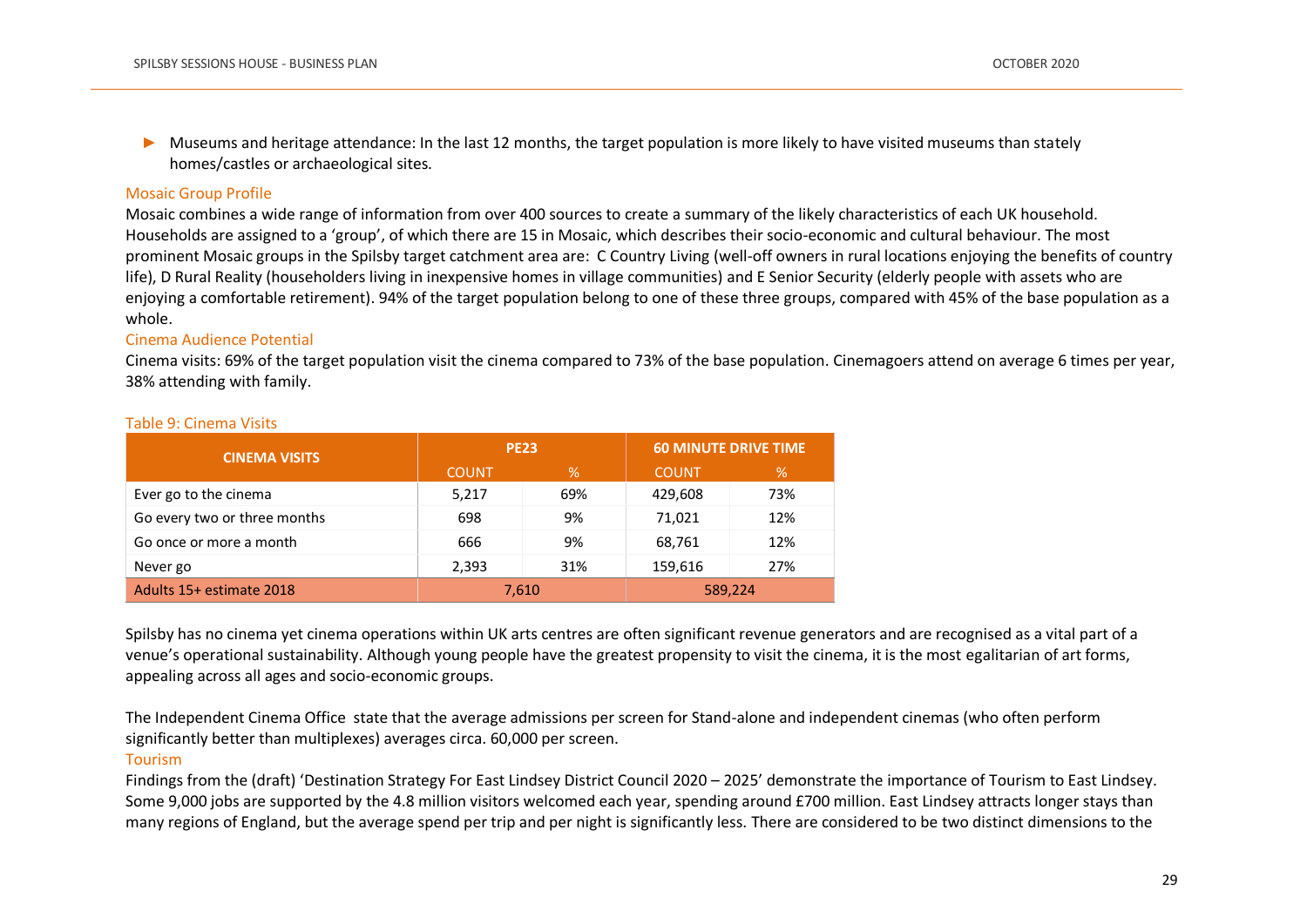tourism offer in East Lindsey: one is the traditional seaside holiday and the other more relevant to SSH is that based on the Wolds and the Coast, where 'History ' is a key attractor as well as the heritage experience in its market towns.

VisitEngland's segmentation system used in the Strategy relevant to SSH identified that the a key potential growth market is 'Country Loving Traditionalists': higher-spending 50+ couples or groups of friends with moderate income, whose likes are Traditional values, Attractive rural settings, and History & Heritage.

A key recommendation of the East Lindsey Destination Strategy is to "Develop a 'Telling Our Stories' initiative to bring the history of the place to life and make it more accessible, using a story-telling approach through better on-site interpretation in market towns, heritage sites and visitor attractions, specialist guided tours, VR and AR apps and events.

#### **CONCLUSIONS**

- Cultural activity in Spilsby starts from a low base and the need to travel to engage in community arts activities. The population of Spilsby as a whole, is older and with a lower level of educational attainment than the national average.
- We would expect a SSH audience to be very local, this would be consistent with other comparator small scale community focussed venues elsewhere in the UK. However, as a rural location audience are more liable to travel distances to engage in cultural activities than their urban counterparts and the SSH core catchment area could be considered up to a 15 mile radius.
- The profiles for the key audience segments reveal that they are attracted to mainstream cultural and heritage events, tend to be fairly risk averse in their choice of activities and are strongly motivated by friends and family. Interpretation and activities should concentrate on conveying the significance of SSH heritage through readily accessible stories and engaging experiences so that these audiences develop an understanding of the main themes.
- The catchment area's population is older than the national average and many are retired or semi-retired. There are opportunities to engage them in the SSH project by developing partnerships with groups such as the local societies and U3As.
- Within the main audience segments there is a significant market for activities which are fun, family friendly and educational ranging from drop in sessions to longer, more structured 'classes'. An effective way to engage with this audience is through building partnerships with schools and existing community groups.
- ▶ The East Lindsey Economic Baseline 2016 report identifies Spilsby is one of the best performing small town economies in the District. SSH can play a key role in making Spilsby a more attractive place (or a 'sustainable communities' where people want to live and work) which is important for the Council in underpinning the local economy.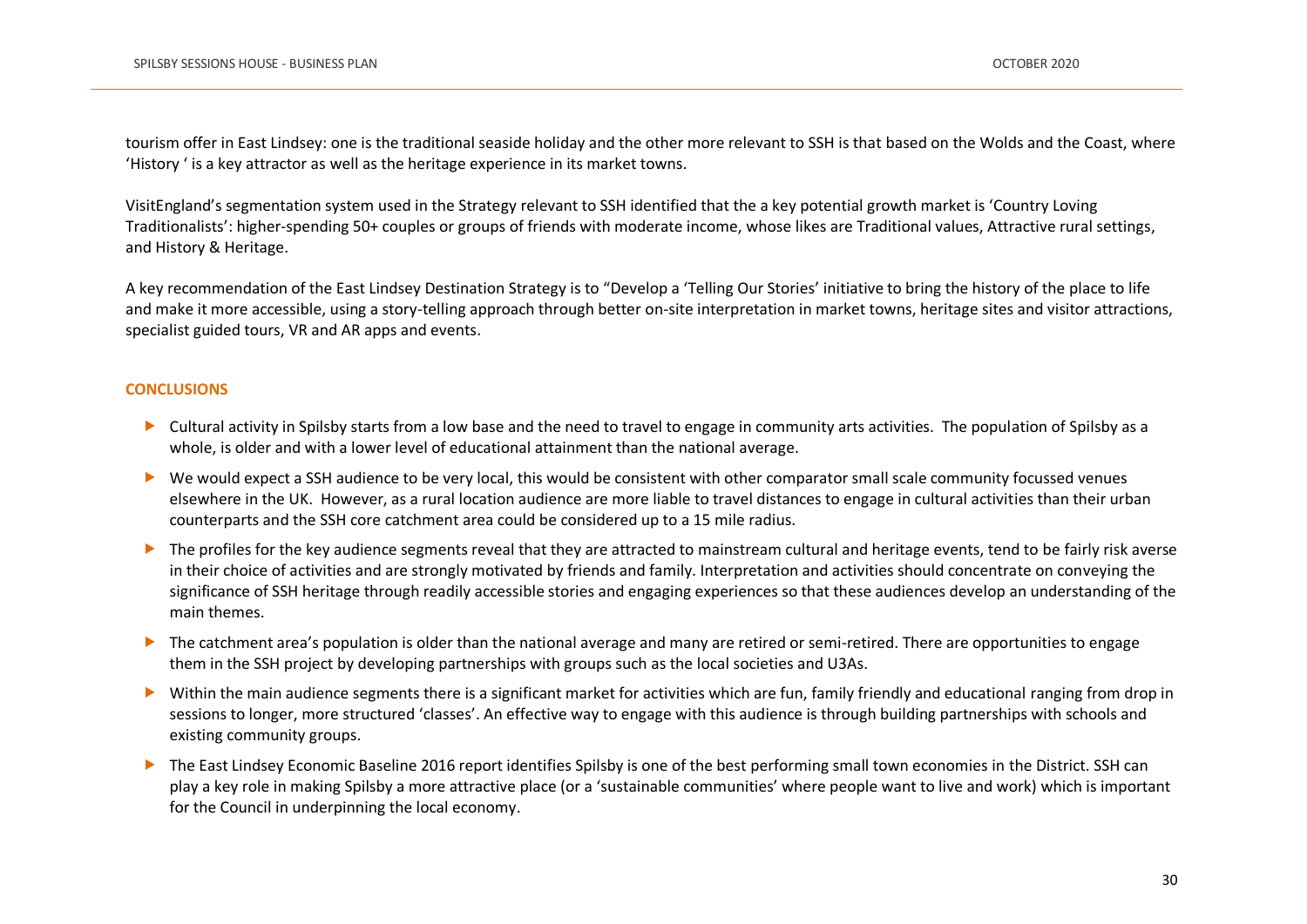- The age profile and segmentation suggest there is a significant opportunity to engage people in heritage activities through volunteering. People in the older age groups are more likely to have available time and there is a propensity for volunteering among the key audience segments including helping with events and taking leadership roles.
- SSH will be operating as a new business venture in a challenging local economic environment. There are consequently relatively few opportunities for large local business sponsorship. However, the catchment area's population, has a prominent 'Reasonably comfortably off' population where it it should be possible to generate donations and Friends memberships.
- Based upon the projected audience profile the live event programming should be based around more grown-up, 'golden oldies', 'jazz divas' and 'acoustic' live music entertainment, comedy and small-scale and children's theatre. In a venue of this size, there need only be two seasons of programmed activity, a spring / summer programme, (running from February to June) and an autumn / winter programme (running from late September to December).
- ▶ Tourism plays an ambitious role part of the East Lindsey economy. Providing a tourism information service and enhancing the visitor experience though activities such as guided tours are essential elements of the SSH project, which will build on the 'Introduction to Spilsby' provided by the interpretation displays.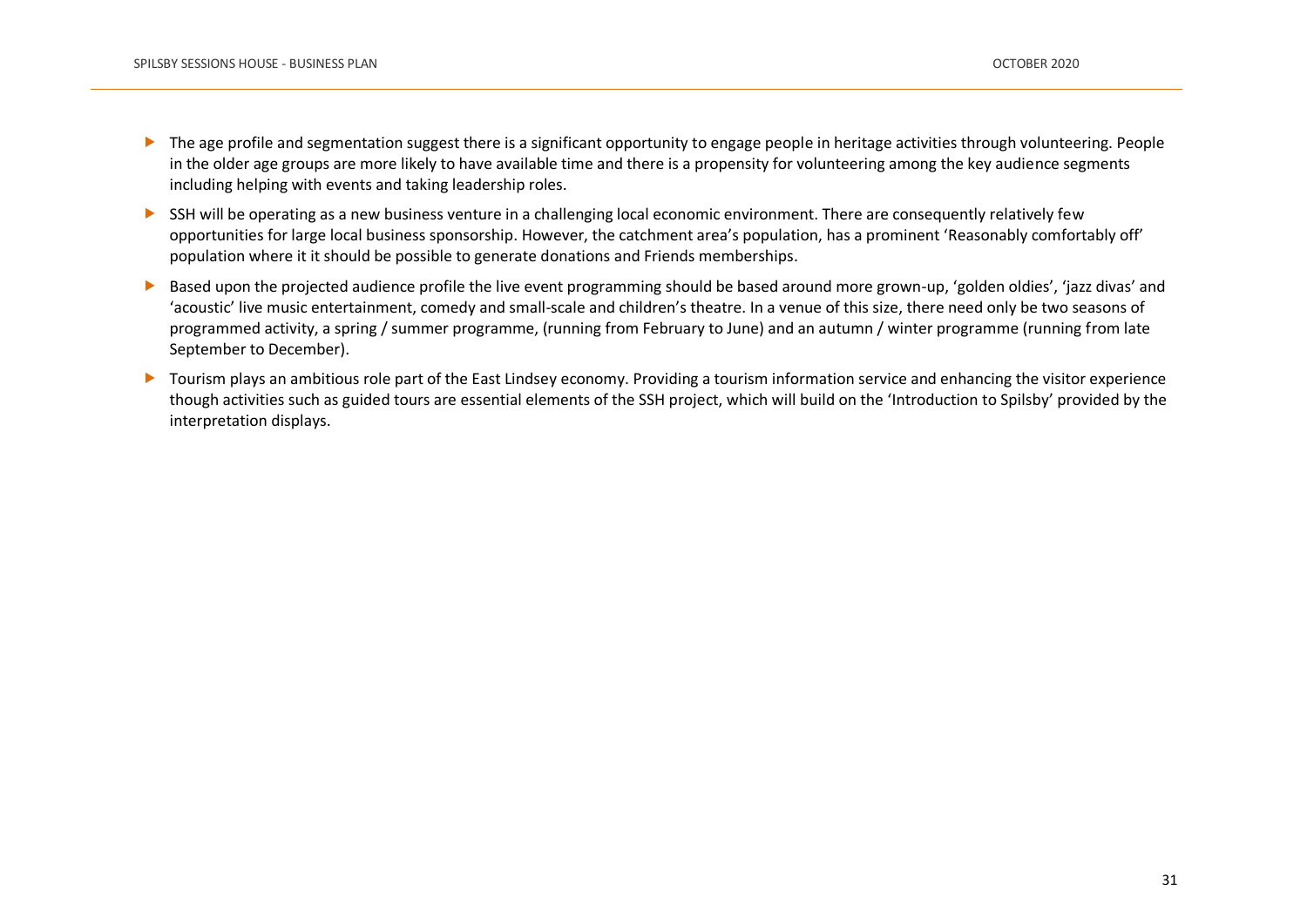# <span id="page-31-0"></span>**7 GOVERNANCE AND OPERATIONAL MANAGEMENT**

#### Legal Structure

The organisation is a Limited Company, with an application for charitable status pending with the Charity Commission. Though new, the Board of Trustees has relevant skill sets and is building a productive track record. Many of them were involved in the Friends Group so have a greater length of contact with the project.

The Trustees will ensure that all activity will be carried out in accordance with charity law. Charity law imposes restrictions on the nature and level of trading activity charities can carry out, and some types of trading are subject to tax. The Board is taking professional legal advice to ensure that ancillary income of the SSH bars and workshop leases can be traded through the Sessions House CiC as the trading subsidiary of the parent SSH Charity.

There is currently a board of four core members with additional volunteers. There is an ambition to grow the Board to take on new skills, abilities and experience. In Phase 3, the Board of Trustees will continue to regularly review its skill set, and has the ambition to expand to nine committed and active individuals.

#### Project Management

A Strategic Project Board made up of Trustees, will undertake governance and strategic direction of the project. The Strategic Project Board will approve designs and any changes to plans, will approve and monitor expenditure and progress of the project. It will meet monthly and this will continue during the capital works phase. It will meet more frequently if circumstances require.

#### **STAFFING**

The Different phases require different elements of funding. Phase one is almost entirely project based whereas phase 2 moves to a much more fulltime venue operational model, requiring a different set of skills.

#### Phase 1

The purpose of the staffing complement in this development stage is to: Research, interpret and reveal Spilsby's heritage to the wider public; Introduce new audiences to the Sessions House's heritage through a wide range of activities online and onsite; Open up the building and foster 'Meanwhile Use' arts and heritage activities so that it is an asset for local people; and build volunteer capacity.

SSH will employ 1 full-time Programme Manager post and 1 part-time (0.4 fte) Youth Programme Coordinator post both on fixed term contracts. Additionally, SSH will engage a Freelance Heritage Interpretation and Activity consultant on a fixed term 18 month contract. These roles will be funded from within the HLF project funding envelope. The respective role summaries for the three core roles are set out below:

#### Table 10: Phase 1 Role Summaries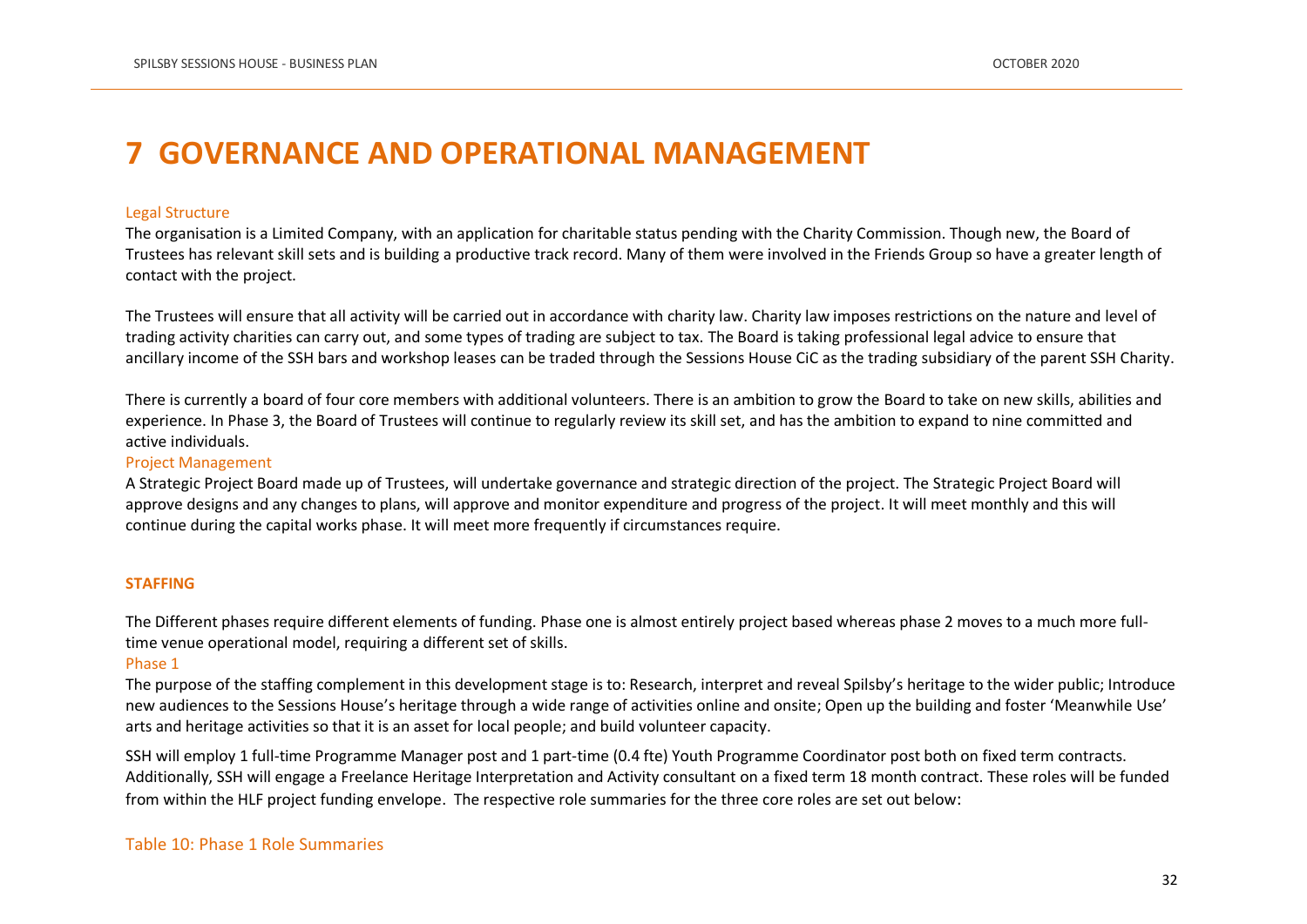| <b>PROJECT ROLE</b>                             | <b>RESPONSIBILITIES</b>                                                                                                                                                                                                                                                                                                                                                                                                                                                                                              |
|-------------------------------------------------|----------------------------------------------------------------------------------------------------------------------------------------------------------------------------------------------------------------------------------------------------------------------------------------------------------------------------------------------------------------------------------------------------------------------------------------------------------------------------------------------------------------------|
| SSH Programme Manager                           | Develop and deliver an arts and heritage activity programme that will attract<br>both residents and visitors<br>Develop funding applications for supporting heritage and cultural activity delivery<br>Develop volunteering opportunities based on the needs of the organisation.                                                                                                                                                                                                                                    |
| Youth Programme Coordinator                     | Develop and deliver inclusive participatory activities and events that target<br>identified community needs for local people<br>Develop participatory learning programmes for young people and outside the<br>classroom national curriculum based learning activities for schools<br>Supporting local groups and individuals to develop new activities and initiatives<br>at Sessions House                                                                                                                          |
| Heritage Interpretation and Activity Consultant | Reveal Spilsby's heritage to the wider public through high quality and innovative<br>interpretation materials, online and onsite<br>Lead consultation, reflection and decision making with regards to the public<br>engagement elements of the project as a whole<br>addresses how the project will make a difference for heritage, people and<br>communities<br>Create an Activity Plan that meets the needs of the Sessions House<br>Develop accessible learning resources are available for schools ad the public |

#### Specialist Staff

Other roles including a Technician will be engaged on freelance basis.

Volunteers from the Friends of Sessions House with appropriate skills and expertise will be encouraged to support the Centre by carrying out reception and stewarding tasks.

#### **PHASE 2**

The focus is to hold enough staffing to ensure control over the vision of the venue and the project, but to limit liability and expenditure on staffing costs that can impact on the viability long term. The most successful small-scale venues are often those that have a small, professional team of staff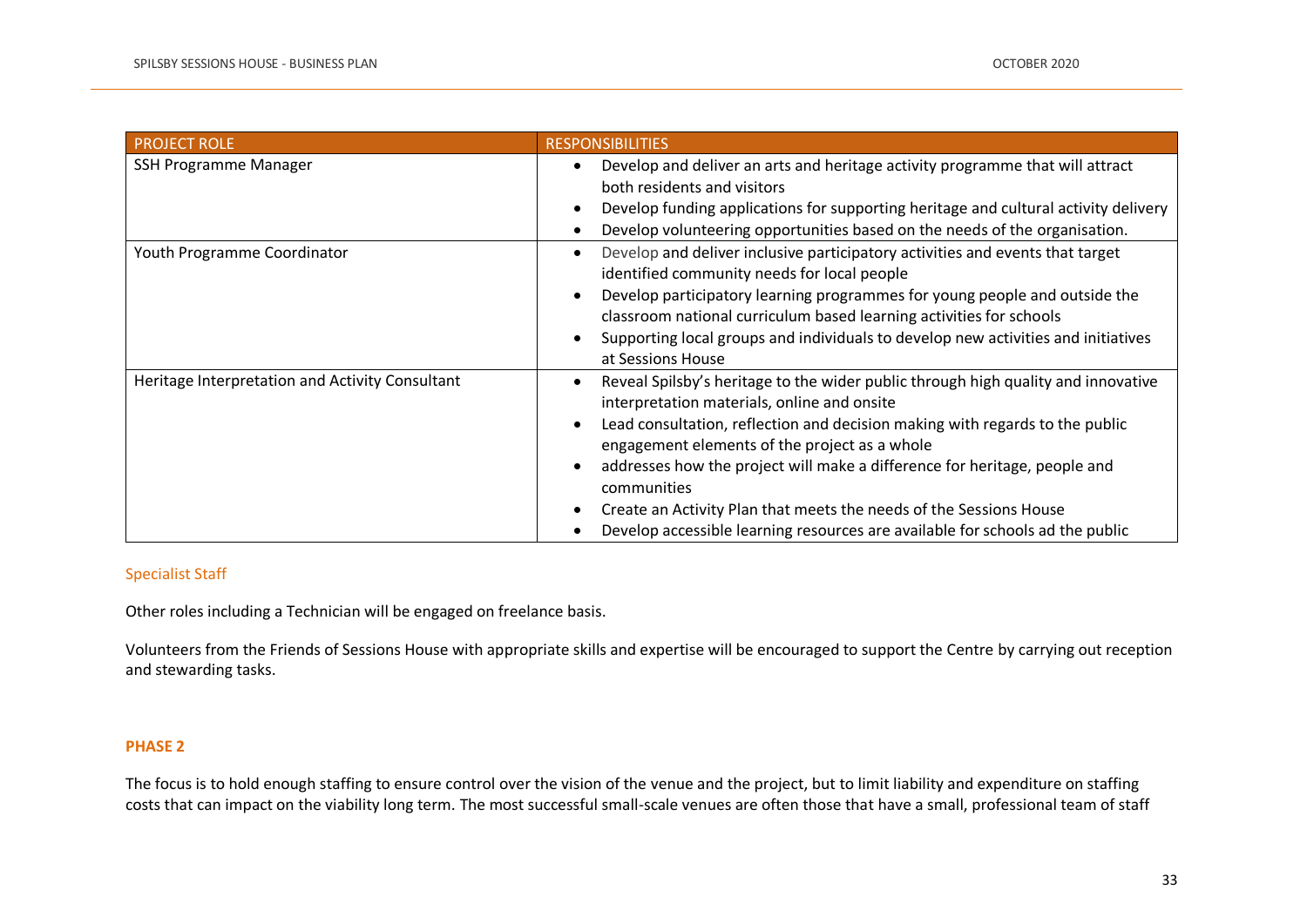working cohesively and strategically to promote the venue and generate revenue streams income. The respective role summaries for the core roles are set out below:

#### Table 11: Phase 2 Role Summaries

| <b>ROLE</b>                                 | <b>RESPONSIBILITIES</b>                                                                                                                                                                                                                                                                                                                                                                                                                                                                                                                                                                                                                                                                                             |
|---------------------------------------------|---------------------------------------------------------------------------------------------------------------------------------------------------------------------------------------------------------------------------------------------------------------------------------------------------------------------------------------------------------------------------------------------------------------------------------------------------------------------------------------------------------------------------------------------------------------------------------------------------------------------------------------------------------------------------------------------------------------------|
| SSH Venue Manager (1fte)                    | Governance and servicing the Board - working closely with the Board to implement<br>the strategic direction of the Charity and trading subsidiary<br>Responsibility for income generation and financial sustainability.<br>Developing and managing the artistic and heritage activity programming,<br>Lead role in overseeing financial outcomes and the sustainability of the SSH<br>Ensuring there is a clear, strategic and achievable marketing plan to promote the<br>Sessions House and activities taking place<br>Developing the sustainability of Sessions House through funding and new initiatives<br>in response to changing needs<br>Recruitment and induction of new staff as well as line management. |
| Finance and Administration Officer (0.4fte) | undertake the organisation's financial management as well as day to day<br>administration.<br>managing and scheduling space usage & hires<br><b>Supervising Box Office</b><br>Book-keeper role including bank reconciliation and issuing invoices and paying bills.                                                                                                                                                                                                                                                                                                                                                                                                                                                 |
| Technician (0.5fte)                         | Part-time flexi-hours position co-ordinating the planning and operation of lighting,<br>$\bullet$<br>sound, staging digital screenings & A/V for all professional, community or other<br>events at SSH. Some building wide support required. would be met by utilising a team<br>of trained and experienced casual staff.                                                                                                                                                                                                                                                                                                                                                                                           |

#### Specialist Staff

Event and Cinema technical and projectionists - requirements should be met by utilising a team of trained and experienced casual staff. Costs for these will be covered under event costs.

#### Volunteers

Supplementary roles such as stewards, box office, bars and reception roles are well suited to being undertaken by volunteers with proper training and support. Employing the services of volunteers is not only cost effective but is also a highly valuable tool in engaging with the community and getting positive information about the venue out into the community. A prospective sphere of recruitment for a Duty Manager could be from within the volunteer team.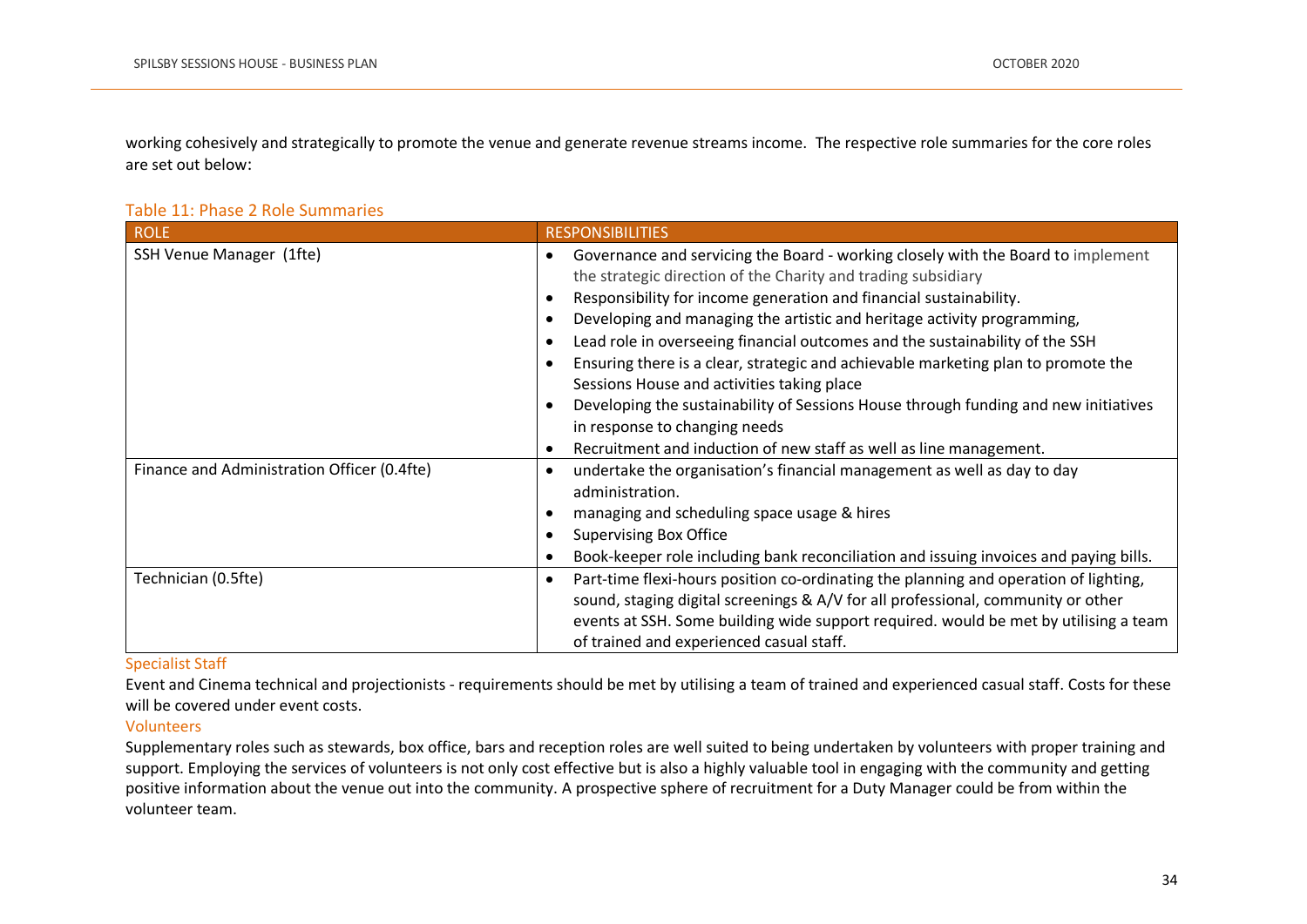It is estimated that up to 300 voluntary hours will be needed annually, which has a notional annual value of around £15,000 based on an in-kind value of £50 a day. They will report to the Venue Manager. The aim is to develop a voluntary lead volunteer role who organises and supervises the day-today rota.

#### Café Management

The most viable operating option for managing a catering service at SSH is one run by an external caterer on a lease basis, paying a monthly rent. The café franchise will be carefully tendered out to ensure a professional catering provider is secured but one where there is flexibility and a buy into the vision. There is a preference for a joint venture towards that vision rather than simply a landlord/tenant relationships. SSH would invite Expressions of Interest from local commercial operators including Linkage College which currently operates four café enterprises in Lincolnshire, providing real work experience for students. It is believed that the unique attractions of the creative environment, its prominence in the town and its own car park, would make this a well-supported location for a cafe and the commercial opportunities will attract interest from good partners.

#### Evening Bar Operation

SSH will be promoted as an attractive evening performance space with a mixed programme of in-house promotions and external hire events. Visitors to events are often considered to be a captive audience in terms of bar sales and therefore contributions from bar sales are always a very important part of a venue's economy and a bar facility will be a significant ancillary income generator.

The bar will remain in-house, separate to the cafe operation. It would be open to the public only on main space performance nights or when hired for evening events. We anticipate that casual hourly paid staff will be employed to cover evenings with support from volunteers at busy times.

#### **MARKETING**

Marketing expertise will be engaged to devise and develop a tactically grounded marketing communications plan that will build awareness of Sessions House activities. This marketing plan will give practical guidance on how to develop and deliver the offline and online marketing support in order to inform an action plan to communicate with key targets and raise public awareness of SSH. This will be achieved through customer/client-facing tools such as brochures, direct mail, online communication and press releases.

A well-designed web presence will be constructed using CMS to enable real-time updates to the site ensuring that it will continue to contain content which is relevant, useful, and timely. It will incorporate an online ticket booking and payment system. In the early years of the SSH's Phase 2 operation the marketing budget investment will be circa 20% of turnover to generate required levels of audience visitors, education and community participants income. In future years, as SSH becomes established, this could be stepped back to 10% - 15% of expenditure.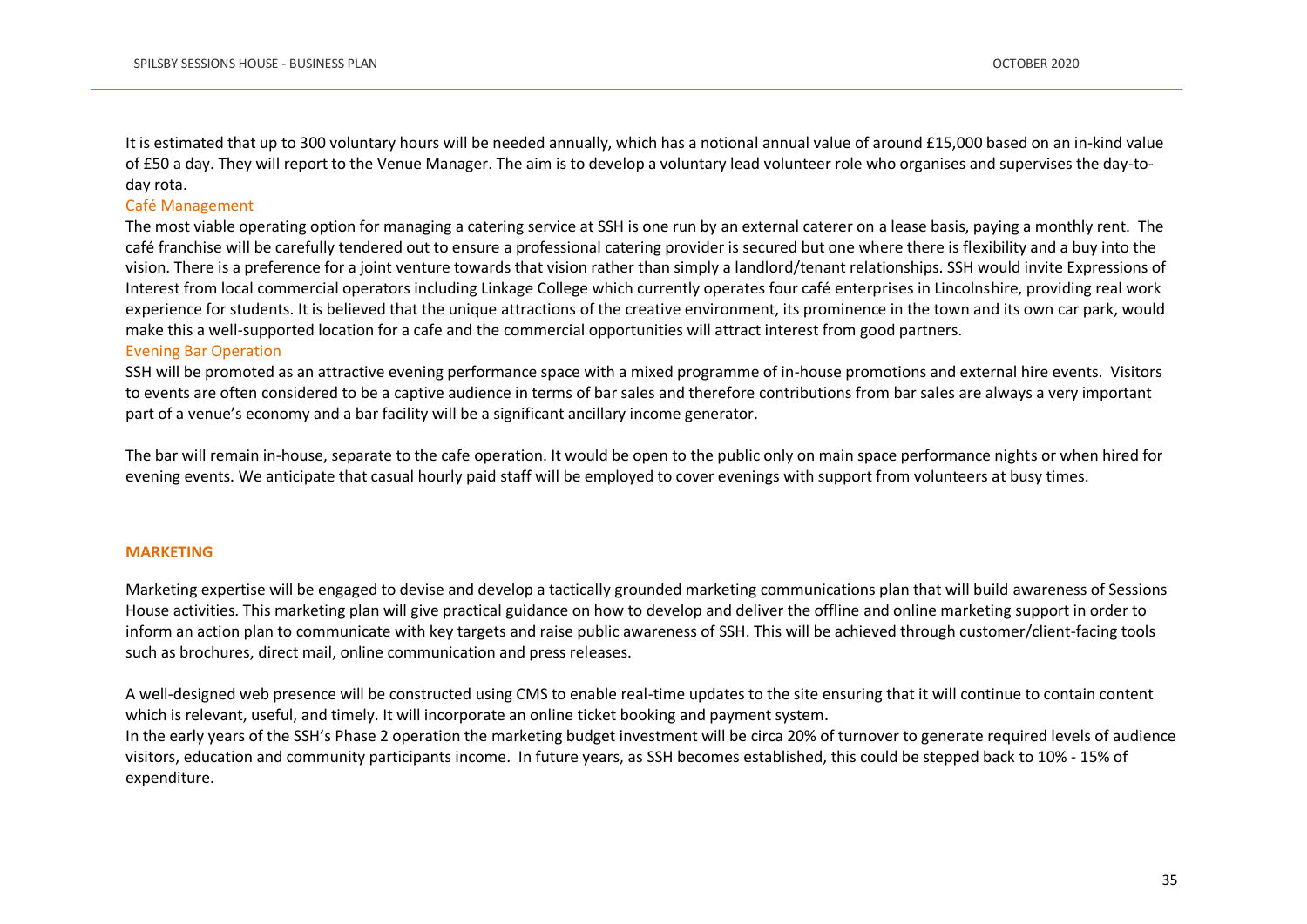# <span id="page-35-0"></span>**8 FINANCIAL APPRAISAL**

The assumptions made throughout this section cover the first years of its operation within the Development and Delivery stages of the phased approach together with an indicative SSH 'Steady State' position showing a fully operational position.

To reflect the current difficult economic climate and to reduce risk levels in setting out the financial forecasts, we have accordingly adopted a prudent approach to all business plan predictions contained herewith. Phase 1 Development income is based on activity not being possible due to Covid 19 and any loss being covered by existing surplus.

#### **VAT IMPLICATIONS**

We have made assumptions that the SSH will qualify as an eligible body for the purposes of Cultural Exemption from VAT. This will mean that the Sessions House will not charge or reclaim VAT on its cultural based operations and will be able to pass ticket sales to the users without deducting VAT. However, SSH is taking professional advice on this matter shown in supporting document 9)

#### **PHASE 1**

#### Project Cost Estimates

The capital works costs estimate in Table 12 is based on current prices and specification outlined within Supporting Document 2, the Feasibility Cost Estimate Report by the QS.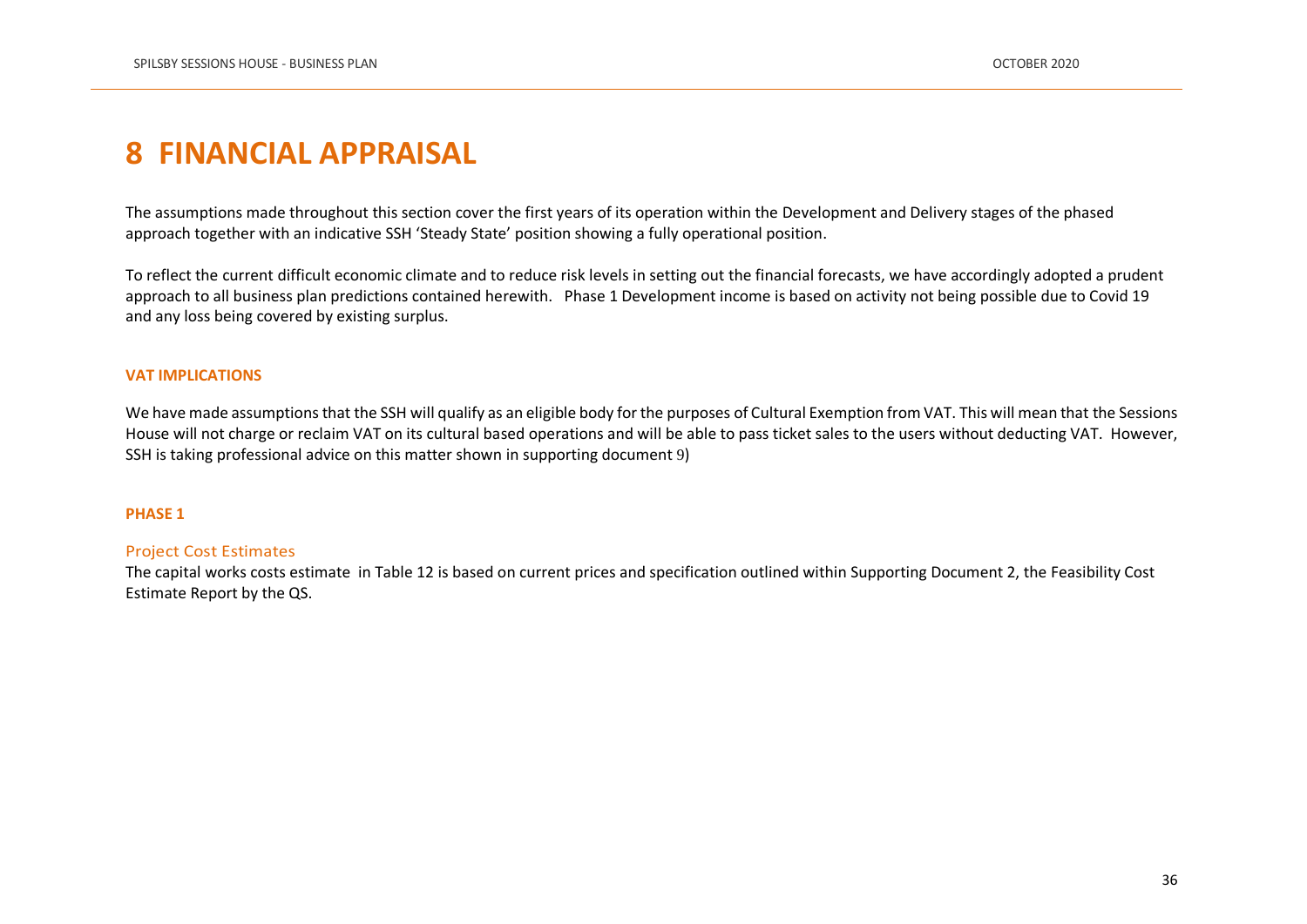### Table 12: Phase 1 Capital Works Costs Estimates

| <b>CATEGORY</b>                                                            | <b>PHASE 1</b><br><b>PRE WORKS</b><br>£ | <b>PHASE 1</b><br><b>CONSTRUCTION</b><br>£ |
|----------------------------------------------------------------------------|-----------------------------------------|--------------------------------------------|
| Temporary roof repair Including works, contractors' preliminaries, design, |                                         |                                            |
| inflation                                                                  | 21,900                                  |                                            |
| Including works, contractors' preliminaries, design, inflation             |                                         | 624,000                                    |
| Design team for development of all 3 phases                                | 194,600                                 |                                            |
| Design team to completion                                                  | 2,600                                   | 81,250                                     |
| Planning applications                                                      |                                         | 2,000                                      |
| Capital project manager                                                    | 12,500                                  | 25,000                                     |
| <b>Building Purchase</b>                                                   | 50,000                                  |                                            |
| Conveyancing                                                               | 2,000                                   |                                            |
| <b>TOTAL</b>                                                               | 283,600                                 | 732.250                                    |

### Revenue Costs

The figures below are the budget forecasts for Phase 1 of the SSH. Income is predominantly public investment from NLHF, ACE and Donations. Expenditure is principally on staffing and activity costs.

#### Table 13: Phase 1 Revenue Costs Estimates

| <b>CATEGORY</b>                          | <b>PHASE 1</b><br><b>DEVELOPMENT</b> | <b>PHASE 1</b><br><b>DELIVERY</b> |
|------------------------------------------|--------------------------------------|-----------------------------------|
|                                          | £                                    | £                                 |
| <b>EXPENDITURE</b><br><b>STAFFING</b>    |                                      |                                   |
| <b>Business Plan Consultant</b>          | 4,000                                |                                   |
| <b>Fundraising Consultant</b>            | 4,000                                |                                   |
| Heritage Interpretation Consultant       | 10,000                               | 5,000                             |
| Spilsby Sessions House Programme Manager | 12,000                               | 18,000                            |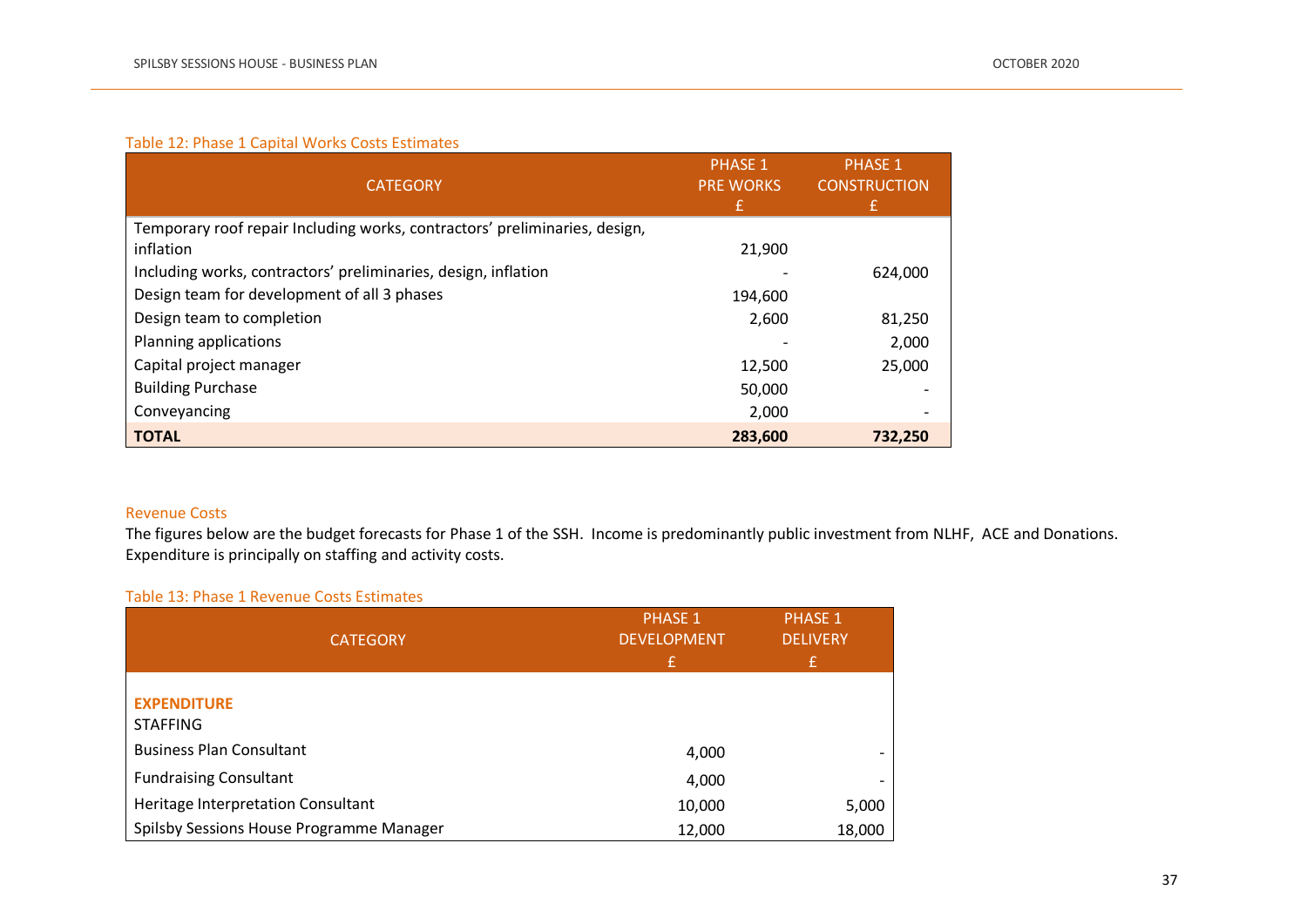| Youth Programme Coordinator                                       | 1,000  | 4,000  |
|-------------------------------------------------------------------|--------|--------|
| Admin & Finance Officer                                           |        | 2,500  |
| <b>Sub Total</b>                                                  | 31,000 | 29,500 |
| <b>ACTIVITY COSTS</b>                                             |        |        |
| <b>Heritage Plan Activities</b>                                   | 20,000 | 42,500 |
| Ticketed "Special" Events - artists fees - music, theatre, comedy |        | 2,500  |
| 'All Rise' Production                                             |        | 3,500  |
| Venue Technical Equipment - Lighting / Sound                      |        | 10,000 |
| <b>Sub Total</b>                                                  | 20,000 | 58,500 |
|                                                                   |        |        |
| PREMISES COSTS                                                    |        |        |
| Day to Day Maintenance                                            | 750    | 1,500  |
| <b>Refuse Collection Charges</b>                                  |        | 350    |
| Gas                                                               | 720    | 720    |
| Electric                                                          | 1,500  | 2,000  |
| Water                                                             | 450    | 550    |
| <b>Cleaning materials</b>                                         | 100    | 300    |
| Hygiene services                                                  |        | 300    |
| <b>Sub Total</b>                                                  | 3,520  | 5,720  |
| <b>OPERATIONAL COSTS</b>                                          |        |        |
| ICT Software                                                      | 450    | 800    |
| Insurance, licensing, Legal etc                                   | 1,200  | 2,000  |
| <b>Office Costs</b>                                               | 200    | 200    |
| Telephones & Broadband                                            | 540    | 540    |
| <b>Sub Total</b>                                                  | 2,390  | 3,540  |
| <b>EXPENDITURE TOTAL</b>                                          | 56,910 | 97,260 |
| <b>INCOME</b>                                                     |        |        |
| Heritage Activities ticket sales and entrance fees                |        | 7,400  |
| <b>Special Event Ticket Sales</b>                                 |        | 3,800  |
| <b>Event Hires</b>                                                |        | 600    |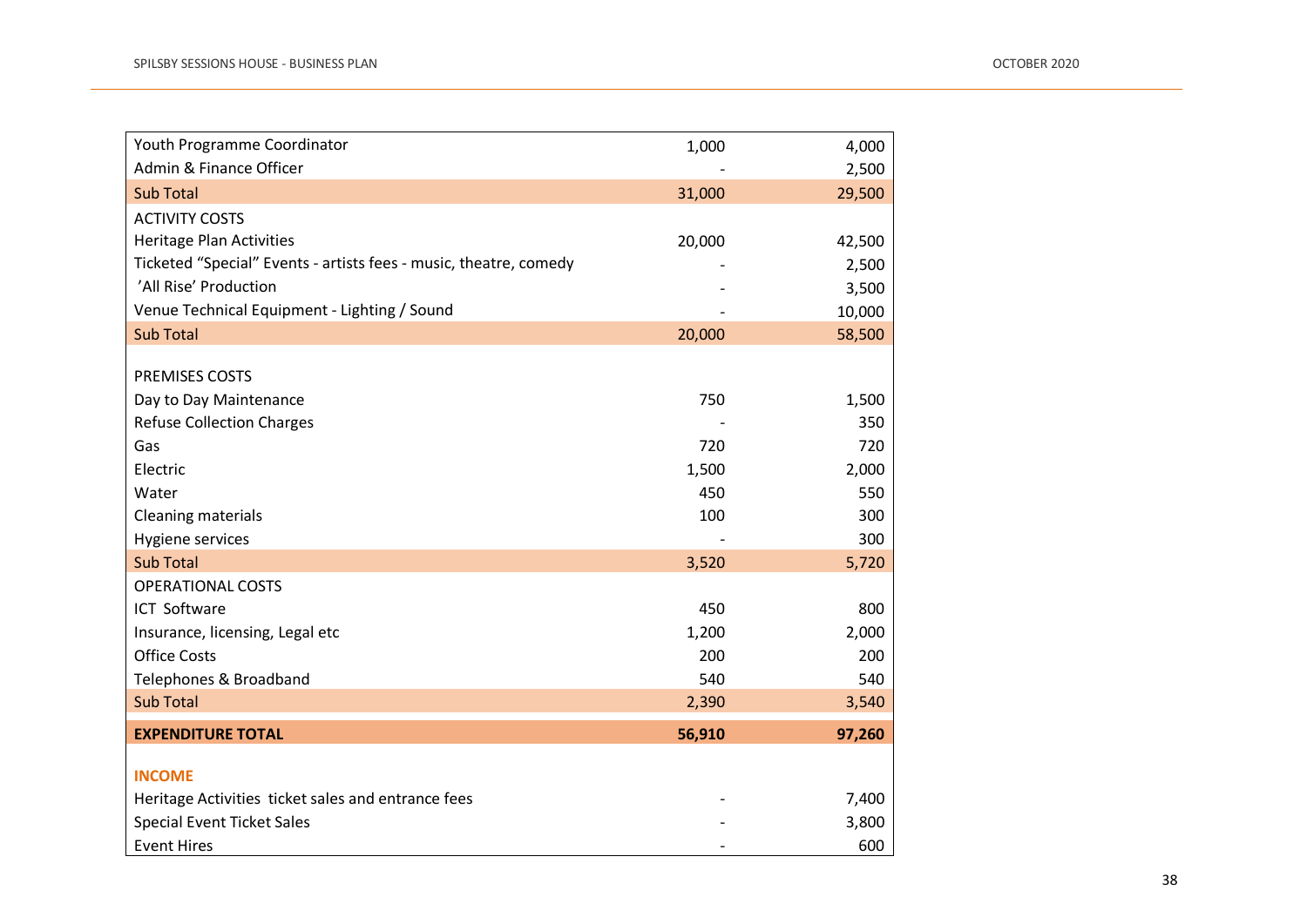| <b>Community Hires/Classes</b>                             |          | 1,440   |
|------------------------------------------------------------|----------|---------|
| Bars/Ancillary (net surplus)                               |          | 4,500   |
| <b>Friends Membership</b>                                  | 1,500    | 2,300   |
| <b>Donations</b>                                           | 2,500    | 6,000   |
| Grant: ACE G4A                                             |          | 16,000  |
| Grant: NLHF Capital project funding for staff & operations | 51,000   | 72,000  |
| <b>INCOME TOTAL</b>                                        | 55,000   | 114,040 |
|                                                            |          |         |
| <b>SURPLUS / LOSS</b>                                      | $-1,910$ | 16,780  |

#### Assumptions

- All figures are Nett of VAT
- Development is based upon a 12 month period
- Development Operation Costs are based on 2019 actuals
- Development income is based on no activity being possible due to Covid 19 and any loss being covered by existing surplus
- ACE 2 grant application would be submitted upon completion of R&D (during year 1 delivery)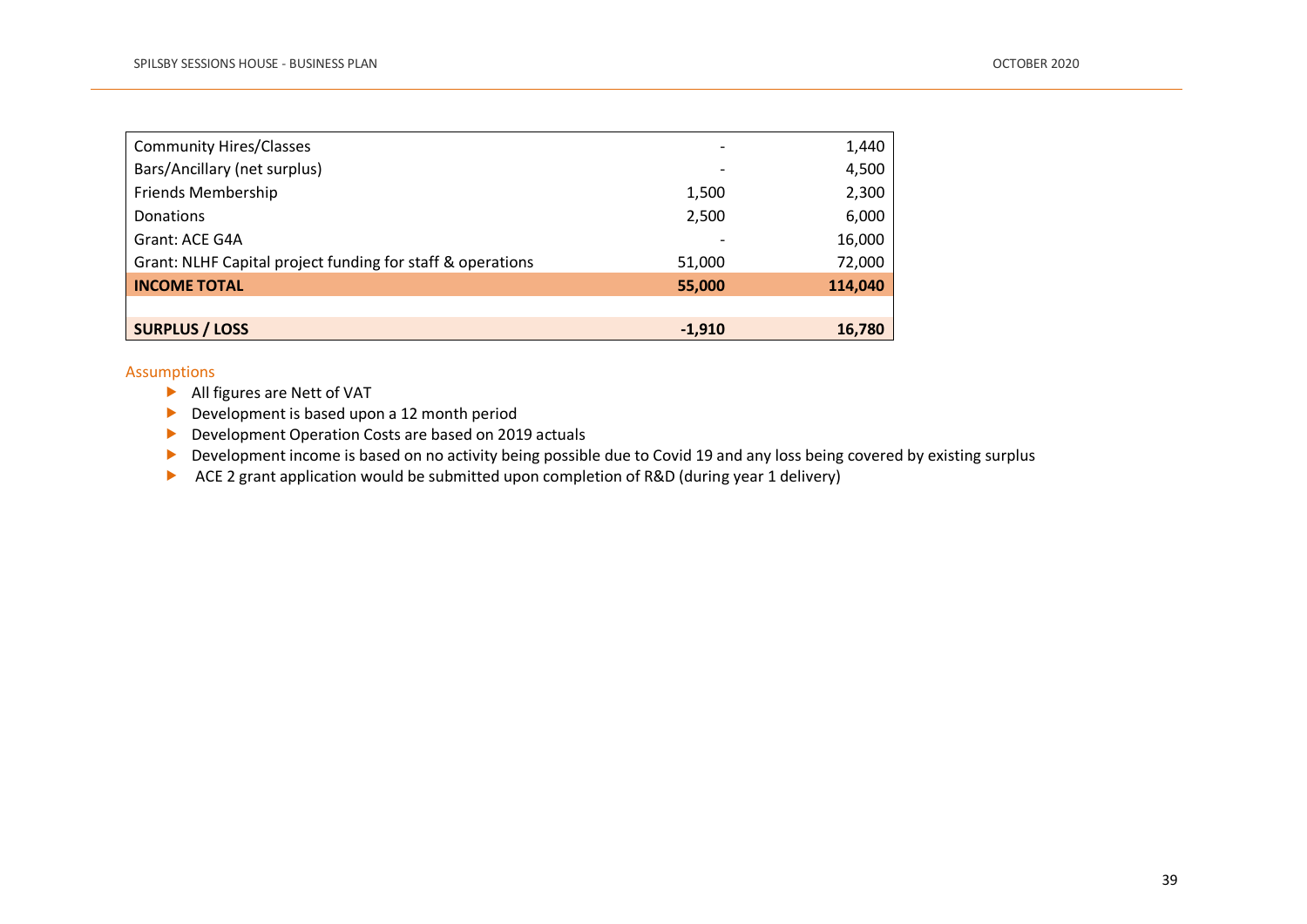#### PHASE 2

#### Capital Works

The figures in Table 14 are based on current QS estimates and provide a guide that will need to be firmed up during the development stage of phase 2.

#### Table 14: Phase 2 Capital Works Costs Estimates

| <b>CATEGORY</b>                                      | <b>PHASE 2</b><br>£ |
|------------------------------------------------------|---------------------|
| <b>CAPITAL WORKS</b>                                 |                     |
| Including works, contractor's preliminaries, design, |                     |
| inflation                                            | 1,517,050           |
| Design Development                                   | 196,950             |
| <b>Fixtures &amp; Fittings</b>                       | 40,000              |
| Capital project manager                              | 25,000              |
| <b>Statutory Fees</b>                                | 6,000               |
| ΤΟΤΑL                                                | 1,785,000           |

#### Events Programme Schedule

Table 15 provides indicative live event programme and operational costs with high-level plans for a live entertainment programme and for cinema screenings. It also incudes main auditorium hires for externally organised events. The figures are based upon the venue up and running in its third year of operation. These costs have been benchmarked against relevant small-scale venues in rural towns.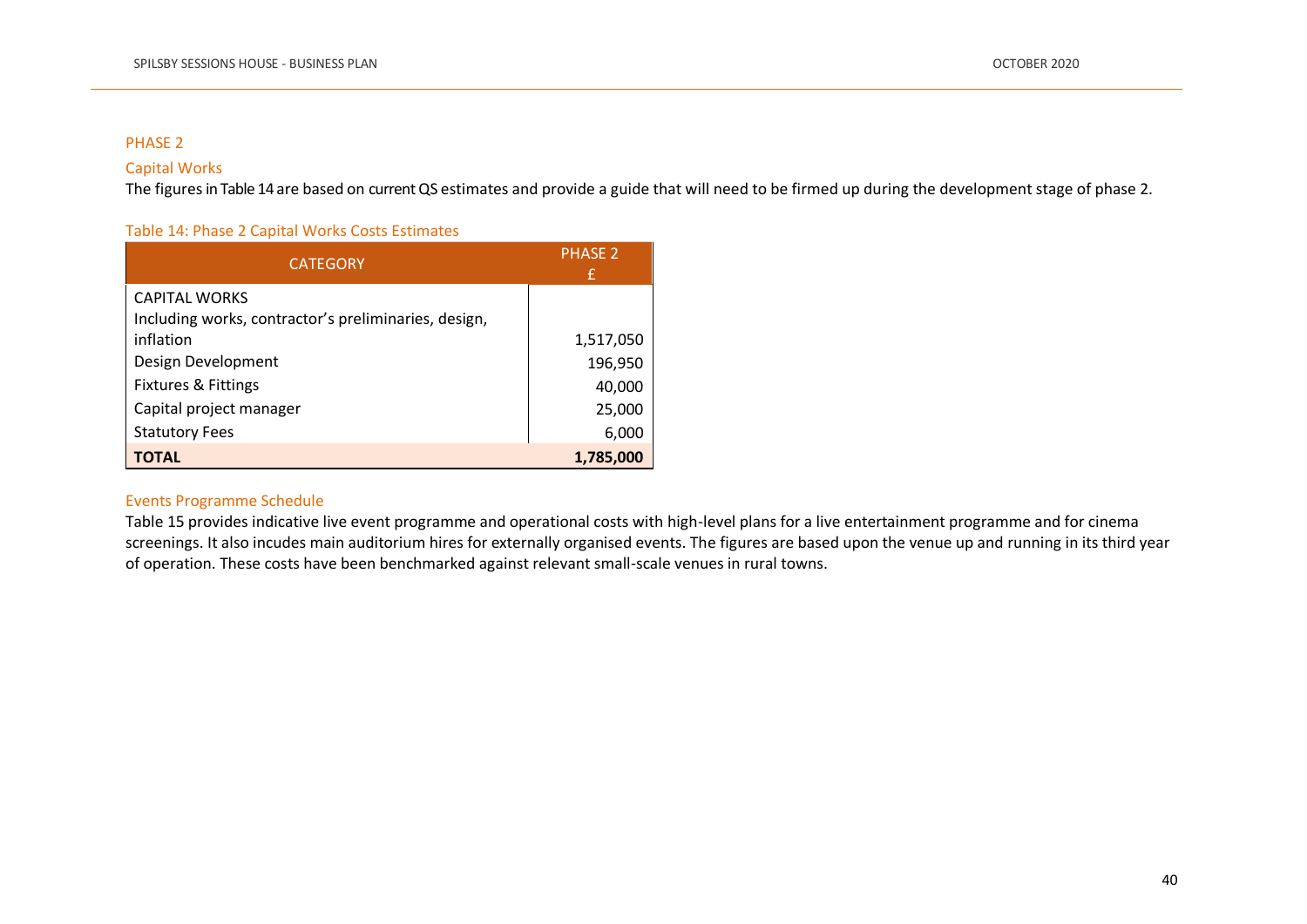| <b>GENRE</b>                | NO. OF<br><b>EVENTS</b> | <b>TICKET</b><br><b>YIELD</b><br>(NET) | <b>POTENTIAL</b><br><b>CAPACITY</b> | <b>CAPACITY</b><br>(PAID)<br>% | <b>TOTAL</b><br><b>OCCUPATION</b> | <b>TICKET/HIRE</b><br><b>REVENUE</b> | <b>COSTS</b><br><b>PER</b><br><b>SHOW</b> | <b>TOTAL</b><br><b>COSTS</b> | <b>BAR&amp;</b><br><b>ANCILLARY</b><br><b>INCOME</b><br>(NET) |
|-----------------------------|-------------------------|----------------------------------------|-------------------------------------|--------------------------------|-----------------------------------|--------------------------------------|-------------------------------------------|------------------------------|---------------------------------------------------------------|
| <b>Star Comedy</b>          | $\overline{2}$          | £16.67                                 | 125                                 | 90%                            | 225                               | £3,751                               | £1,800                                    | £3,600                       | £938                                                          |
| An Evening with             | $\overline{2}$          | £16.67                                 | 125                                 | 80%                            | 200                               | £3,334                               | £1,600                                    | £3,200                       | £333                                                          |
| Folk/Americana              | 2                       | £9.17                                  | 125                                 | 75%                            | 188                               | £1,719                               | £600                                      | £1,200                       | £781                                                          |
| Jazz                        | 4                       | £9.17                                  | 125                                 | 75%                            | 375                               | £3,439                               | £750                                      | £3,000                       | £1,563                                                        |
| Theatre/Dance               | $\overline{2}$          | £8.33                                  | 125                                 | 70%                            | 175                               | £1,458                               | £700                                      | £1,400                       | £292                                                          |
| <b>Sub Total</b>            |                         |                                        |                                     |                                | 1,163                             | £13,701                              |                                           | £12,400                      | £3,906                                                        |
| Cinema<br>NT Live           | 40<br>6                 | £5.00<br>£8.33                         | 125<br>125                          | 40%<br>65%                     | 2,000<br>488                      | £10,000<br>£4,061                    | £108<br>£442                              | £4,320<br>£2,652             | £3,333<br>£813                                                |
| <b>Sub Total</b>            |                         |                                        |                                     |                                | 2,488                             | £14,061                              |                                           | £6,972                       | £4,146                                                        |
|                             |                         |                                        |                                     |                                |                                   |                                      |                                           |                              |                                                               |
| <b>External Event Hires</b> | 10                      |                                        | 125                                 | 80%                            | 1,000                             | £2,000                               | £40                                       | £400                         | £1,667                                                        |
| <b>TOTALS</b>               | 68                      |                                        |                                     |                                | 4,650                             | £29,762                              |                                           | £19,372                      | £9,719                                                        |

### Table 15: Phase 2 Delivery Projected Events Programming Budget Summary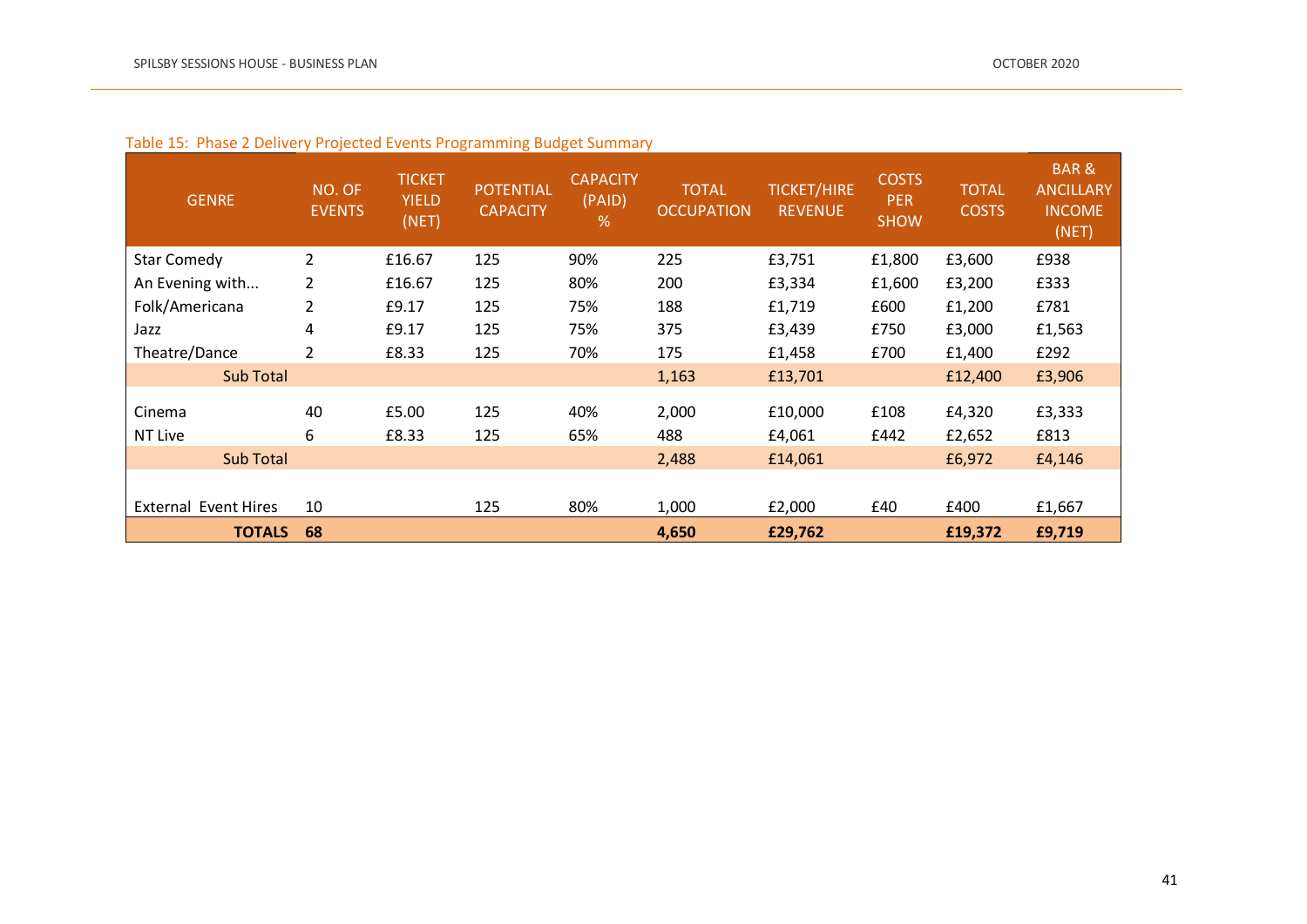#### Venue Space Hire Income Schedule

Table 16 provides an indicative venue hire schedule for the auditorium and West Side function room as expected in Phase 2 and continuing years of Steady State. These hire charges have been benchmarked against relevant small-scale venues in rural towns.

|          | Steady State. These hire charges have been benchmarked against relevant small-scale venues in rural towns. |        |                             |                                  |                                            |                                                     |        |        |        |                        |        |                        |       |              |       |       |                      |          |         |                |                       |           |
|----------|------------------------------------------------------------------------------------------------------------|--------|-----------------------------|----------------------------------|--------------------------------------------|-----------------------------------------------------|--------|--------|--------|------------------------|--------|------------------------|-------|--------------|-------|-------|----------------------|----------|---------|----------------|-----------------------|-----------|
|          | Table 16: Phase 2 Projected Venue Space Hire Income Schedule                                               |        |                             |                                  |                                            |                                                     |        |        |        |                        |        |                        |       |              |       |       |                      |          |         |                |                       |           |
|          | <b>SPILSBY SESSIONS HOUSE SPACES HIRE SCHEDULE</b>                                                         |        |                             |                                  |                                            |                                                     |        |        |        |                        |        | Programme-based Income |       | Footfall p.a |       |       |                      |          |         |                |                       |           |
|          |                                                                                                            | 10.00  | 11.00                       | 12.00                            | 13.00                                      | 14.00                                               | 15.00  | 16.00  | 17.00  | 18.00                  | 19.00  | 20.00                  | 21.00 | 22.00        | 23.00 | 24.00 | per/weel             | weeks/pa | income  | Sessions I     | No.attendee           | Attendees |
| š        | Auditorium                                                                                                 | £30.00 | £30.00                      |                                  |                                            | £30.00                                              | £30.00 |        |        |                        | £30.00 | £30.00                 |       |              |       |       | 180                  | 36       | £6,480  | 3              | 40                    | 4,320     |
| ż        | <b>Function Room</b>                                                                                       |        |                             |                                  |                                            |                                                     |        |        |        |                        | £20.00 |                        |       |              |       |       | 20                   | 36       | £720    |                | 18                    | 648       |
| Ĕ        | Auditorium                                                                                                 | £30.00 | £30.00                      |                                  |                                            | £30.00                                              | £30.00 |        |        |                        |        |                        |       |              |       |       | 120                  | 36       | £4,320  | $\overline{2}$ | 40                    | 2,880     |
|          | <b>Function Room</b>                                                                                       |        |                             |                                  |                                            |                                                     |        |        |        |                        | £20.00 |                        |       |              |       |       | 20                   | 36       | £720    |                | 18                    | 648       |
| <b>S</b> | Auditorium                                                                                                 |        |                             |                                  |                                            |                                                     |        |        |        |                        | £30.00 | £30.00                 |       |              |       |       | 60                   | 36       | £2,160  | $\mathbf{1}$   | 40                    | 1,440     |
|          | <b>Function Room</b>                                                                                       |        |                             |                                  |                                            |                                                     |        |        |        |                        | £20.00 |                        |       |              |       |       | 20                   | 36       | £720    |                | 18                    | 648       |
| 롣        | Auditorium                                                                                                 |        |                             |                                  |                                            |                                                     |        |        |        |                        |        |                        |       |              |       |       |                      |          | £0      |                |                       |           |
|          | <b>Function Room</b>                                                                                       |        |                             |                                  |                                            |                                                     |        | £42.00 | £42.00 |                        |        |                        |       |              |       |       | 84                   | 36       | £3,024  |                | 20                    | 720       |
| 훈        | Auditorium                                                                                                 |        |                             |                                  |                                            |                                                     |        |        |        |                        |        |                        |       |              |       |       |                      |          | £0      |                |                       |           |
|          | <b>Function Room</b>                                                                                       |        |                             |                                  |                                            |                                                     |        |        |        |                        |        |                        |       |              |       |       |                      |          | £0      |                |                       |           |
| 54       | Auditorium                                                                                                 |        |                             |                                  |                                            |                                                     |        |        |        | <b>Private Parties</b> |        |                        |       |              |       |       |                      | 20       | £0      | $\overline{1}$ | 60                    | 1,200     |
|          | <b>Function Room</b>                                                                                       | £42.00 | £42.00                      | £42.00                           |                                            |                                                     |        |        |        |                        |        |                        |       |              |       |       | 126                  | 36       | £4,536  | $\mathbf{R}$   | 18                    | 1,944     |
| ξ        | Auditorium                                                                                                 | £50.00 | £50.00                      | £50.00                           | £50.00                                     | £50.00                                              | £50.00 | £50.00 |        |                        |        |                        |       |              |       |       | 350                  | 12       | £4,200  |                | 200                   | 2,400     |
|          | <b>Function Room</b>                                                                                       |        |                             |                                  |                                            |                                                     | £70.00 |        |        |                        |        |                        |       |              |       |       | 70                   | 16       | £1,120  | $\mathbf{1}$   | 40                    | 640       |
|          |                                                                                                            |        | Not for Profit Hourly hires |                                  |                                            |                                                     |        |        |        |                        |        |                        |       |              |       |       | Auditorium           |          | £18,280 |                |                       |           |
|          |                                                                                                            |        |                             | Private Hires (classes & events) |                                            |                                                     |        |        |        |                        |        |                        |       |              |       |       | <b>Function Room</b> |          | £9,720  |                |                       |           |
|          |                                                                                                            |        |                             |                                  | Youth Club (income by class sublscription) |                                                     |        |        |        |                        |        |                        |       |              |       |       | <b>TOTAL</b>         |          | £28,000 |                | <b>TOTAL FOOTFALL</b> | 17,488    |
|          |                                                                                                            |        | Children's Parties          |                                  |                                            |                                                     |        |        |        |                        |        |                        |       |              |       |       |                      |          |         |                |                       |           |
|          |                                                                                                            |        |                             |                                  |                                            | Craft Markets etc. (income equates to stall rental) |        |        |        |                        |        |                        |       |              |       |       |                      |          |         |                |                       |           |

#### Table 16: Phase 2 Projected Venue Space Hire Income Schedule

#### Finance of Workspaces / Offices

Forecasts have been made on the potential income that could be generated in the open market to sole practitioners or SME's. We have anticipated that the workspaces would appeal to established practitioners and start-up businesses that are growing beyond a domestic setting and seeking a centrally located facility. At this stage, estimates have been kept prudent and have been informed by similar scale and nature workspace offers in other East Midlands locations.

In cost terms, we have assumed that the Sessions House staff will take on responsibility for managing the Workspaces. The schedule below provides an indicative potential income schedule generated by workshop rents anticipated on completion of Phase 2. In the the Phase 2 Income and expenditure budget the figures are based on occupancy of 60%.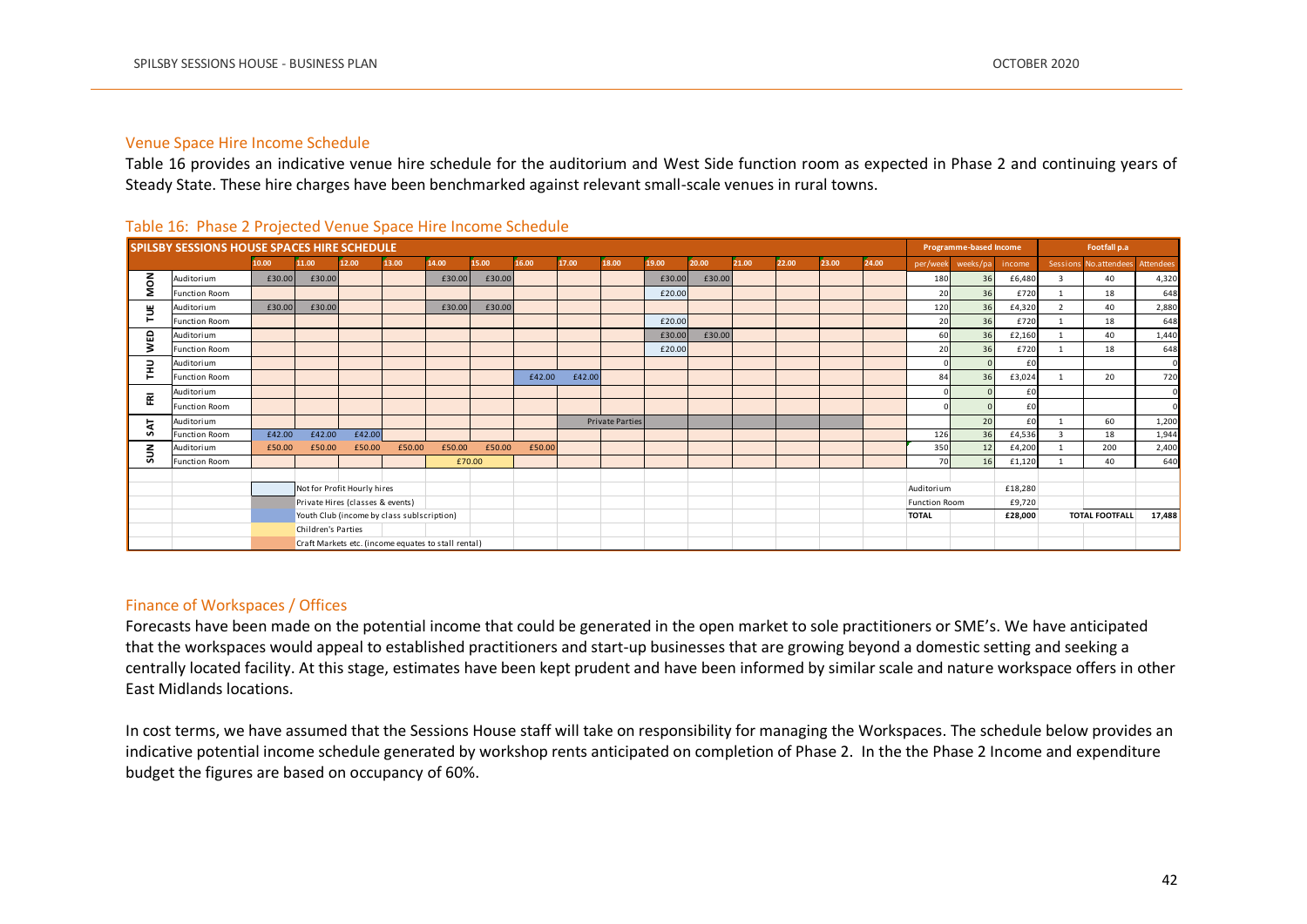| <b>WEST SIDE</b><br><b>LOCATION</b> | <b>FLOOR</b><br>AREA M <sup>2</sup> | <b>FLOOR AREA</b><br>SQ <sup>2</sup> | <b>RENTAL</b><br><b>RATE £</b><br>PF <sup>2</sup> | <b>INDICATIVE</b><br><b>RENTAL VALUE</b><br>60% |
|-------------------------------------|-------------------------------------|--------------------------------------|---------------------------------------------------|-------------------------------------------------|
| 1st Floor                           | 14.5                                | 156                                  | 11                                                | £1,717                                          |
| 1st Floor                           | 14                                  | 151                                  | 11                                                | £1,658                                          |
| 1st Floor                           | 10.5                                | 113                                  | 11                                                | £1,243                                          |
| 1st Floor                           | 25                                  | 269                                  | 11                                                | £2,960                                          |
| <b>TOTALS</b>                       | 97                                  | 1,044                                |                                                   | £7,578                                          |

#### Revenue Costs

The figures below are the consolidated budget forecasts for Phase 2 of the Sessions House. Income is predominantly public investment from NLHF and ACE, together with self-generated income by event tickets sales, venue hire and café & bars ancillary proceeds. Expenditure is principally on staffing, and activity costs.

#### Table 18: Phase 2 Revenue Costs Estimates

| <b>CATEGORY</b>                    | <b>PHASE 2</b><br><b>DEVELOPMENT</b> | <b>PHASE 2</b><br><b>DELIVERY</b> |
|------------------------------------|--------------------------------------|-----------------------------------|
| <b>EXPENDITURE</b>                 |                                      |                                   |
| <b>STAFFING</b>                    |                                      |                                   |
| <b>SSH Manager</b>                 | 22,000                               | 28,000                            |
| Heritage Interpretation Consultant | 8,000                                | 8,000                             |
| <b>Business Plan Consultant</b>    | 4,000                                |                                   |
| <b>Fundraising Consultant</b>      | 4,000                                |                                   |
| <b>Freelance Technical Manager</b> |                                      | 7,000                             |
| Administration & Finance Officer   | 2,500                                | 5,000                             |
| Duty manager (casual)              |                                      | 2,500                             |
| Film booker/projectionist          |                                      | 3,000                             |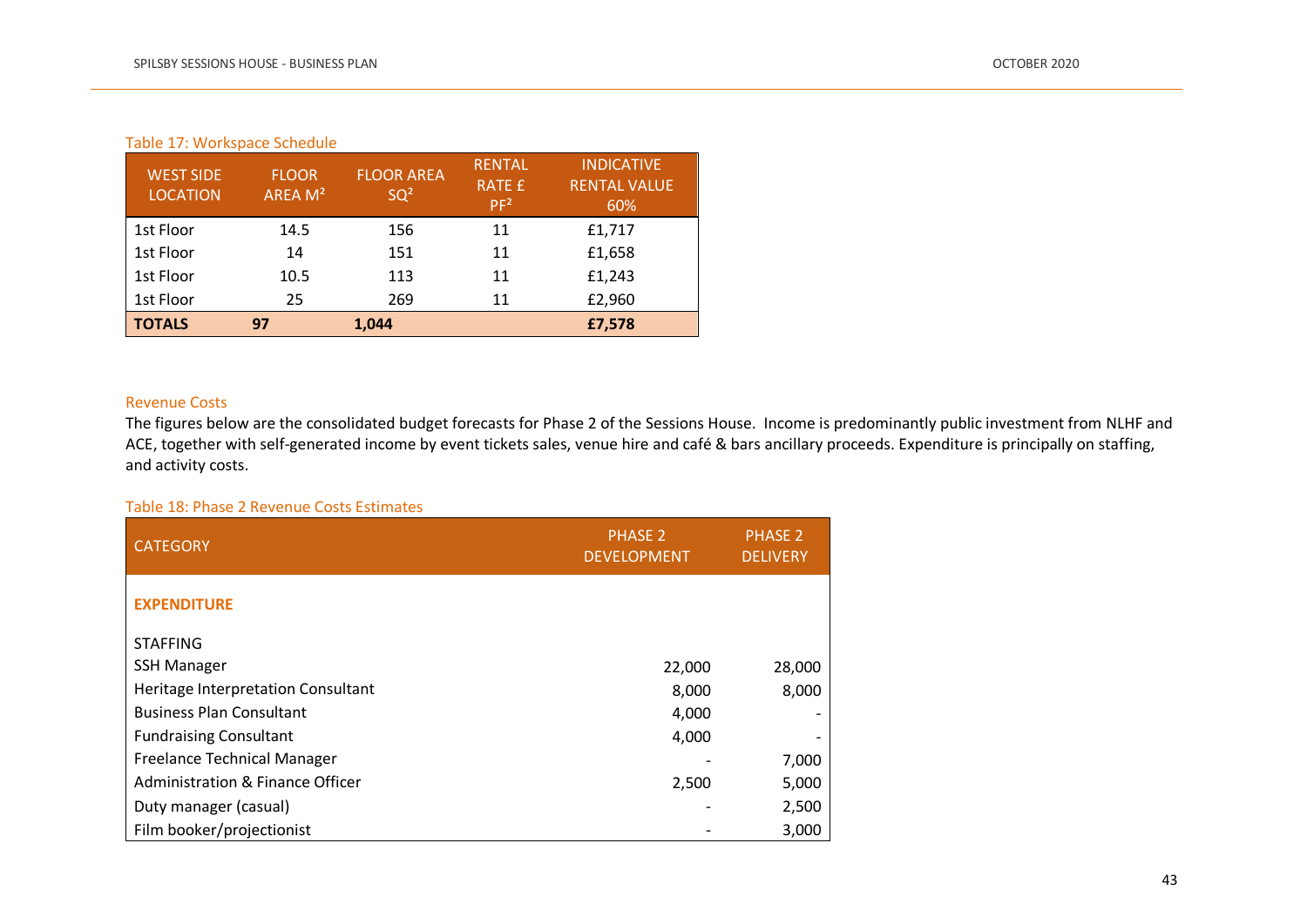| <b>Sub Total</b>                       | 40,500 | 53,500  |
|----------------------------------------|--------|---------|
| <b>ACTIVITY COSTS</b>                  |        |         |
| <b>Heritage Activities</b>             | 25,000 | 90,000  |
| <b>Arts Activities</b>                 |        | 12,400  |
| 'All Rise' Production                  | 20,000 | 45,000  |
| <b>Cinema/NTLive Screenings</b>        |        | 6,972   |
| <b>Event Hires</b>                     |        | 400     |
| <b>Sub Total</b>                       | 45,000 | 154,772 |
| PREMISES COSTS                         |        |         |
| Day to Day Maintenance                 |        | 3,500   |
| <b>Refuse Collection Charges</b>       |        | 500     |
| Gas                                    | 750    | 1,000   |
| Electric                               | 750    | 1,000   |
| Water                                  | 900    | 900     |
| <b>Cleaning materials</b>              |        | 1,500   |
| Hygiene services                       |        | 1,600   |
| <b>Sub Total</b>                       | 2,400  | 10,000  |
| <b>OPERATIONAL COSTS</b>               |        |         |
| Marketing                              | 2,000  | 33,000  |
| Box Office & Credit cards transactions |        | 1,240   |
| <b>ICT</b>                             | 1,000  | 400     |
| Insurance, licensing, Legal etc        | 2,000  | 3,000   |
| <b>Office Costs</b>                    | 200    | 500     |
| Telephones & Broadband                 | 250    | 800     |
| Sub Total                              | 5,450  | 38,940  |
| <b>EXPENDITURE TOTAL</b>               | 93,350 | 257,212 |
| <b>INCOME</b>                          |        |         |
| <b>Heritage Activities</b>             |        | 3,500   |
| <b>Arts Activities</b>                 |        | 13,701  |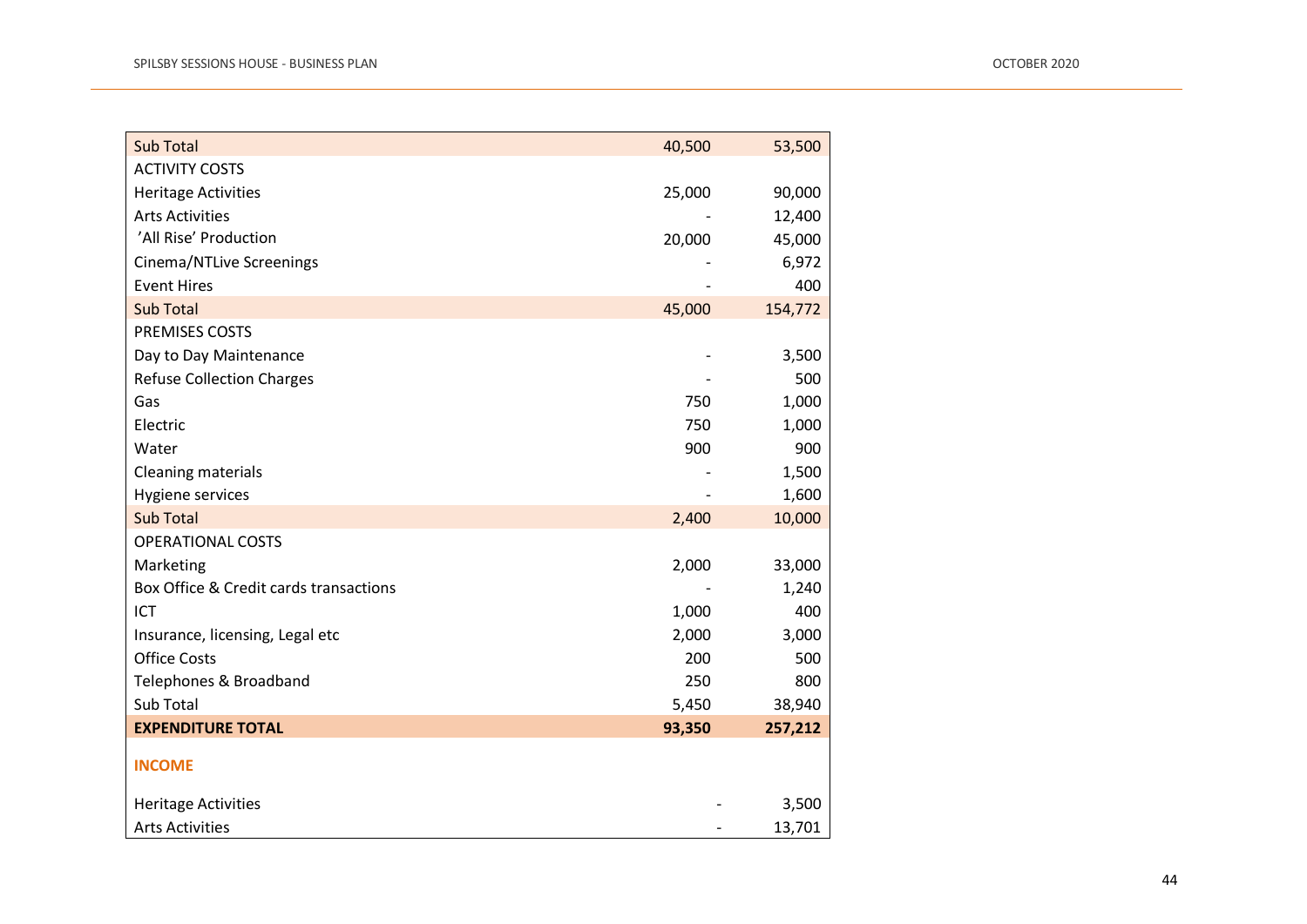| Cinema/NTLive Screenings                        |        | 14,061  |
|-------------------------------------------------|--------|---------|
| <b>Event Hires</b>                              |        | 2,000   |
| <b>Community Hires/Classes</b>                  |        | 14,000  |
| Café (net surplus)                              |        | 2,000   |
| Bars/Ancillary (net surplus)                    |        | 9,719   |
| Workspaces                                      |        | 2,771   |
| <b>Friends Membership</b>                       | 2,300  | 2,760   |
| Donations                                       | 6,000  | 10,000  |
| <b>ACE</b>                                      | 20,000 | 45,000  |
| Grant: NLHF Capital project funding for staff & |        |         |
| operations                                      | 60,500 | 101,000 |
| <b>INCOME TOTAL</b>                             | 88,800 | 220,511 |
|                                                 |        |         |
| <b>SURPLUS / LOSS</b>                           | 11,450 | 16,299  |

#### **PHASE 3**

#### Finance of Workspaces / Offices

The schedule below provides an indicative potential income schedule generated by workshop rents anticipated on completion of Phase 3 and following on in a 'Steady State' position. In the the Phase 3 Income and expenditure budget the figures are based on phased growth in occupancy from 70% up to 80% per annum.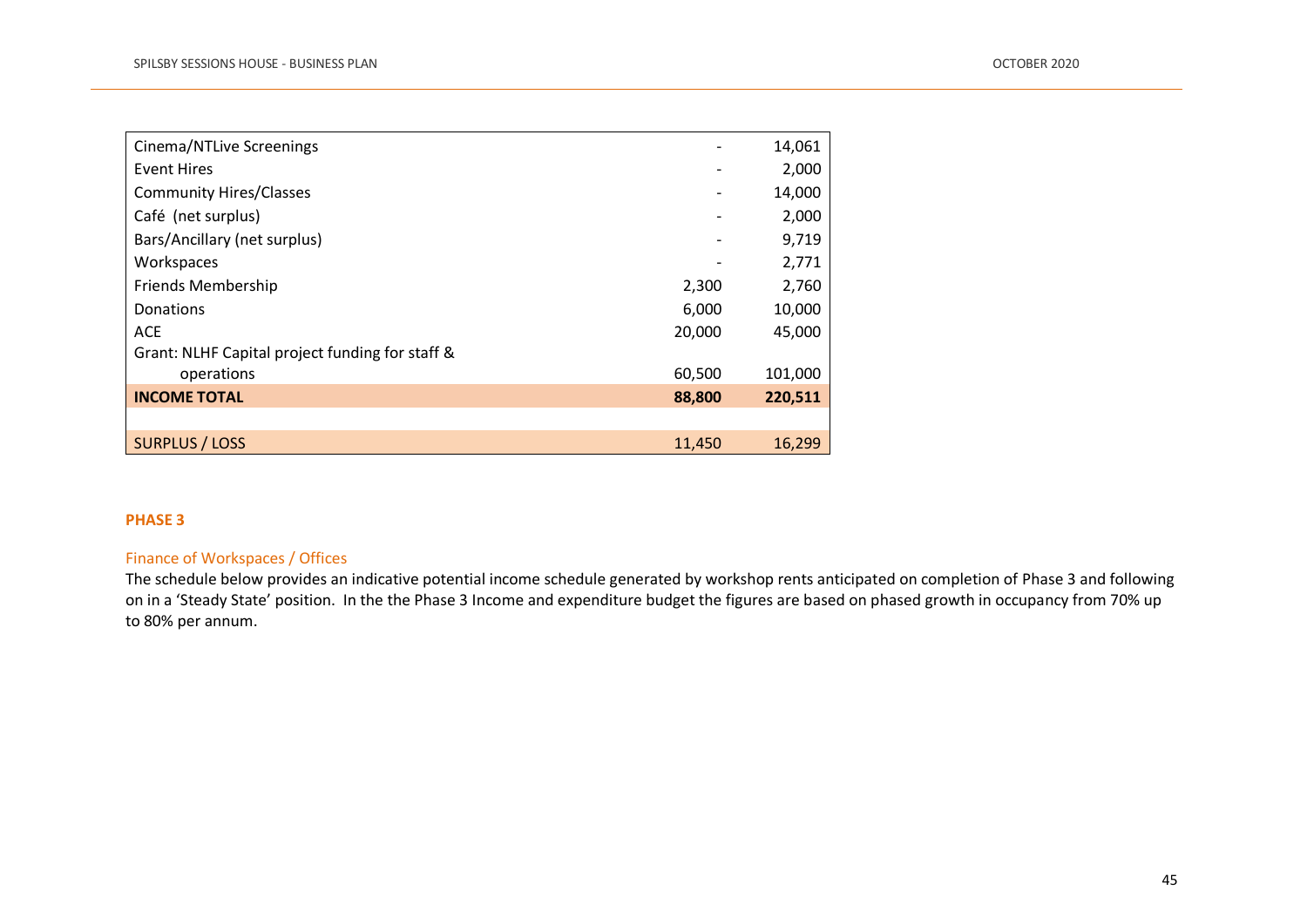#### Table 19: Projected Workspace Income Schedule

| <b>LOCATION</b> | <b>FLOOR</b><br>AREA M <sup>2</sup> | <b>FLOOR AREA</b><br>SQ <sup>2</sup> | <b>RENTAL</b><br>RATE £ PF <sup>2</sup> | PHASE 3<br><b>INDICATIVE</b><br><b>RENTAL VALUE</b> | <b>STEADY STATE</b><br><b>INDICATIVE RENTAL</b><br>VALUE |
|-----------------|-------------------------------------|--------------------------------------|-----------------------------------------|-----------------------------------------------------|----------------------------------------------------------|
| West 1st Floor  | 14.5                                | 156                                  | 11                                      | £1,201.80                                           | £1,373.49                                                |
| West 1st Floor  | 14                                  | 151                                  | 11                                      | £1,160.36                                           | £1,326.12                                                |
| West 1st Floor  | 10.5                                | 113                                  | 11                                      | £870.27                                             | £994.59                                                  |
| East 1st Floor  | 25                                  | 269                                  | 11                                      | £2,072.07                                           | £2,368.08                                                |
| <b>TOTALS</b>   | 97                                  | 1,044                                |                                         | £5,304                                              | £6,062                                                   |

#### Projected Arts Activity Plan Income Schedule

The schedule below provides an indicative net income schedule generated by arts activities anticipated during Phase 3 delivery and following on to a 'Steady State' position when venue capacity is projected to be achieved.

| <b>GENRE</b>                | NO. OF<br><b>EVENTS</b> | <b>TICKET</b><br><b>YIELD</b><br>(NET) | <b>POTENTIAL</b><br><b>CAPACITY</b> | <b>CAPACITY</b><br>(PAID)<br>% | <b>TOTAL</b><br><b>OCCUPATION</b> | <b>TICKET/HIRE</b><br><b>REVENUE</b> | <b>COSTS</b><br><b>PER</b><br><b>SHOW</b> | <b>TOTAL</b><br><b>COSTS</b> | <b>BAR&amp;</b><br><b>ANCILLARY</b><br><b>INCOME</b><br>(NET) |
|-----------------------------|-------------------------|----------------------------------------|-------------------------------------|--------------------------------|-----------------------------------|--------------------------------------|-------------------------------------------|------------------------------|---------------------------------------------------------------|
| <b>Star Comedy</b>          | 4                       | £16.67                                 | 125                                 | 90%                            | 450                               | £7,502                               | £1,800                                    | £7,200                       | £1,875                                                        |
| An Evening with             | 3                       | £16.67                                 | 125                                 | 80%                            | 300                               | £5,001                               | £1,600                                    | £4,800                       | £500                                                          |
| Folk/Americana              | 4                       | £9.17                                  | 125                                 | 75%                            | 375                               | £3,439                               | £600                                      | £2,400                       | £1,563                                                        |
| Jazz                        | 5                       | £9.17                                  | 125                                 | 75%                            | 469                               | £4,298                               | £750                                      | £3,750                       | £1,953                                                        |
| Theatre/Dance               | 4                       | £8.33                                  | 125                                 | 70%                            | 350                               | £2,916                               | £700                                      | £2,800                       | £583                                                          |
| Sub Total                   |                         |                                        |                                     |                                | 1,944                             | £23,155                              |                                           | £20,950                      | £6,474                                                        |
| Cinema                      | 60                      | £5.00                                  | 125                                 | 40%                            | 3,000                             | £15,000                              | £108                                      | £6,480                       | £5,000                                                        |
| <b>NT Live</b>              | 8                       | £8.33                                  | 125                                 | 65%                            | 650                               | £5,415                               | £442                                      | £3,536                       | £1,083                                                        |
| Sub Total                   |                         |                                        |                                     |                                | 3,650                             | £20,415                              |                                           | £10,016                      | £6,083                                                        |
| <b>External Event Hires</b> | 15                      | $\overline{\phantom{a}}$               | 125                                 | 80%                            | 1,500                             | £3,000                               | £40                                       | £600                         | £2,500                                                        |
| <b>TOTALS</b>               | 103                     |                                        |                                     |                                | 7,094                             | £46,570                              |                                           | £30,966                      | £15,057                                                       |

#### Table 20: Projected Phase 3 Activity Programme Income Schedule

Table 21: Projected Steady State Activity Programme Income Schedule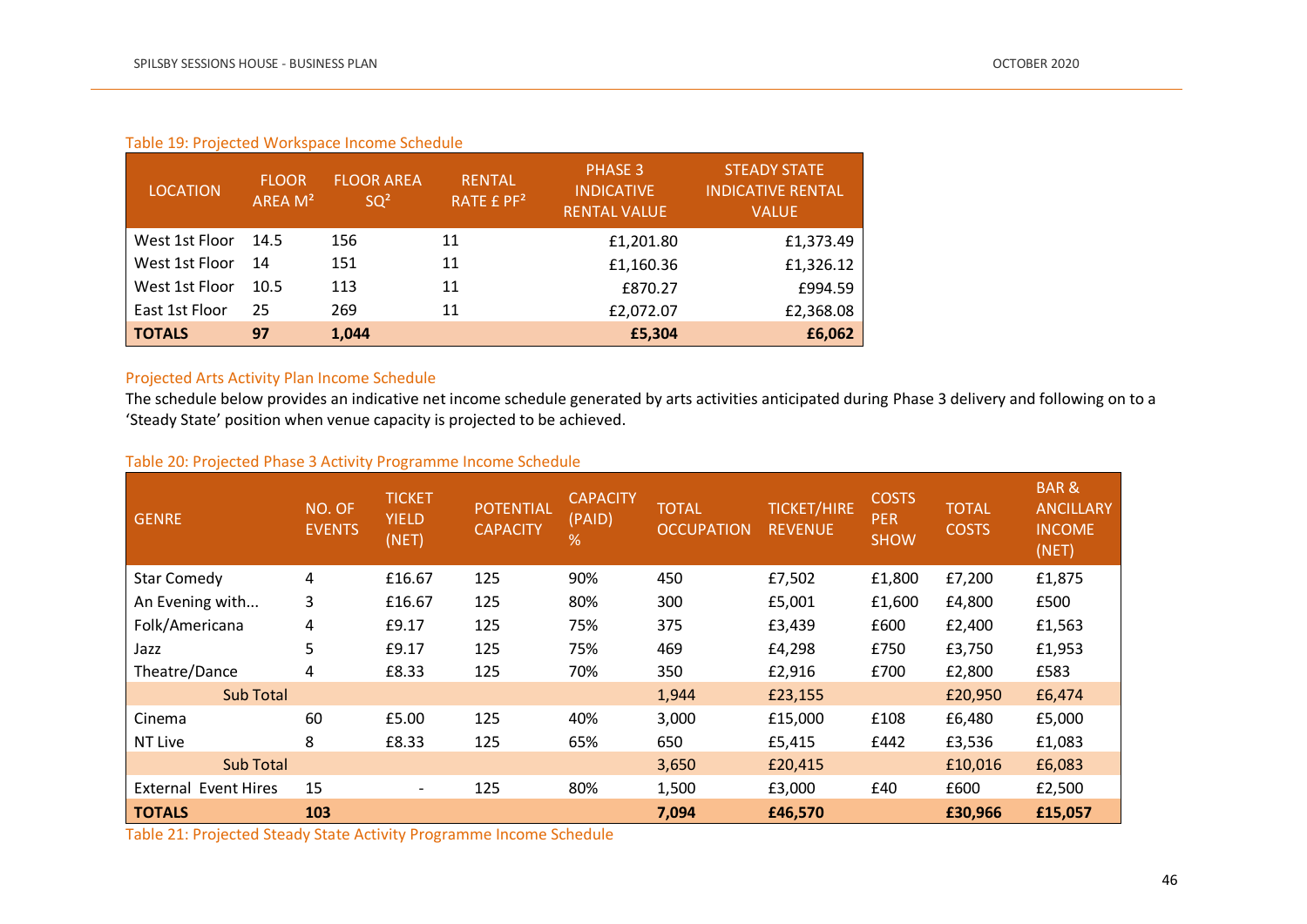| <b>GENRE</b>                | NO. OF<br><b>EVENTS</b> | <b>TICKET</b><br><b>YIELD</b><br>(NET) | <b>POTENTIAL</b><br><b>CAPACITY</b> | <b>CAPACITY</b><br>(PAID)<br>$\%$ | <b>TOTAL</b><br><b>OCCUPATION</b> | <b>TICKET/HIRE</b><br><b>REVENUE</b> | <b>COSTS</b><br><b>PER</b><br><b>SHOW</b> | <b>TOTAL</b><br><b>COSTS</b> | <b>BAR&amp;</b><br><b>ANCILLARY</b><br><b>INCOME</b><br>(NET) |
|-----------------------------|-------------------------|----------------------------------------|-------------------------------------|-----------------------------------|-----------------------------------|--------------------------------------|-------------------------------------------|------------------------------|---------------------------------------------------------------|
| <b>Star Comedy</b>          | 6                       | £16.67                                 | 125                                 | 90%                               | 675                               | £11,252                              | £1,800                                    | £10,800                      | £2,813                                                        |
| An Evening with             | 4                       | £16.67                                 | 125                                 | 80%                               | 400                               | £6,668                               | £1,600                                    | £6,400                       | £667                                                          |
| Folk/Americana              | 8                       | £9.17                                  | 125                                 | 75%                               | 750                               | £6,878                               | £600                                      | £4,800                       | £3,125                                                        |
| Jazz                        | 8                       | £9.17                                  | 125                                 | 75%                               | 750                               | £6,878                               | £750                                      | £6,000                       | £3,125                                                        |
| Theatre/Dance               | 8                       | £8.33                                  | 125                                 | 70%                               | 700                               | £5,831                               | £700                                      | £5,600                       | £1,167                                                        |
| Sub Total                   |                         |                                        |                                     |                                   | 3,275                             | £37,506                              |                                           | £33,600                      | £10,896                                                       |
| Cinema                      | 80                      | £5.00                                  | 125                                 | 40%                               | 4,000                             | £20,000                              | £108                                      | £8,640                       | £6,667                                                        |
| NT Live                     | 12                      | £8.33                                  | 125                                 | 65%                               | 975                               | £8,122                               | £442                                      | £5,304                       | £1,625                                                        |
| <b>Sub Total</b>            |                         |                                        |                                     |                                   | 4,975                             | £28,122                              |                                           | £13,944                      | £8,292                                                        |
| <b>External Event Hires</b> | 20                      | $\overline{\phantom{a}}$               | 125                                 | 80%                               | 2,000                             | £4,000                               | £40                                       | £800                         | £3,333                                                        |
| <b>TOTALS</b>               | 146                     |                                        |                                     |                                   | 10,250                            | £69,628                              |                                           | £47,544                      | £22,521                                                       |

#### **FINANCIAL FORECAST**

The figures below are the budget forecasts for Phases 3 (the expected first year of the venue being fully operational) of SSH and projected 'Steady State' position in the year following Phase 3 completion. Income is predominantly self-generated income through event tickets sales, venue hires, café & bars ancillary proceeds and workshops rent. Expenditure is principally on staffing, premises costs and operational costs.

The forecast budget for the Steady State year reflects the ambitious and challenging targets SSH has set in order to achieve its objectives. Activity Income is extrapolated from the Projected Activity Programme and Income Schedules post Phase 'Steady State' Year 4 when it is projected to reach venue capacity.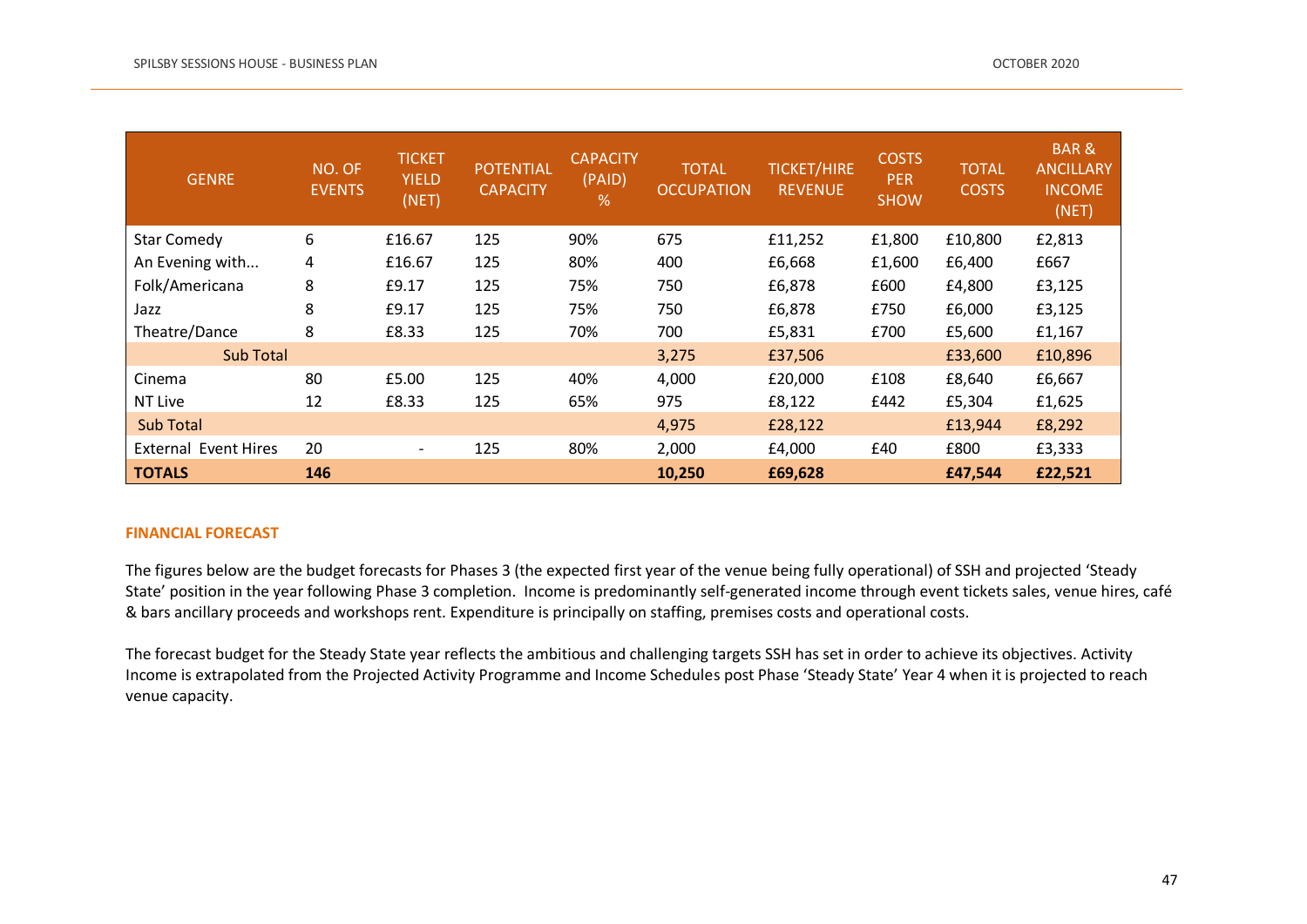### Table 22: Financial Forecast Phase 3 Delivery and Steady State

| <b>CATEGORY</b>                        | <b>PHASE 3</b><br><b>DELIVERY</b> | <b>POST</b><br><b>COMPLETION</b><br><b>STEADY STATE</b> |
|----------------------------------------|-----------------------------------|---------------------------------------------------------|
| <b>STAFFING</b>                        |                                   |                                                         |
| <b>SSH Manager</b>                     | 28,560                            | 29,130                                                  |
| <b>Freelance Technical Manager</b>     | 7,140                             | 7,280                                                   |
| Administration & Finance Officer       | 5,100                             | 5,200                                                   |
| Duty manager (casual)                  | 2,550                             | 2,600                                                   |
| Film booker/projectionist              | 3,060                             | 3,120                                                   |
| <b>Sub Total</b>                       | 46,410                            | 47,330                                                  |
| <b>ACTIVITY COSTS</b>                  |                                   |                                                         |
| <b>Heritage Activities</b>             | 10,000                            | 5,000                                                   |
| <b>Arts Activities</b>                 | 20,950                            | 33,600                                                  |
| Cinema/NTLive Screenings               | 10,016                            | 13,950                                                  |
| <b>Event Hires</b>                     | 600                               | 800                                                     |
| <b>Sub Total</b>                       | 41,566                            | 53,350                                                  |
| PREMISES COSTS                         |                                   |                                                         |
| Day to Day Maintenance                 | 3,500                             | 3,500                                                   |
| <b>Refuse Collection Charges</b>       | 500                               | 500                                                     |
| Gas                                    | 1,020                             | 1,040                                                   |
| Electric                               | 1,020                             | 1,040                                                   |
| Water                                  | 920                               | 940                                                     |
| <b>Cleaning materials</b>              | 1,530                             | 1,600                                                   |
| Hygiene services                       | 1,632                             | 1,670                                                   |
| <b>Sub Total</b>                       | 10,122                            | 10,290                                                  |
| <b>OPERATIONAL COSTS</b>               |                                   |                                                         |
| Marketing                              | 20,000                            | 15,000                                                  |
| Box Office & Credit cards transactions | 2,095                             | 3,360                                                   |
| <b>ICT</b>                             | 400                               | 400                                                     |
| Insurance, licensing, Legal etc        | 3,000                             | 3,000                                                   |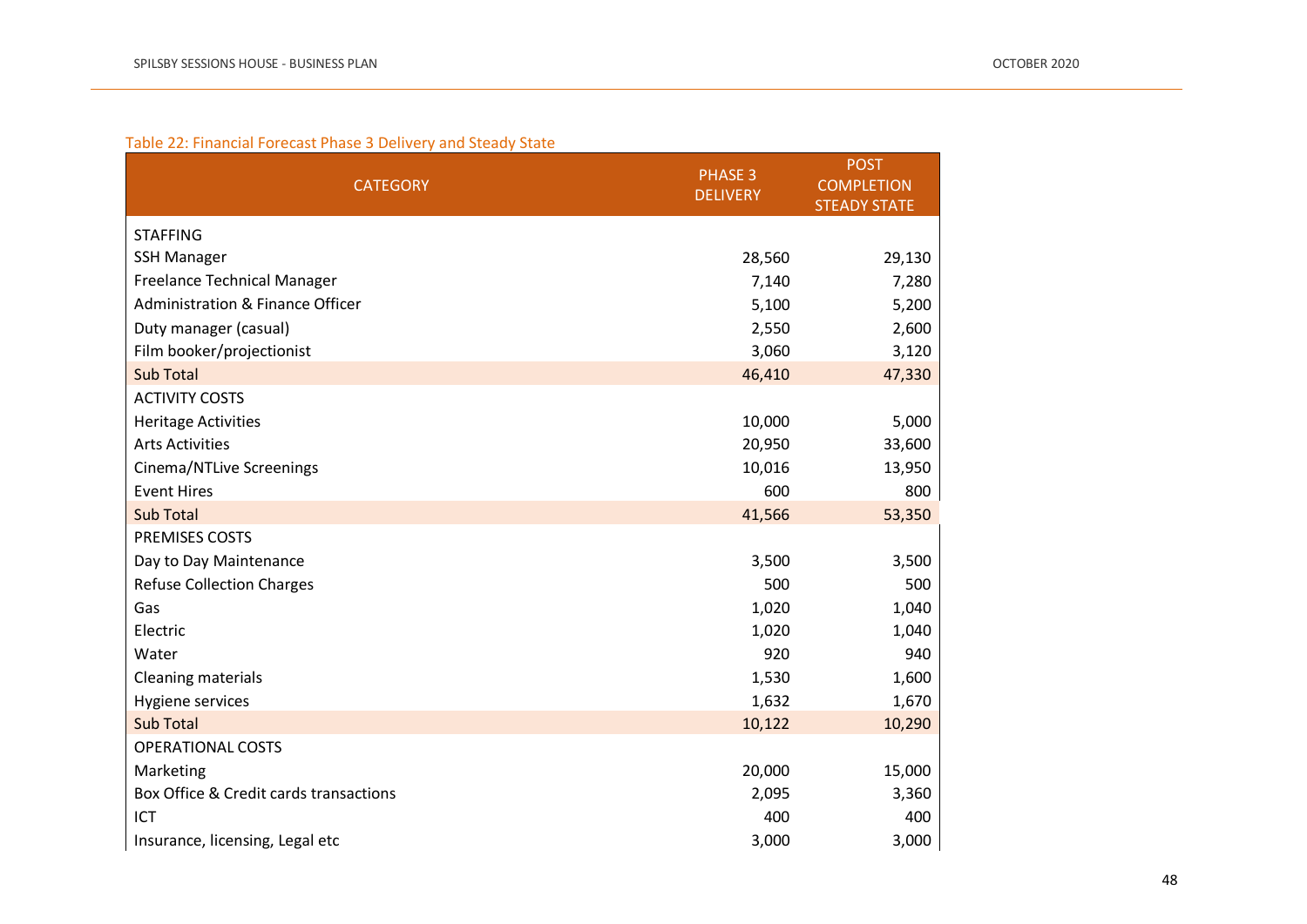| <b>Office Costs</b>                                        | 500     | 500     |
|------------------------------------------------------------|---------|---------|
| Telephones & Broadband                                     | 800     | 800     |
| <b>Sub Total</b>                                           | 26,795  | 23,060  |
|                                                            |         |         |
| <b>GROSS EXPENDITURE TOTAL</b>                             | 124,893 | 134,030 |
|                                                            |         |         |
| Income                                                     |         |         |
| <b>Heritage Activities</b>                                 | 10,000  | 5,000   |
| <b>Arts Activities</b>                                     | 23,155  | 37,500  |
| Cinema/NTLive Screenings                                   | 20,415  | 28,120  |
| <b>Event Hires</b>                                         | 3,000   | 4,200   |
| <b>Community Hires/Classes</b>                             | 22,000  | 28,000  |
| Café (net surplus)                                         | 2,500   | 3,500   |
| Bars/Ancillary (net surplus)                               | 15,057  | 22,550  |
| Workspaces                                                 | 5,304   | 6,060   |
| Friends Membership                                         | 3,312   | 3,600   |
| Donations                                                  | 10,000  | 10,000  |
| ACE                                                        | 12,000  | 15,000  |
| Grant: NLHF Capital project funding for staff & operations | 20,000  | 8,000   |
| <b>INCOME TOTAL</b>                                        | 146,743 | 171,530 |
|                                                            |         |         |
| <b>SURPLUS / LOSS</b>                                      | 21,850  | 37,500  |

#### Rates

In the Phase 1 years of trading, as a registered charity, SSH will be able to obtain an 80% NNDR statutory relief on the business rates payable for SSH statutory through ELDC with an assumption that a discretionary charitable rate of up to £2,000.

After Phase 2 is complete, the rateable value of the property will have to be re-assessed. As identifiably commercial activity will be taking place in the property, business rates will be payable. It may be possible to divide the property into 2 separately valued units for rates purposes, and this would have to be discussed with the assessor. Business rates would be payable by SSH on the parts of the building which are used for commercial purposes – i.e. café, workspaces and possibly the office. Charitable rates relief up to 80% and discretionary charitable rate of up to £2,000 would most likely be applicable to SSH for the remainder of the building i.e. the auditorium, community / function rooms spaces.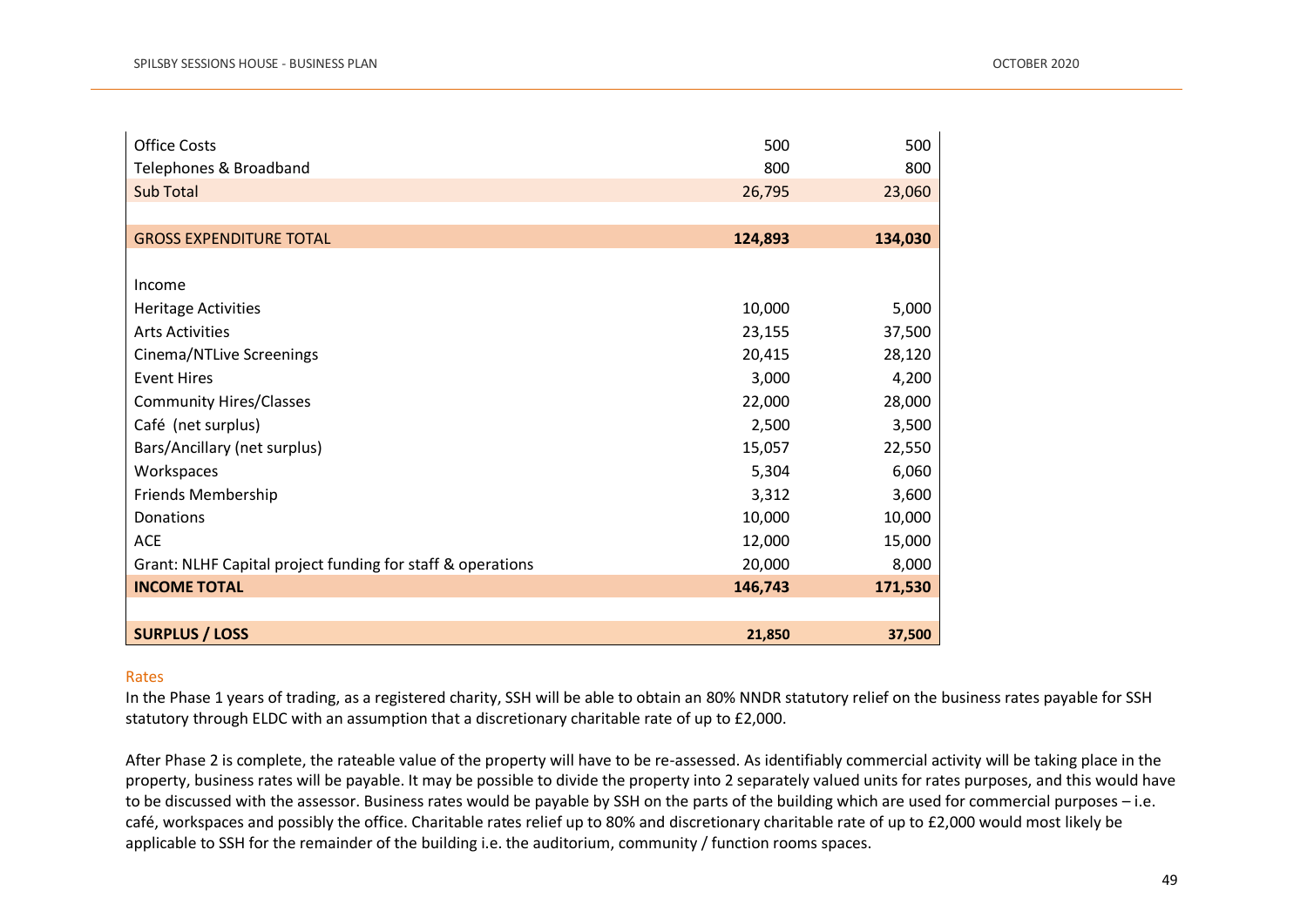#### **FUNDING STRATEGY**

Given the current fundraising landscape (i.e. the consequences of the Covid-19 crisis), the targets for the Sessions House capital project will be challenging. The full Funding Strategy is supporting document 4.

Phase 1

Table 23 provides a summary of the funding sources and targets for Phase 1.

#### Table 23: Funding Sources and Targets

| CAPITAL FUNDING SOURCES: PROPOSED TARGETS BY PHASE | <b>PRE WORKS / PHASE</b> |
|----------------------------------------------------|--------------------------|
| National Lottery Heritage Fund                     | £990,720                 |
| Other public sector funders                        | £30,000                  |
| Trusts & Foundations                               | £256,250                 |
| <b>Public Fundraising Campaigns &amp; Events</b>   | £6,180                   |
| Crowd Funding                                      | £3,500                   |
| <b>TOTAL</b>                                       | £1,286,650               |

Pre Works/Phase 1 is dependent on a large grant from NLHF, which should be achievable given past and on-going discussions between SSH and NLHF officers. The Trusts & Foundations target for this Phase should also be achievable but will require c. 10-14 separate trust applications.

The Capital campaigns will be divided into Quiet and Public stages, with the campaign only going "public" (e.g. with press and public fundraising) once 50% min. of the target is secured in gifts and pledges.

Table 24: Phase 1 Capital Campaign Indicative Funding Timetable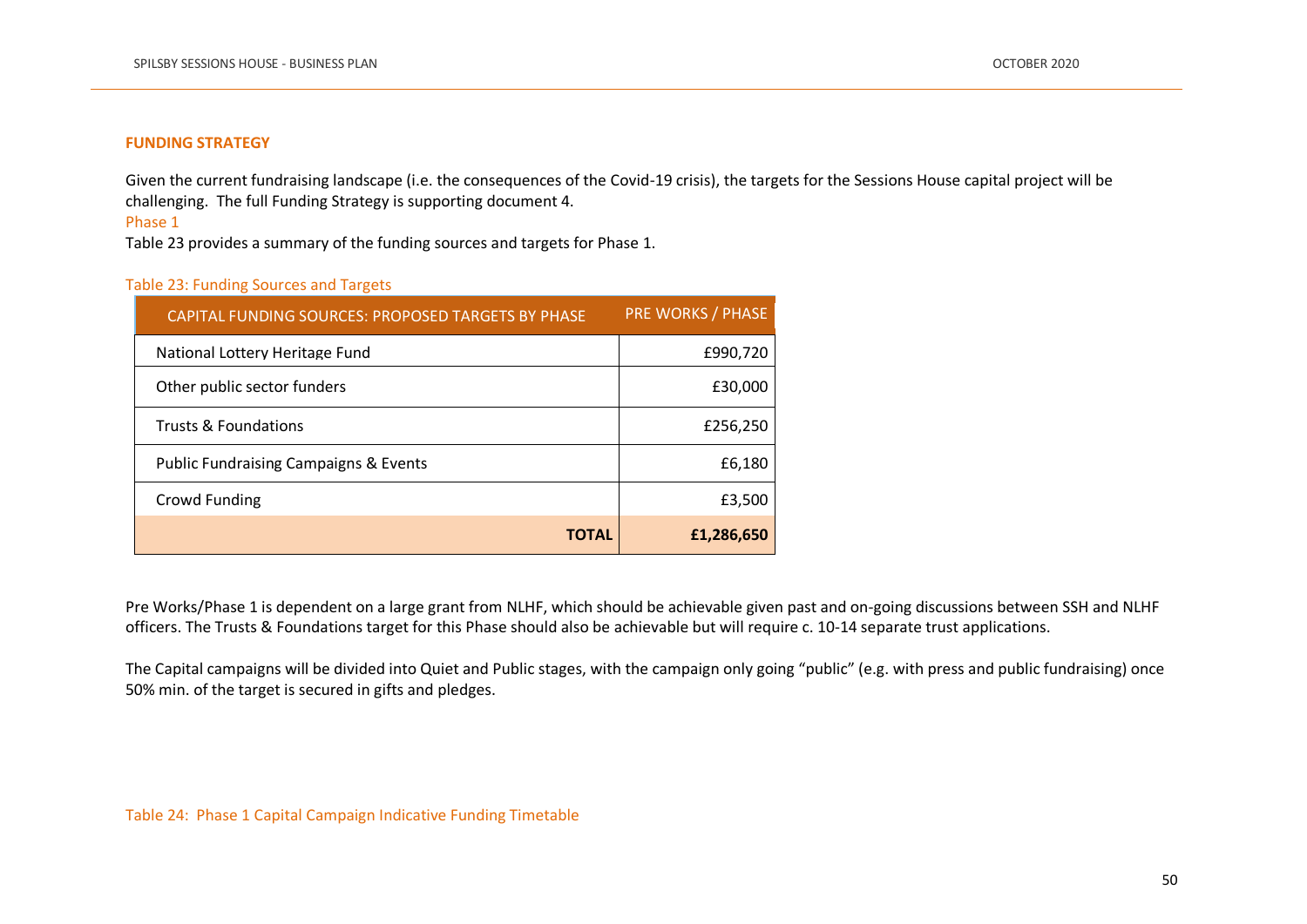| <b>SOURCE</b>                                               | <b>TIME NEEDED</b>     | <b>AMOUNT</b>        |  |  |  |  |
|-------------------------------------------------------------|------------------------|----------------------|--|--|--|--|
| <b>Quiet Phase</b>                                          |                        |                      |  |  |  |  |
| Development match<br>(Trusts/Public Sector)                 | 6 months               | £37,500              |  |  |  |  |
| <b>NLHF</b> application (Development)                       | 7 months               | £328,500             |  |  |  |  |
| Delivery match<br>(Trusts & Foundations)<br>NLHF (Delivery) | 3-8 months<br>3 months | £123,750<br>£621,940 |  |  |  |  |
| <b>Public Phase</b>                                         |                        |                      |  |  |  |  |
| <b>Public Fundraising</b>                                   | 6-9 months             | £6,180               |  |  |  |  |
| Delivery match                                              | 3-6 months             | £125,000             |  |  |  |  |
| Crowdfunding                                                | 3 months               | £3,500               |  |  |  |  |
| <b>TOTAL</b>                                                | £1,246,370             |                      |  |  |  |  |

Phase 1 has a target of £256,250 from charitable trusts and foundations. The grant amounts provided in table 25 below are indicative of those awarded to similar organisations as SSH.

#### Table 25: Phase 1 Indicative Grant Amounts

| <b>PHASE 1 TRUST SOURCE</b> | <b>TARGET GRANT</b><br><b>AMOUNT</b> | <b>ESTIMATED#</b><br><b>OF GRANTS</b> | <b>TOTAL</b><br><b>VALUE</b> | <b>PROBABILITY</b> | <b>PROJECTIONS</b> |
|-----------------------------|--------------------------------------|---------------------------------------|------------------------------|--------------------|--------------------|
| Major national trust        | £100,000                             |                                       | £100,000                     | 50%                | £50,000            |
| Major national trust        | £100,000                             |                                       | £100,000                     | 75%                | £75,000            |
| Major national trust        | £50,000                              |                                       | £50,000                      | 75%                | £37,500            |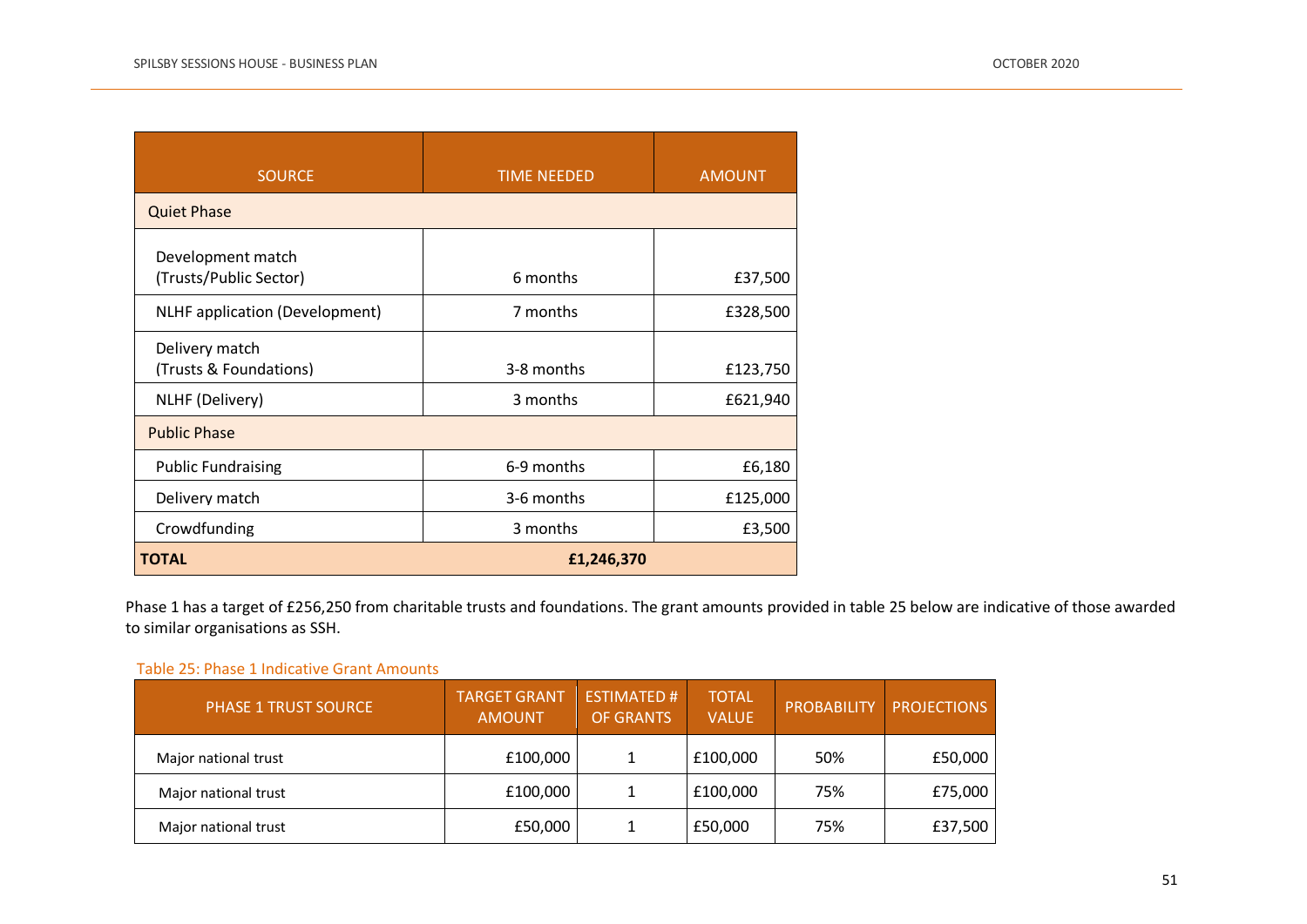| Major national trusts                                                                 | £25,000 |    | £50,000  | 75% | £37,500  |
|---------------------------------------------------------------------------------------|---------|----|----------|-----|----------|
| Specialist heritage trusts & smaller grants<br>from trusts supporting arts & heritage | £10,000 |    | £50,000  | 75% | £37,500  |
| Smaller grants from national & regional<br>trusts supporting the arts & heritage      | £5,000  |    | £25,000  | 75% | £18,750  |
| <b>TOTAL</b>                                                                          |         | 15 | £375,000 |     | £256,250 |

### Table 26: Phase 1 Capital Campaign Indicative Timeline

| <b>ACTIVITY</b>                                                                             | <b>TIMING</b>       |
|---------------------------------------------------------------------------------------------|---------------------|
| <b>QUIET PHASE</b>                                                                          | from January 2021   |
| Recruit Capital Development sub-committee members<br>٠                                      | from January 2021   |
| Develop case for support - generic<br>٠                                                     | Jan - February 2021 |
| <b>NLHF Expression of Interest</b><br>٠                                                     | <b>March 2021</b>   |
| Trust fundraising (Development match)<br>٠                                                  | Mar - Aug 2021      |
| NLHF application submission (Development stage, assumes stage 1 pass<br>from Pilgrim Trust) | June 2021           |
| NLHF stage decision (Development stage)                                                     | September 2021      |
| Trust fundraising (Delivery match)                                                          | Sept - June 2022    |
| NLHF application submission (Delivery stage)                                                | June 2022           |
| NLHF stage decision (Delivery stage)                                                        | September 2022      |
| Trust fundraising continues (Delivery match final tranche)                                  | September 2022      |
| <b>PUBLIC PHASE</b>                                                                         | from late 2022      |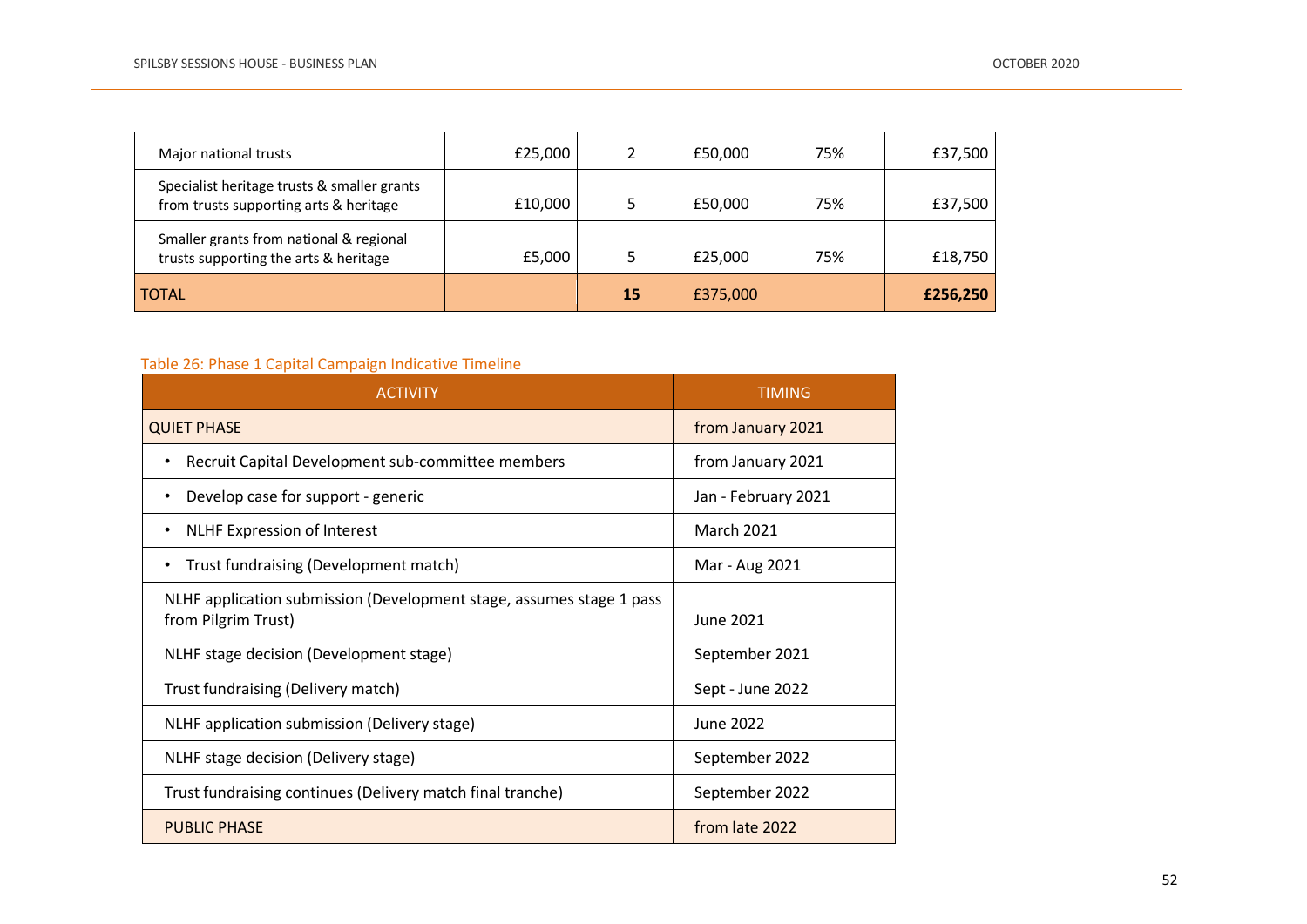| Launch general public giving campaign online                               | Oct - Dec 2022       |
|----------------------------------------------------------------------------|----------------------|
| Launch crowdfunding campaign                                               | Dec 2022 or Feb 2023 |
| Steward all donors and donor trusts with on-going comms and<br>cultivation | from end 2022        |

### Phase 2

Phase 2 of the capital project forecasts a project and fundraising total of c. £2.23m. The fundraising strategy will require a mixed model of public sector, trusts and pubic fundraising, depending on substantial grant requests to both NLHF and ACE to anchor the campaign.

Given the quickly changing funding landscape due to the Covid-19 crisis, the table below shows the funding proportions that might be needed.

#### Table 27: Capital Funding Sources

| <b>CAPITAL FUNDING SOURCES: SUGGESTED PROPORTIONS FOR PHASE 2</b> |         |  |  |  |
|-------------------------------------------------------------------|---------|--|--|--|
| National Lottery Heritage Fund                                    | 44%     |  |  |  |
| Arts Council England - Small Capital Grant                        | 12%     |  |  |  |
| Other public sector funders                                       | 1%      |  |  |  |
| <b>Trusts &amp; Foundations</b>                                   | 35%     |  |  |  |
| Individual Giving                                                 | 4%      |  |  |  |
| <b>Public Fundraising Campaigns &amp; Events</b>                  | 2%      |  |  |  |
| Crowdfunding                                                      | 1%      |  |  |  |
| Corporates                                                        | $< 1\%$ |  |  |  |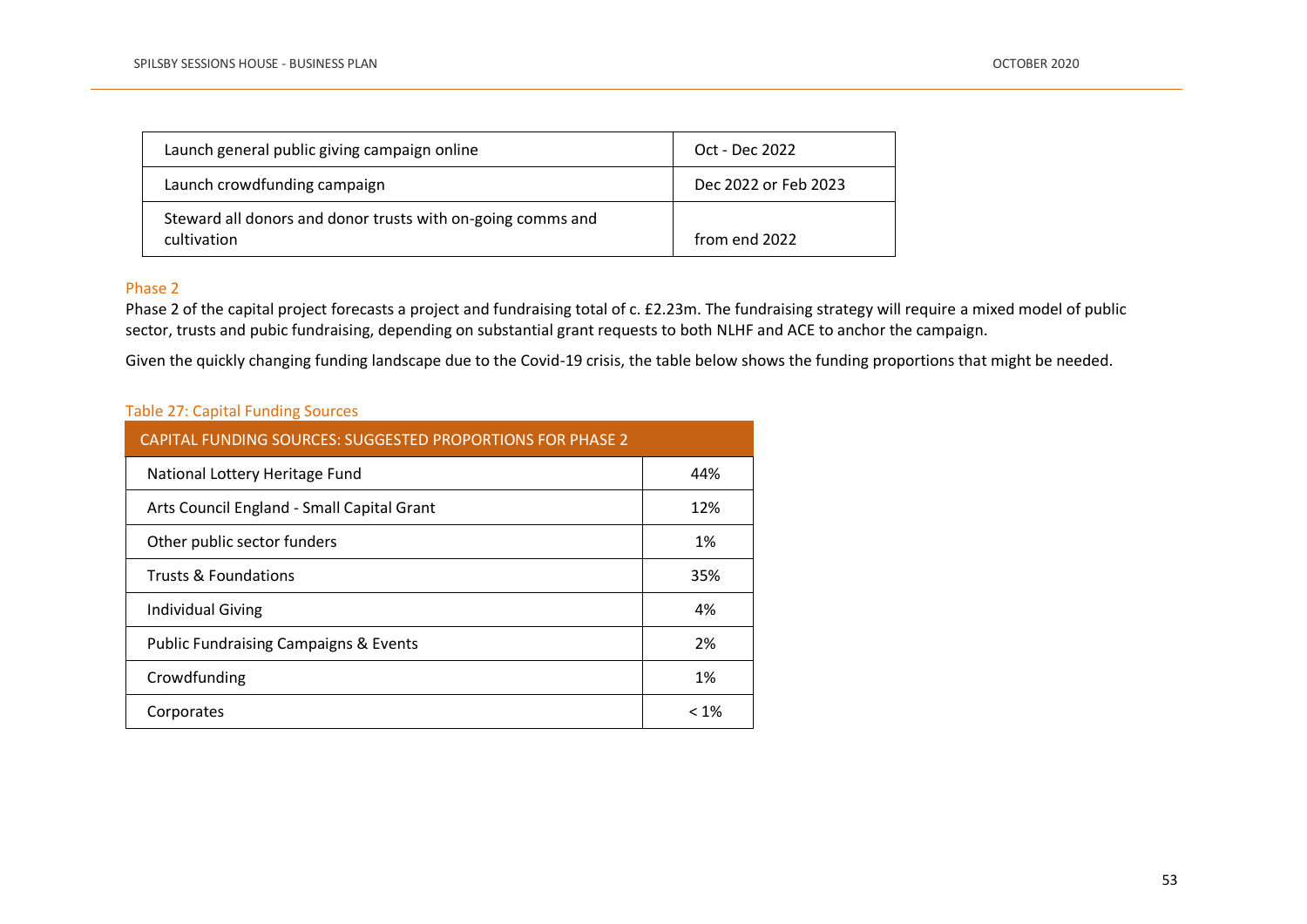#### **ECONOMIC IMPACT ASSESSMENT**

The Economic Impact Assessment Report on SSH provides an assessment of its potential economic impact in the East Lindsey economy. The economic assessment covers the main income generating visitor activities associated with SSH; attendance at paid-for performances, participatory classes, and café visits.

The assessment identified the impact on the visitor economy that would be generated in a typical Steady State year at the local East Lindsey level assuming achievement of the visit numbers identified in the SSH Business Plan.

The Report methodology assesses both the attendee numbers and type of visitors (local, day or overnight) to provide an indication of the additional economic contribution visitors to SSH make in the local area, and the wider economic impacts that paid SSH employees will have on the local economy. Table 28 shows that the aggregate economic impact of SSH in will be approximately £590,000

#### Table 28: Aggregate Net Economic Impacts of SSH

| Net Additional Off-site Visitor Expenditure Impact | £511.566 |
|----------------------------------------------------|----------|
| Net Additional Employment Impact Related Turnover  | £78.240  |
| <b>TOTAL ECONOMIC IMPACT</b>                       | £589.806 |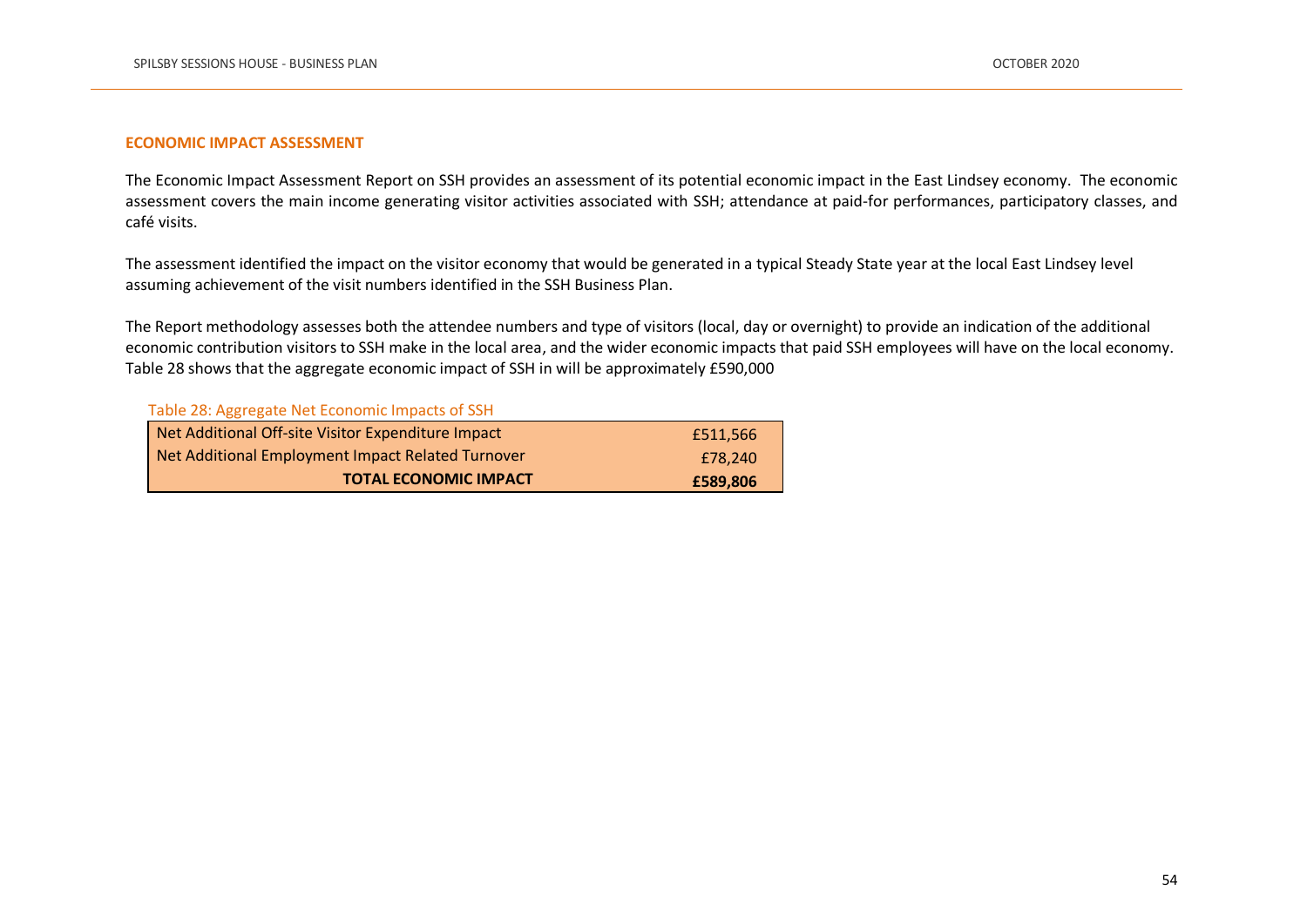# <span id="page-54-0"></span>**9 EVALUATION**

SSH takes a strategic approach to monitoring and evaluation. As a complex organisation in a rapidly changing context it recognises that it is vital that it understands how well it is performing. It will undertake monitoring and evaluation through three aims:

- ▶ Decision making to contribute to SSH decision making and ensure it is undertaking evidence based, timely decisions about its current and future activity
- ▶ Learning and development to ensure the SSH management learn about what is working and what is not, allowing it to build on previous activity and assess how well SSH is doing and what it can do better
- Accountability to ensure SSH can show all stakeholders how effective Sessions House is being operated and managed

The monitoring and evaluation cycle for the Business Plan incorporates:

- 1. Quarterly reports to Trustees on delivery against the aims and targets and reporting on cash flow.
- 2. Monthly collection and collation of information by SSH Manager related to delivery against the Business Plan and which feeds into quarterly reports.
- 3. Annually review Business Plan in December of each year with revisions being made for the subsequent year where necessary (especially in relation to the financial projections and budgets).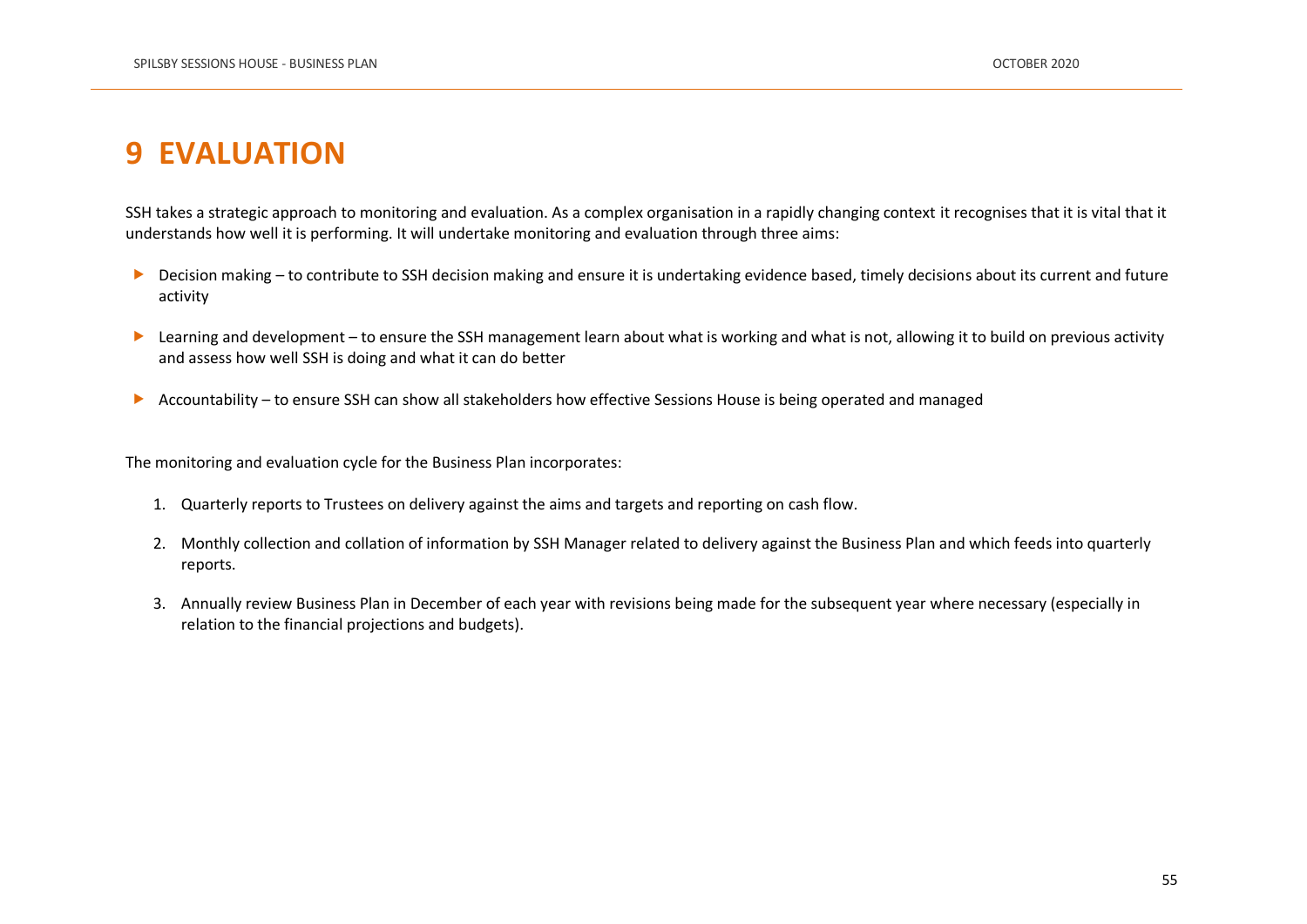# <span id="page-55-0"></span>**10 RISK ASSESSMENT**

The Risks, Assumptions, Issues and Dependencies (RAID) analysis identification schedule below identifies a significant number of risks that could affect all, or parts, of the Phase 1 project.

The register will be updated and maintained as the project progresses. The Risk Register does however indicate that at this stage in its development the delivery of the overall project and elements of it carry some degree of risk and uncertainty particularly in connection with funding.

The majority of the risks identified below can however be reduced through a number of measures, namely:

- Employing experienced and skilled staff to provide the knowledge and capacity to generate income from a wide breadth of professional, educational and community sources
- Maintaining effective and dynamic partnerships with key partners
- Gaining support from NLHF and the Project Board on a long-term, financial basis
- $\blacktriangleright$  Ensuring that the needs of participants drive all proposals

For the project to be successful the identified risks, and others that emerge, will need to be addressed in an active and concerted manner by the SSH Trustees.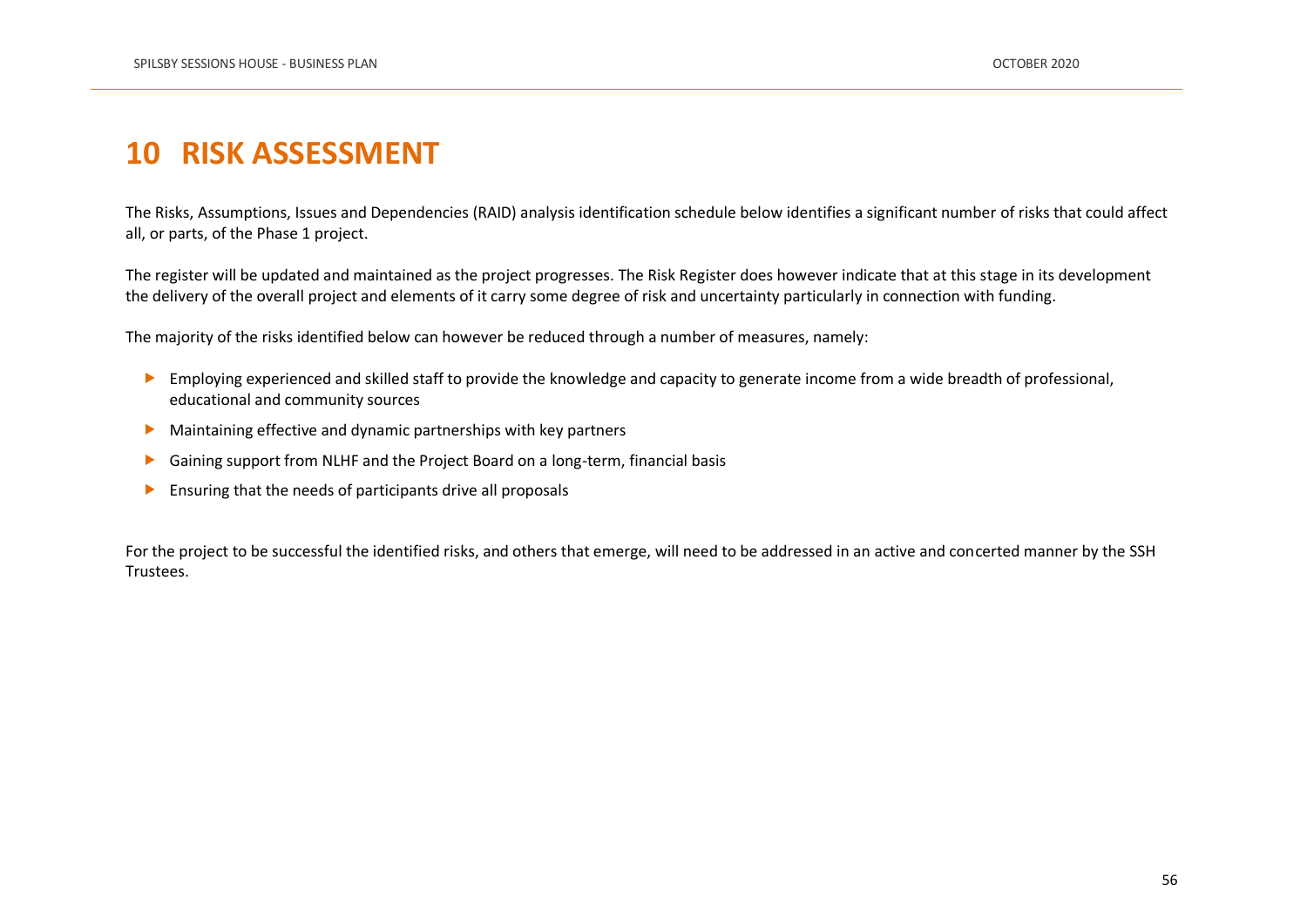### Table 29 : Phase 1 Risk Analysis

|                | <b>RAID IDENTIFICATION</b>                                                        | RAID MANAGEMENT / MITIGATION |                   |                                      |                                                                                                                                                                                     |                                  |
|----------------|-----------------------------------------------------------------------------------|------------------------------|-------------------|--------------------------------------|-------------------------------------------------------------------------------------------------------------------------------------------------------------------------------------|----------------------------------|
| Ref            | <b>DESCRIPTION</b>                                                                | Likelihood<br>$(1-4)$        | Impact<br>$(1-4)$ | <b>RAG</b><br>Likelihood<br>x Impact | Action to resolve R,A, I or D                                                                                                                                                       | <b>RAID</b><br><b>OWNER</b>      |
| $\mathbf{1}$   | NLHF bid is not successful                                                        | $\overline{2}$               | 4                 | 8                                    | Seek to establish clear lines of communication<br>with NLHF and develop compiling bid                                                                                               | Trustees                         |
| $\overline{2}$ | Design - Over Budget                                                              | 3                            | 4                 | 12 <sub>1</sub>                      | Cost consultant and Project Manager to<br>ensure out-turn cost estimates are<br>maintained throughout the project and early<br>action is taken where unplanned rises are<br>flagged | Trustees /<br>Project<br>Manager |
| 3              | Business Plan is not sustainable                                                  | $\overline{2}$               | 4                 | 8                                    | Secure clarity over baseline and ideal<br>scenarios                                                                                                                                 | Trustees/<br>Venue<br>Manager    |
| 4              | Failure to engage Project Manager with<br>appropriate expertise                   | $\overline{2}$               | 4                 | 8                                    | Ensure clear roles and responsibilities with<br>rigorous performance targets                                                                                                        | Trustees                         |
| 5              | Activity revenue lower than expected                                              | 3                            | $\overline{2}$    | $6\phantom{1}6$                      | Review activity programming and make<br>stronger link with potential target market                                                                                                  | Venue<br>Manage                  |
| 6              | Lower than expected participant<br>numbers                                        | $\overline{2}$               | 3                 | $6\phantom{1}6$                      | Review and revise marketing and<br>communications plans                                                                                                                             | Venue<br>Manage                  |
| $\overline{7}$ | Failure to procure appropriate<br>specialists to take on the construction         | $\overline{2}$               | 3                 | $6\overline{6}$                      | Robust process in place from the outset with<br>appropriate advice Re-procure if necessary                                                                                          | Trustees                         |
| 8              | Further deterioration of building during<br>period before project delivery starts | 3                            | $\overline{2}$    | 6                                    | Maintenance programme now in place.                                                                                                                                                 | Trustees                         |
| 9              | Late implementation of staffing<br>resource                                       | $\overline{2}$               | $\overline{2}$    | $\overline{4}$                       | Establish achievable time frames                                                                                                                                                    | Trustees                         |
| 10             | Statutory consent process for planning                                            | $\mathbf{1}$                 | 4                 | $\overline{A}$                       | Extensive pre-application consultation;<br>appointment of competent experienced<br>conservation team.                                                                               | Project<br>Manager               |
| 11             | <b>Construction - Force Majeure Impacts</b><br>Delivery                           | $\mathbf{1}$                 | 3                 | 3                                    | Ensure adequate protection in construction<br>contract, proper insurances and risk                                                                                                  | Trustees /<br>Project<br>Manager |